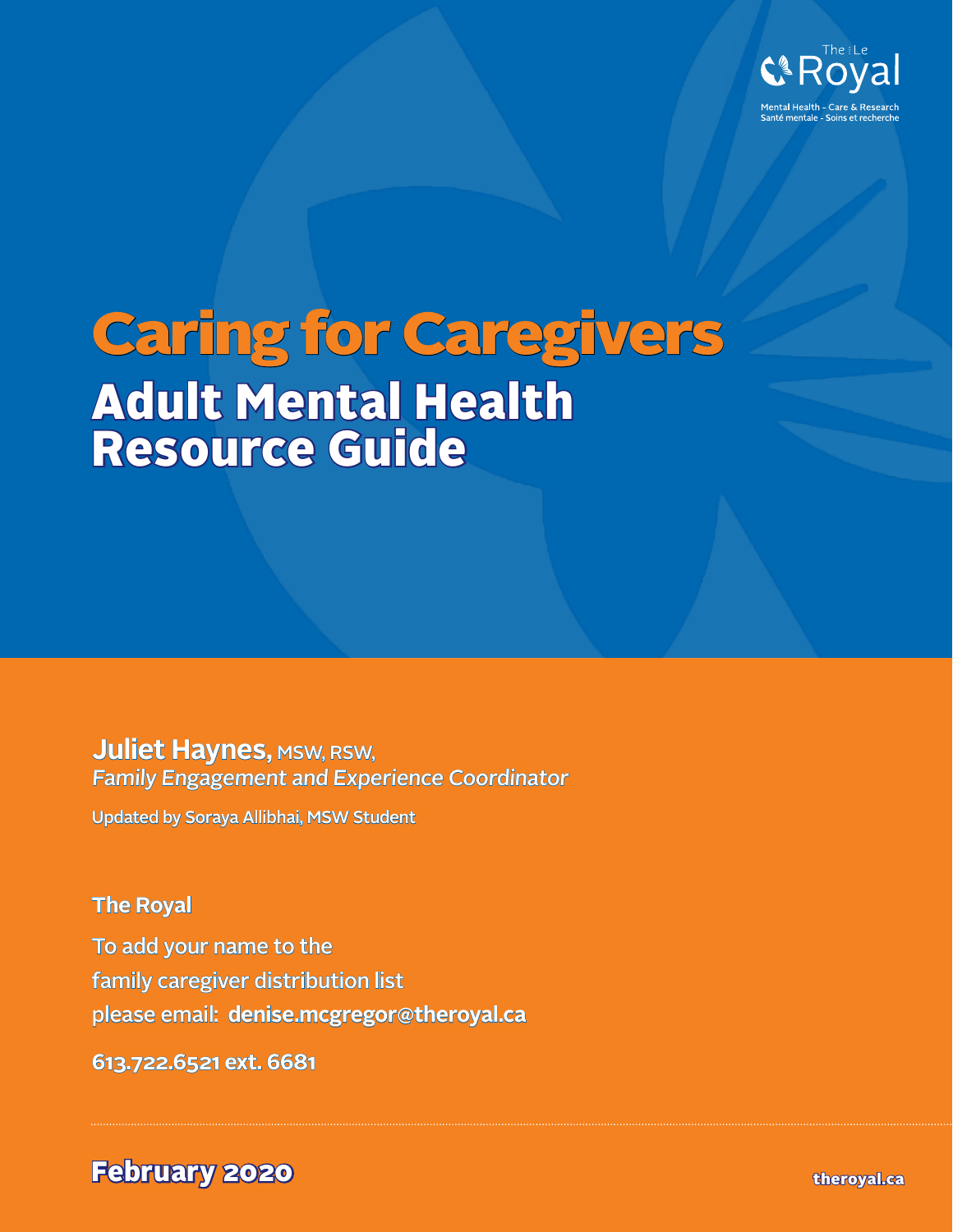

# **Caring for Caregivers: Family Groups and Services**

| <b>Contents</b> |  |
|-----------------|--|
|                 |  |
|                 |  |
|                 |  |
|                 |  |
|                 |  |
|                 |  |
|                 |  |
|                 |  |
|                 |  |
|                 |  |
|                 |  |
|                 |  |
|                 |  |
|                 |  |
|                 |  |
|                 |  |
|                 |  |
|                 |  |
|                 |  |
|                 |  |
|                 |  |
|                 |  |
|                 |  |
|                 |  |
|                 |  |
|                 |  |
|                 |  |
|                 |  |
|                 |  |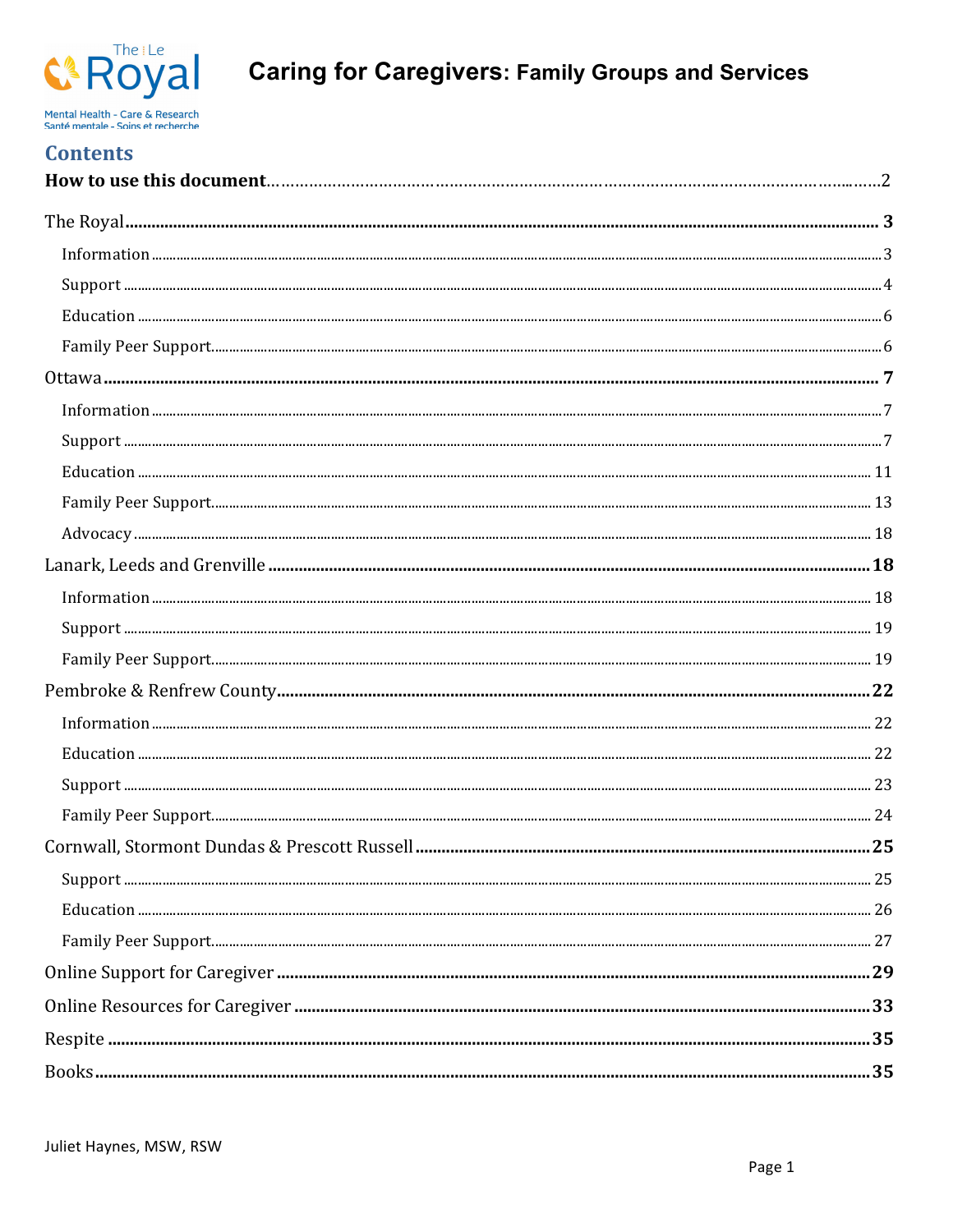

#### **How to Use this Document:**

To use this guide to link you to the best resource for your current situation, please consider whether you are in need of information about a specific topic, education about mental illness or an opportunity to participate in a support group with others in a similar situation. There are a number of groups throughout the region, so we have organized the guide by community.

#### Not sure where to start? Answering these questions may help:

#### **1.** Where are you interested in attending a group?

- a) The Royal? Please visit the "Royal Section" pg. 3
- b) Ottawa? Please visit the "Ottawa Section" pg. 7
- c) Lanark, Leeds and Grenville? Please visit the "Lanark, Leeds and Grenville Section" pg. 18
- d) Pembroke & Renfrew County? Please visit the "Pembroke & Renfrew County Section" pg. 22
- e) Cornwall, Stormont Dundas & Prescott Russell? Please visit the "Cornwall, Stormont Dundas & Prescott Russell Section" pg. 25
- **2.** What are you interested in gaining from a group meeting?
- **a**) Interested in learning more about mental illness or a particular topic? Please visit an "information or education section" dependent upon your location. (The Royal pg. 3 or 6; Ottawa pg. 7 or 13; Lanark, Leeds and Grenville pg. 18; Pembroke & Renfrew County pg. 22 or 23; Cornwall, Stormont Dundas & Prescott Russell pg. 26)
- b) Interested in attending a support group with people in similar situations to you with trained facilitators? Please visit a "support section" dependent upon your location. (The Royal pg. 4; Ottawa pg. 7; Lanark, Leeds and Grenville pg. 19; Pembroke & Renfrew County pg. 23; Cornwall, Stormont Dundas & Prescott Russell pg. 25)
- c) Interested in gaining support from people who have been in similar situations to you? Please visit a "family peer support section" dependent upon your location.
- d) Interested in learning more about advocacy? Please visit our Ottawa advocacy section pg. 18
- e) Are you interested in online and call in resources? Please visit pg. 30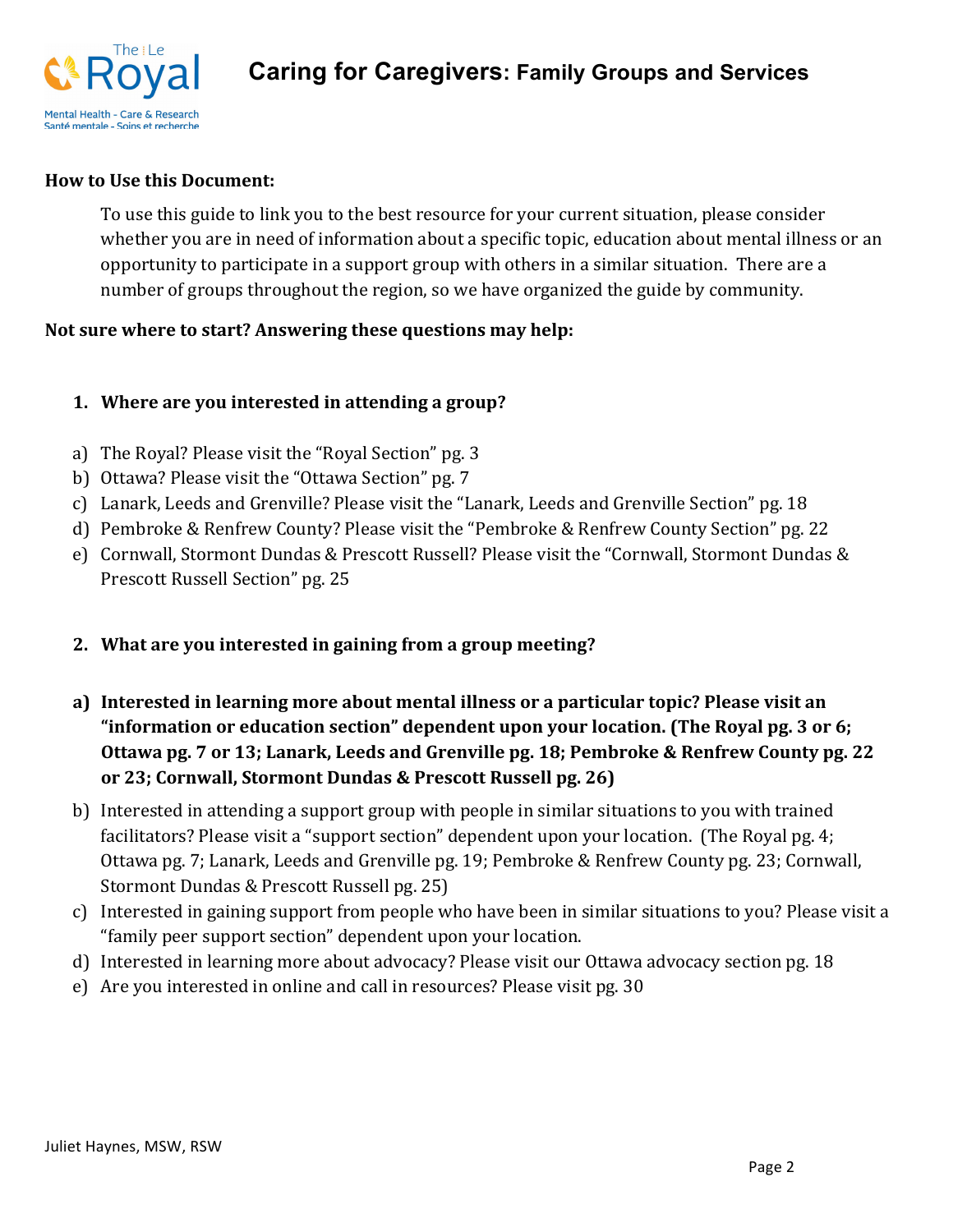**Caring for Caregivers: Family Groups and Services**



### **The Royal**

The Royal offers many different groups depending on your needs. These groups are organized into: Information (available via Telemedicine in Pembroke), Support, Education, and Family Peer Support.

### **Information**

| Name:                    | <b>Communication: It's a Family Matter, Conversations at The Royal</b>                                                                                                                                                                                                                                                                                                                                                                                                                                          |
|--------------------------|-----------------------------------------------------------------------------------------------------------------------------------------------------------------------------------------------------------------------------------------------------------------------------------------------------------------------------------------------------------------------------------------------------------------------------------------------------------------------------------------------------------------|
| Location:                | The Royal, 1145 Carling Avenue, Ottawa - Auditorium                                                                                                                                                                                                                                                                                                                                                                                                                                                             |
| Date and                 | Held Annually in February from 7:00-8:30pm                                                                                                                                                                                                                                                                                                                                                                                                                                                                      |
| Time:                    |                                                                                                                                                                                                                                                                                                                                                                                                                                                                                                                 |
| Description:             | Annual Conversations Event and Family Group Agency Fair (6:00-7:00)                                                                                                                                                                                                                                                                                                                                                                                                                                             |
|                          | Are you looking for ways to address lack of awareness and support someone in<br>seeking help even when the right resources appear unavailable? You are not<br>alone. These are tough situations many families face. Please join us for this<br>edition of Conversations at The Royal where a panel of experienced caregivers<br>and health care professionals will share the best communication strategies for<br>improving relationships. Acquire ideas and communication techniques for<br>motivating change. |
|                          | Be sure to come early to enjoy refreshments and meet local family support<br>services, including: Bereaved Families of Ontario, Ottawa Division; Hopewell;<br>National Alliance on Mental Illness (NAMI) Family-to-Family Education Programs<br>in Ontario; Ottawa Network for Borderline Personality Disorders (ON-BPD);<br>Parents' Lifelines of Eastern Ontario (PLEO); The OASIS in Kanata; The Royal<br>Family Advisory Council; The Royal Family Support Program with The Royal<br>Foundation.            |
|                          | View the video from the Family Matters conversations                                                                                                                                                                                                                                                                                                                                                                                                                                                            |
| Professional             | Panel presentation/no fee                                                                                                                                                                                                                                                                                                                                                                                                                                                                                       |
| or Peer<br>Support/Fees: |                                                                                                                                                                                                                                                                                                                                                                                                                                                                                                                 |
| Contact:                 | * Registration required for main event; no registration needed to attend agency<br>fair.<br>Sue Walton<br><b>Community Relations</b><br><b>Relations Communautaire</b>                                                                                                                                                                                                                                                                                                                                          |
|                          | T: 613-722-6521 ext. 6349<br>F: 613-722-4577<br>sue.walton@theroyal.ca                                                                                                                                                                                                                                                                                                                                                                                                                                          |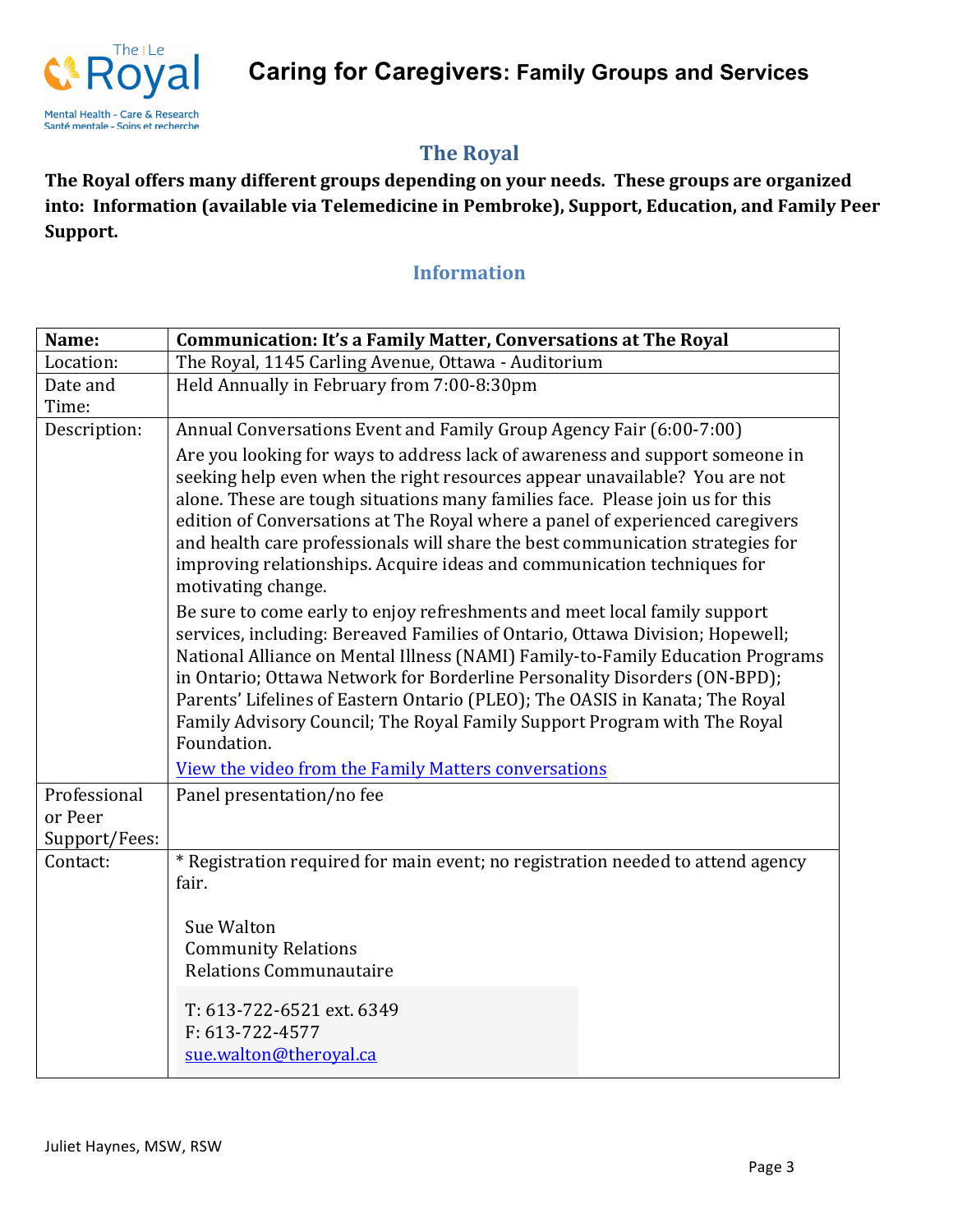

| <b>Name</b>   | <b>Family Information Group</b>                                           |                                                                                |
|---------------|---------------------------------------------------------------------------|--------------------------------------------------------------------------------|
| Location:     | The Royal, 1145 Carling Avenue, Ottawa, Room 1424 or 1425 (as indicated). |                                                                                |
|               |                                                                           | Also available via telemedicine in Pembroke located at Care for Civic Complex, |
|               | 425 Cecilia Street, Lower Level, Room C.                                  |                                                                                |
| Date and      | First Tuesday of the month 6:00-7:30pm                                    |                                                                                |
| Time:         |                                                                           |                                                                                |
| Description:  |                                                                           | The information groups feature guest presenters on a variety of topics. The    |
|               |                                                                           | information groups are hosted at The Royal and offered at remote sites via     |
|               |                                                                           | telemedicine. Open to public. Events are free but registration is required.    |
| Professional  | Professional/no fee                                                       |                                                                                |
| or Peer       |                                                                           |                                                                                |
| Support/Fees: |                                                                           |                                                                                |
| Contact:      | Jillian Crabbe, MSW, RSW                                                  | 613-722-6521 ext. 6197                                                         |
|               | Brynna Lemmex, MSW, RSW                                                   | 613-722-6521 ext. 6929                                                         |
|               | Juliet Haynes, MSW, RSW                                                   | 613-722-6521 ext. 7573                                                         |
|               | Pembroke site contact:                                                    |                                                                                |
|               | Nancy Warren                                                              | 613-732-8770 ext. 8004                                                         |
|               | nancy.warren@pemreghos.org                                                |                                                                                |
|               | Register at theroyal.ca/events                                            |                                                                                |

### **Support**

| <b>Name</b>   | <b>Family Support Group</b>                                                                                                                                                                                                            |
|---------------|----------------------------------------------------------------------------------------------------------------------------------------------------------------------------------------------------------------------------------------|
| Location:     | The Royal, 1145 Carling Avenue, Ottawa, Room 1424 or 1425 (as indicated)                                                                                                                                                               |
| Date and      | Third Tuesday of the month: 6:00-7:30 pm                                                                                                                                                                                               |
| Time:         |                                                                                                                                                                                                                                        |
| Description:  | The support groups are facilitated by social workers for family caregivers<br>supporting an adult who is living with mental health challenges. The support<br>groups are open to public. Events are free but registration is required. |
| Professional  | Professional/no fee                                                                                                                                                                                                                    |
| or Peer       |                                                                                                                                                                                                                                        |
| Support/Fees: |                                                                                                                                                                                                                                        |
| Contact:      | 613-722-6521 ext. 6929<br>Brynna Lemmex, MSW, RSW                                                                                                                                                                                      |
|               | Jillian Crabbe, MSW, RSW<br>613-722-6521 ext. 6197                                                                                                                                                                                     |
|               | Juliet Haynes, MSW, RSW<br>613-722-6521 ext. 7573                                                                                                                                                                                      |
|               | Register at theroyal.ca/events                                                                                                                                                                                                         |

| <b>Name</b>  | The Royal Ottawa ACTT Family and Loved Ones Group                                |
|--------------|----------------------------------------------------------------------------------|
| Location:    | 2121 Carling Ave, Suite 201                                                      |
| Date and     | The last Thursday of alternate month (February, April, June, September,          |
| Time:        | November) from 6:00-7:00pm                                                       |
| Description: | This group is open to the family and loved ones of the Catherine Street and Bank |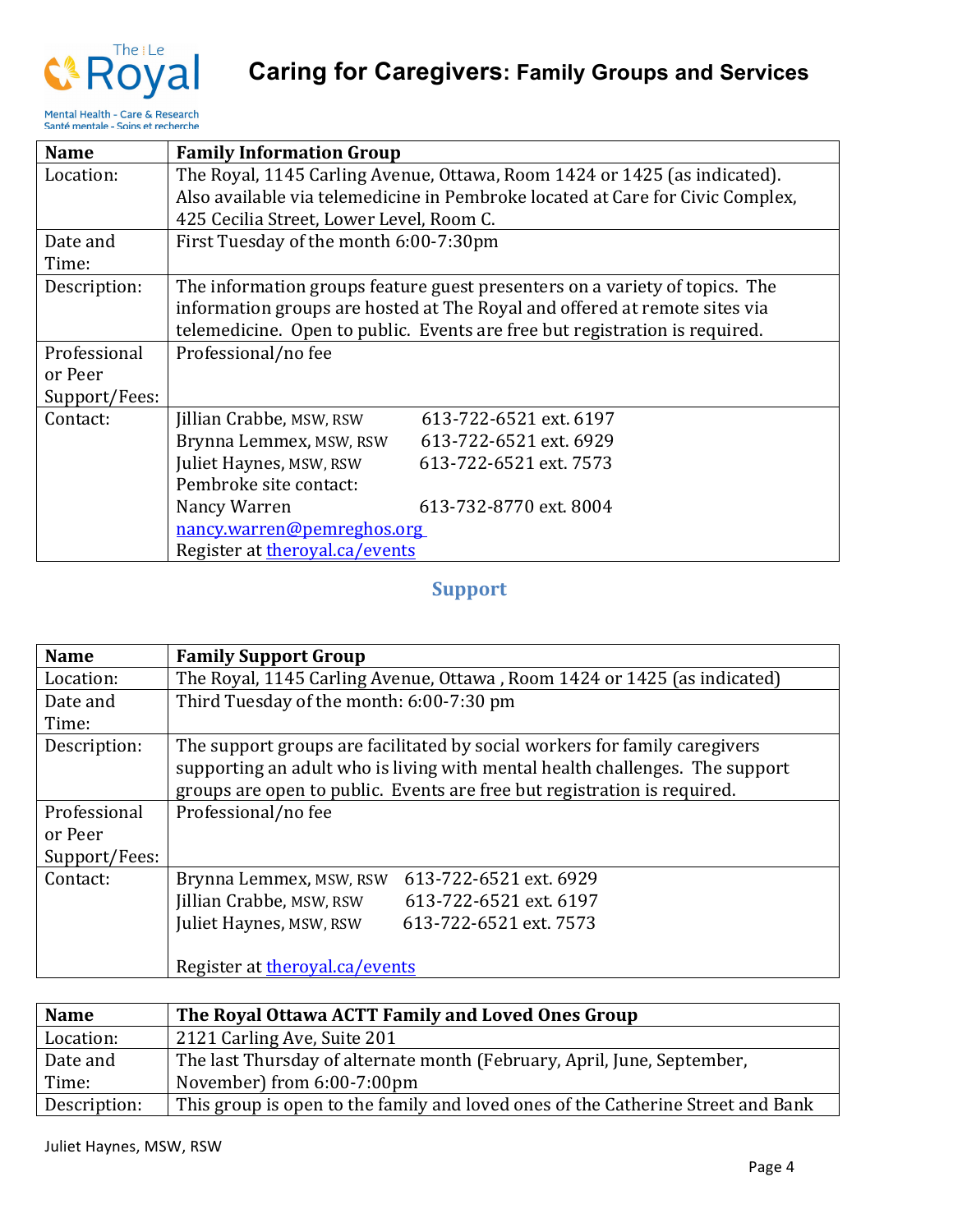

|               | Street ACTT Teams and the Stepdown Teams. The meetings are a confidential<br>place to learn general information about mental health related issues. Call to<br>Register for the session. |  |
|---------------|------------------------------------------------------------------------------------------------------------------------------------------------------------------------------------------|--|
| Professional  | Professional/no fee                                                                                                                                                                      |  |
| or Peer       |                                                                                                                                                                                          |  |
| Support/Fees: |                                                                                                                                                                                          |  |
| Contact:      | For more information and to register please contact:                                                                                                                                     |  |
|               | Catherine Street ACTT 613-722-6521 ext. 7019 or                                                                                                                                          |  |
|               | Bank Street ACTT<br>613-722-6521 ext. 7300                                                                                                                                               |  |

| <b>Name</b>   | <b>Family Support Group FORENSIC FAMILIES</b>                                                                                                                                                                                           |  |
|---------------|-----------------------------------------------------------------------------------------------------------------------------------------------------------------------------------------------------------------------------------------|--|
| Location:     | The Royal, 1145 Carling Avenue, Ottawa, room provided upon registration                                                                                                                                                                 |  |
| Date and      | The second Wednesday of each month 6:00-8:00pm                                                                                                                                                                                          |  |
| Time:         |                                                                                                                                                                                                                                         |  |
| Description:  | Here is an opportunity for caregivers of individuals involved in the forensic<br>mental health system to make meaningful connections with other families while<br>receiving professional support and education in a warm and empathetic |  |
|               | environment. Attendance is limited to those who have a loved one currently                                                                                                                                                              |  |
|               | receiving services through the forensic program at The Royal.                                                                                                                                                                           |  |
|               | Registration is required.                                                                                                                                                                                                               |  |
| Professional  | Professional/no fee                                                                                                                                                                                                                     |  |
| or Peer       |                                                                                                                                                                                                                                         |  |
| Support/Fees: |                                                                                                                                                                                                                                         |  |
| Contact:      | For more information and to register please contact:                                                                                                                                                                                    |  |
|               | Sarah Telford MSW, RSW<br>613-722-6521 ext. 6148 or sarah.telford@theroyal.ca                                                                                                                                                           |  |
|               | Richard Robins MSW, RSW<br>613-809-1601 or richard.robins@theroyal.ca                                                                                                                                                                   |  |

| <b>Name</b>   | <b>GERIATRIC PSYCHIATRY Caregiver &amp; Family Support Group</b>                 |
|---------------|----------------------------------------------------------------------------------|
| Location:     | The Royal, 1145 Carling Avenue, Ottawa, present to the Geriatric Program waiting |
|               | room on the second floor                                                         |
| Date and      | The second Thursday of every month, October through May 1:00–2:30pm.             |
| Time:         |                                                                                  |
| Description:  | An opportunity to connect with other families who have experience caring for a   |
|               | loved one with mental health challenges and/or dementias. A safe environment     |
|               | to share your concerns and challenges and receive support from both              |
|               | professionals and peers. A variety of guest speakers will present on topics of   |
|               | interest specific to older adults. No pre-registration needed.                   |
| Professional  | Professional/no fee                                                              |
| or Peer       |                                                                                  |
| Support/Fees: |                                                                                  |
| Contact:      | 613-722-6521 ext. 6581 or allison.eadie@theroyal.ca<br>Allison Eadie, MSW, RSW   |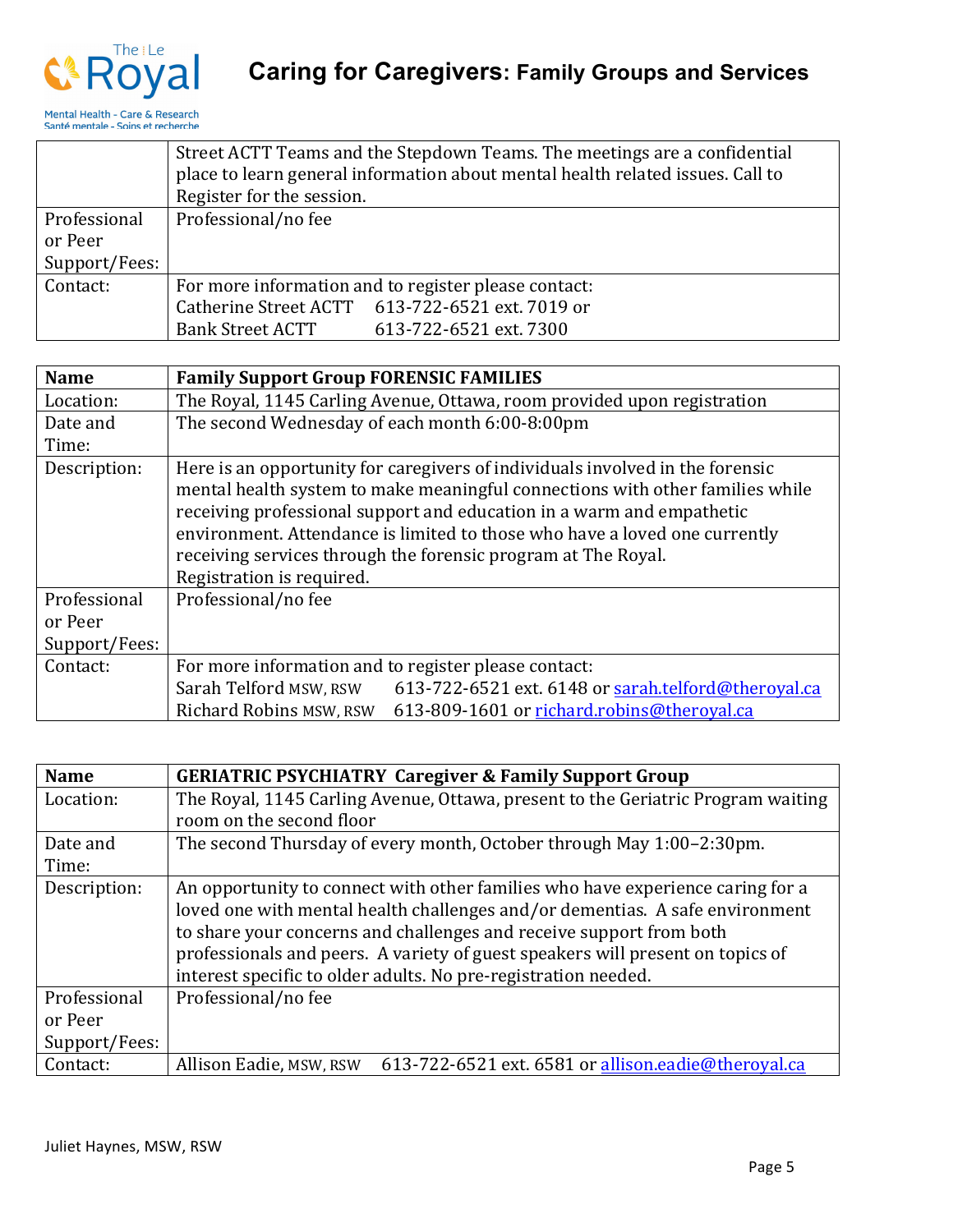

### **Education**

| Name:         | <b>Person and Family Education Group: FORENSIC SERIES</b>                     |
|---------------|-------------------------------------------------------------------------------|
| Location:     | The Royal, 1145 Carling Avenue, Ottawa, Second Floor, Forensic Boardroom      |
|               | 2568B                                                                         |
| Date and      | Offered Annually in the evenings at 6:30-8:30p.m                              |
| Time:         |                                                                               |
| Description:  | Receive general information, have opportunities to ask questions, learn about |
|               | resources and strategies for crisis intervention among other useful tips.     |
|               | Registration is required.                                                     |
| Professional  | Professional/no fee                                                           |
| or Peer       |                                                                               |
| Support/Fees: |                                                                               |
| Contact:      | For more information and to register please contact:                          |
|               | 613-722-6521 ext. 6148 or sarah.telford@theroyal.ca<br>Sarah Telford MSW, RSW |
|               | Richard Robins MSW, RSW<br>613-809-1601 or richard.robins@theroyal.ca         |

| Name:         | Person and Family Education Group: SCHIZOPHRENIA SERIES                        |
|---------------|--------------------------------------------------------------------------------|
| Location:     | The Royal, 1145 Carling Avenue, Ottawa, Room 1425                              |
| Date and      | Sessions offered twice per year usually in April and October from 6:00-8:00p.m |
| Time:         |                                                                                |
| Description:  | Open to public - Everyone Welcome!                                             |
| Professional  | Professional/no fee                                                            |
| or Peer       |                                                                                |
| Support/Fees: |                                                                                |
| Contact:      | For more information and to register please contact:                           |
|               | Sheri Leroux, MSW, RSW 613-722-6521 ext. 6781                                  |

### **Family Peer Support**

| Name:        | <b>FWRAP - Family Wellness Recovery Action Plan</b>                                |
|--------------|------------------------------------------------------------------------------------|
| Location:    | The Royal, 1145 Carling Avenue, Ottawa                                             |
| Date and     | Closed group offered at various times of the year contingent on expressed interest |
| Time:        | and facilitator availability.                                                      |
| Description: | The FWRAP program explores ways people can support an adult loved one with         |
|              | mental health challenges without losing themselves. It's a free 8-week manualized  |

Juliet Haynes, MSW, RSW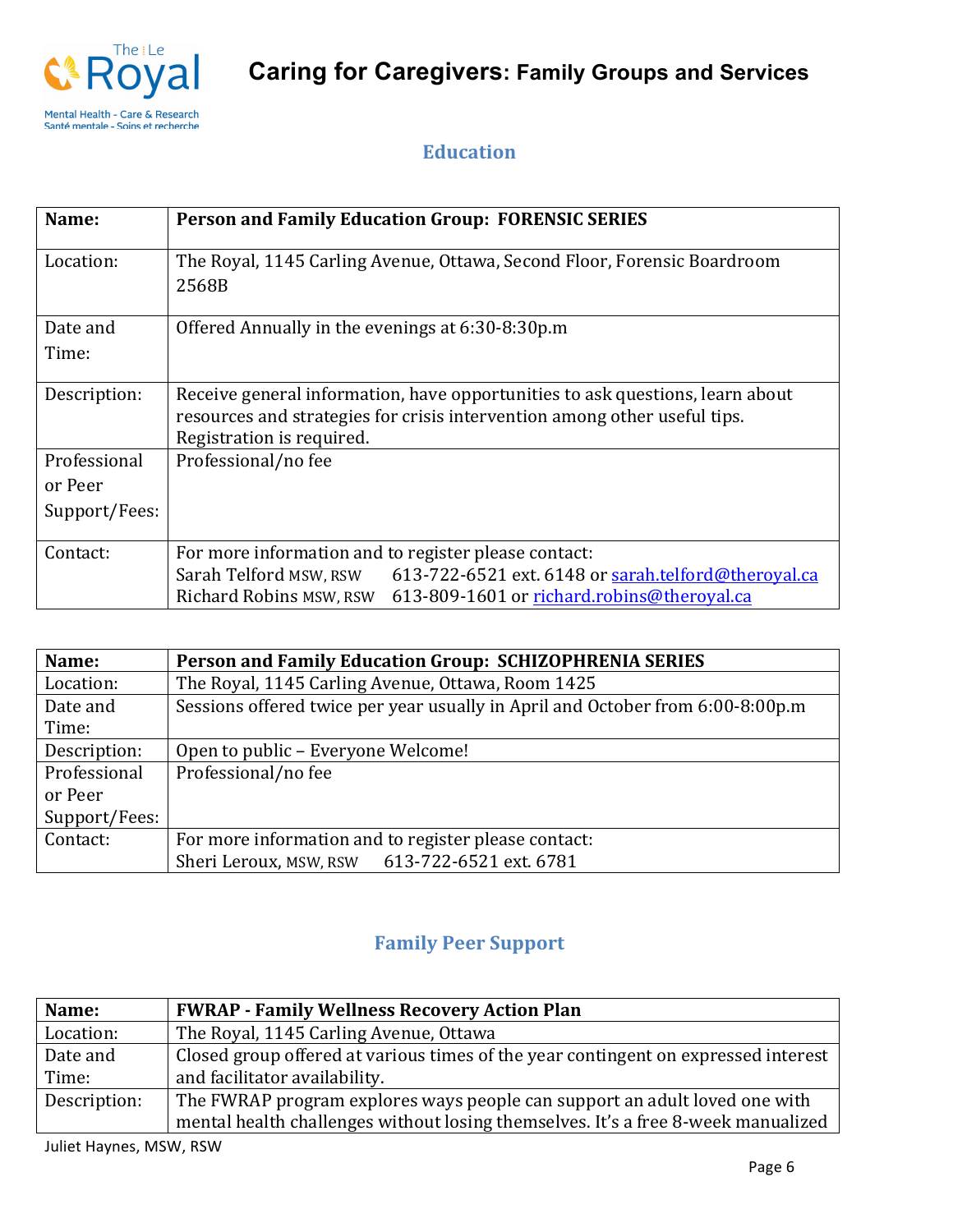

|               | workshop that takes a practical, self-help approach to care and recovery for all<br>members of the family. |  |
|---------------|------------------------------------------------------------------------------------------------------------|--|
| Professional  | Trained FWRAP facilitators, family caregiver volunteers/no fee                                             |  |
| or Peer       |                                                                                                            |  |
| Support/Fees: |                                                                                                            |  |
| Contact:      | 613-722-6521 ext. 7573 or juliet.haynes@theroyal.ca<br>Juliet Haynes, MSW, RSW                             |  |

#### **Ottawa**

### **Information**

| Name:         | The Oasis in Kanata Information Meetings for Caregivers                           |
|---------------|-----------------------------------------------------------------------------------|
| Location:     | Glen Cairn United Church, 140 Abbeyhill Drive, Kanata                             |
| Date and      | Various Monday evenings 7:00-8:30pm                                               |
| Time:         |                                                                                   |
| Description:  | Throughout the year, several public information sessions are offered to anyone    |
|               | who is a caregiver supporting a loved one with a mental illness and interested in |
|               | the topic being presented.                                                        |
| Professional  | Professional/no fee                                                               |
| or Peer       |                                                                                   |
| Support/Fees: |                                                                                   |
| Contact:      | Phone: 613-435-1100                                                               |
|               | Email: info@TheOasisKanata.ca                                                     |
|               | Website: www.theoasiskanata.ca/                                                   |

### **Support**

| Name:         | <b>Fetal Alcohol Spectrum Disorder Group of Ottawa</b>                             |
|---------------|------------------------------------------------------------------------------------|
| Location:     | Citizen Advocacy, 312 Parkdale Ave., Ottawa                                        |
| Date and      | First Wednesday of the month 7 pm, October-June                                    |
| Time:         |                                                                                    |
| Description:  | Support and education group on Fetal Alcohol Spectrum Disorder, providing          |
|               | support, information and education for families and professionals on the effect of |
|               | fetal alcohol on people of all ages and the importance of prevention.              |
| Professional  | no fee                                                                             |
| or Peer       | free parking in the evening                                                        |
| Support/Fees: |                                                                                    |
| Contact:      | Elspeth Ross                                                                       |
|               | Phone: 613-446-4144                                                                |
|               | Email: rosse@ncf.ca                                                                |
|               | Website: https://www.champlainhealthline.ca/displayservice.aspx?id=20008           |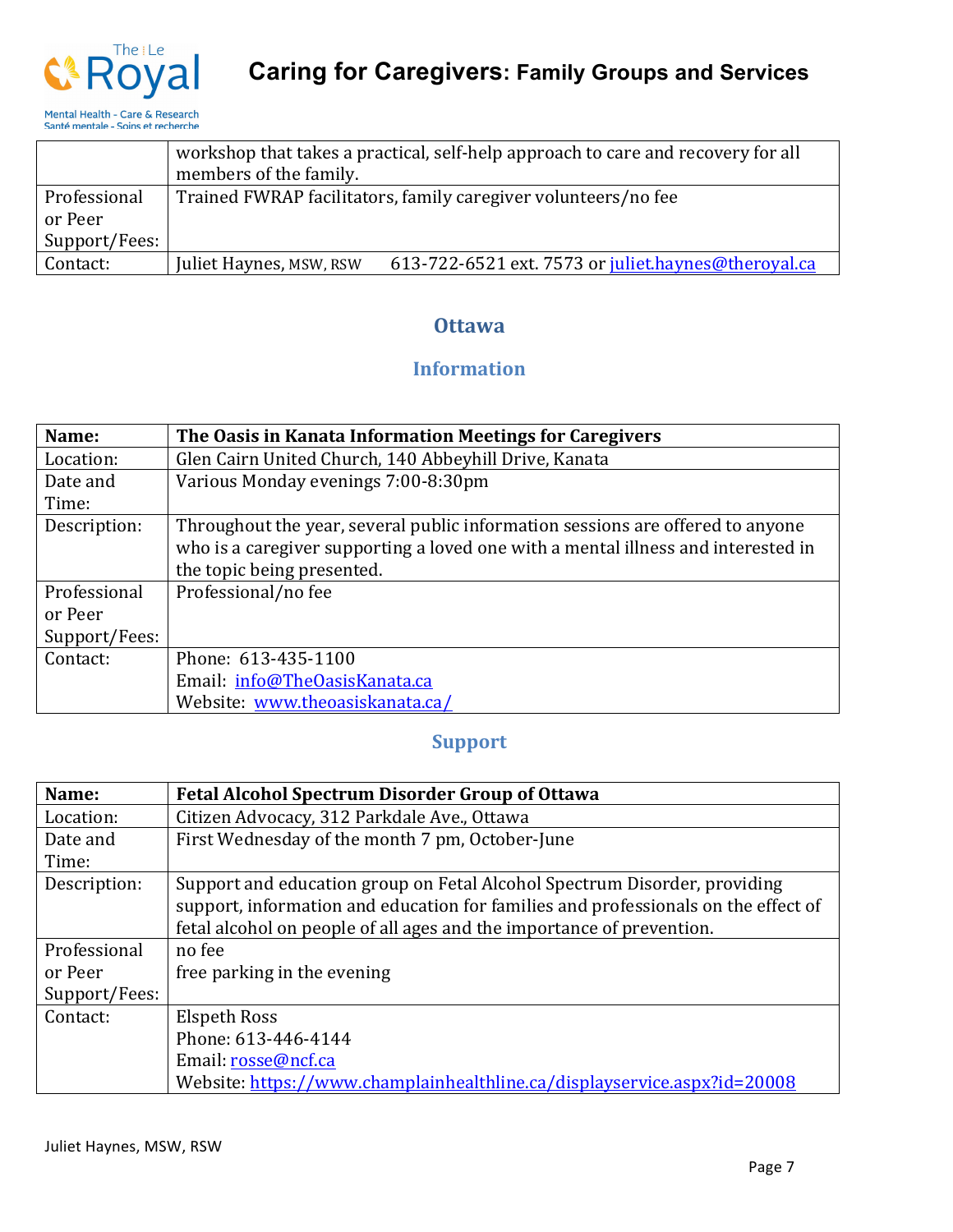



| Name:         | The Oasis in Kanata - Caregivers Matter Support Group                                                                                                                                                                                                                                                                                                                                                                                                                                                                                                  |
|---------------|--------------------------------------------------------------------------------------------------------------------------------------------------------------------------------------------------------------------------------------------------------------------------------------------------------------------------------------------------------------------------------------------------------------------------------------------------------------------------------------------------------------------------------------------------------|
| Location:     | Glen Cairn United Church, 140 Abbeyhill Drive, Kanata                                                                                                                                                                                                                                                                                                                                                                                                                                                                                                  |
| Date and      | First Monday of the month 7:00-8:30 pm                                                                                                                                                                                                                                                                                                                                                                                                                                                                                                                 |
| Time:         |                                                                                                                                                                                                                                                                                                                                                                                                                                                                                                                                                        |
| Description:  | An intimate and confidential free monthly support group, which meets under the<br>leadership of our professional Program Manager, Elise Laviolette, assisted by<br>trained volunteers from our church and the community.<br>The support group offers a safe, confidential, professionally-facilitated<br>environment where caregivers gather to share experiences; provide mutual<br>support; and learn how they can better care for themselves as they care for their<br>loved ones suffering from a mental illness. Preregistration is not required. |
| Professional  | Professional/no fee                                                                                                                                                                                                                                                                                                                                                                                                                                                                                                                                    |
| or Peer       |                                                                                                                                                                                                                                                                                                                                                                                                                                                                                                                                                        |
| Support/Fees: |                                                                                                                                                                                                                                                                                                                                                                                                                                                                                                                                                        |
| Contact:      | Phone: 613-435-1100                                                                                                                                                                                                                                                                                                                                                                                                                                                                                                                                    |
|               | Email: info@TheOasisKanata.ca                                                                                                                                                                                                                                                                                                                                                                                                                                                                                                                          |
|               | Website: www.theoasiskanata.ca/                                                                                                                                                                                                                                                                                                                                                                                                                                                                                                                        |

| Name:         | The Oasis in Kanata Caregiver Retreat                                                                                                                                                                                                                                                                                                                                                                                                                   |
|---------------|---------------------------------------------------------------------------------------------------------------------------------------------------------------------------------------------------------------------------------------------------------------------------------------------------------------------------------------------------------------------------------------------------------------------------------------------------------|
| Location:     | Glen Cairn United Church, 140 Abbeyhill Drive, Kanata                                                                                                                                                                                                                                                                                                                                                                                                   |
| Date and      | Please see website for information                                                                                                                                                                                                                                                                                                                                                                                                                      |
| Time:         |                                                                                                                                                                                                                                                                                                                                                                                                                                                         |
| Description:  | The event offers caregivers the opportunity to learn a new craft (e.g.: jewellery-<br>making); take part in activities such as instruction in meditation, purposeful<br>walking a labyrinth, and Yoga; receive a short, individualized gentle chair<br>massage; and participate in a closing luncheon which provides caregivers a<br>setting in which they may begin to foster mutually supportive relationships<br>outside of our program's offerings. |
| Professional  | <b>TBD</b>                                                                                                                                                                                                                                                                                                                                                                                                                                              |
| or Peer       |                                                                                                                                                                                                                                                                                                                                                                                                                                                         |
| Support/Fees: |                                                                                                                                                                                                                                                                                                                                                                                                                                                         |
| Contact:      | Phone: 613-435-1100                                                                                                                                                                                                                                                                                                                                                                                                                                     |
|               | Email: info@TheOasisKanata.ca                                                                                                                                                                                                                                                                                                                                                                                                                           |
|               | Website: www.theoasiskanata.ca/                                                                                                                                                                                                                                                                                                                                                                                                                         |

| Name:             | Open Hopewell Family & Friends Support Group                                                                                                                                                                                                 |
|-------------------|----------------------------------------------------------------------------------------------------------------------------------------------------------------------------------------------------------------------------------------------|
| Location:         | Provided upon Registration                                                                                                                                                                                                                   |
| Date and<br>Time: | Check the website for the latest information on the date and time                                                                                                                                                                            |
| Description:      | The Family & Friends Support Group is an opportunity for caregivers of<br>individuals struggling with an eating disorder, to receive support in a warm and<br>empathetic environment. The group offers a safe space where caregiver's family |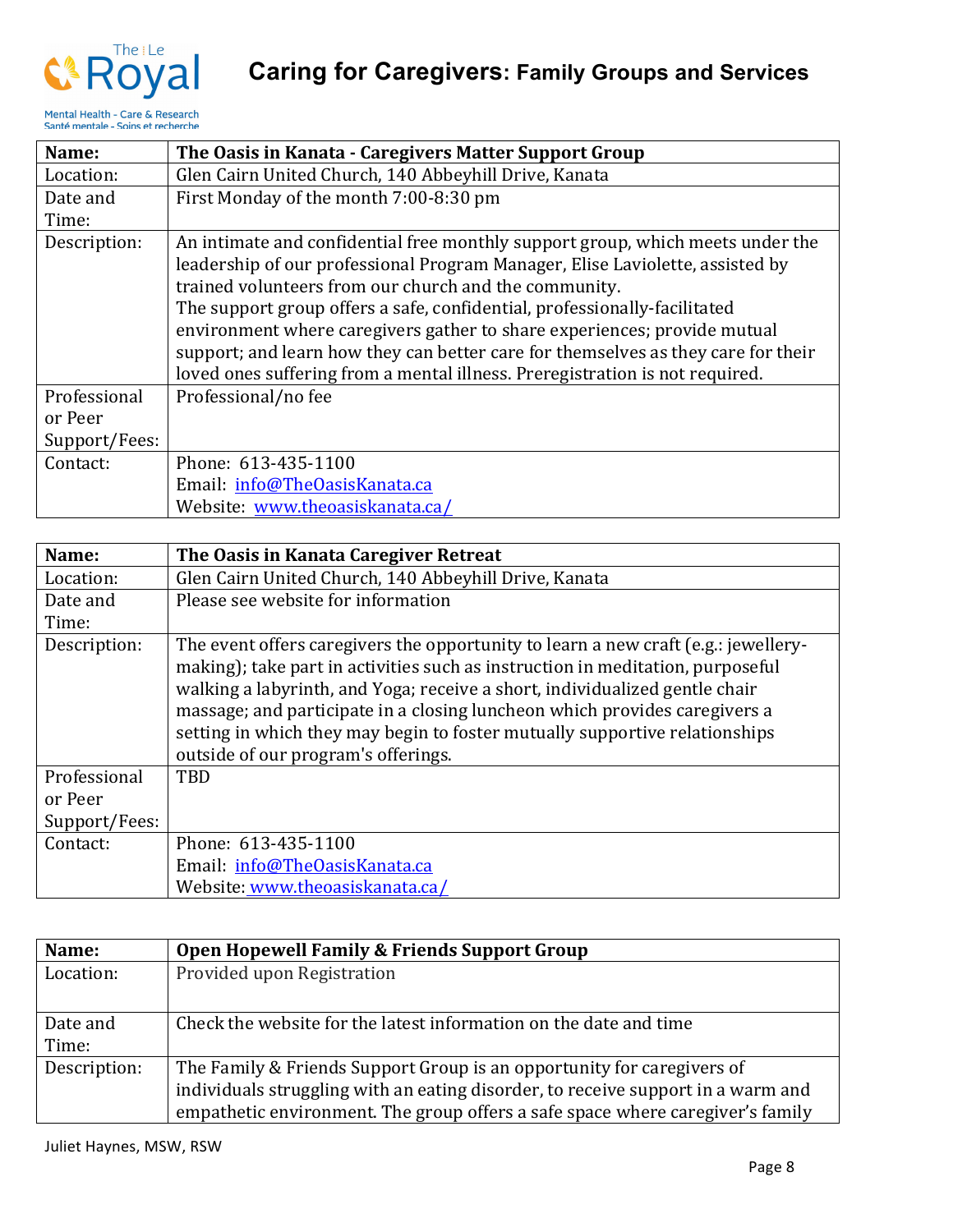

|               | and friends can share stories and receive support from other participants who     |
|---------------|-----------------------------------------------------------------------------------|
|               | understand and empathize with the challenges they face when providing support     |
|               | to an individual with an eating disorder. This is an open support group that also |
|               | welcomes drop-in participants. Please call for more detailed information.         |
| Professional  | \$50.00 for 8 session                                                             |
| or Peer       |                                                                                   |
| Support/Fees: |                                                                                   |
| Contact:      | Phone: 613-241-3428 ext. 21                                                       |
|               | Email: programcoordinator@hopewell.ca                                             |
|               | Website: http://www.hopewell.ca/services/supportgroups                            |

| Name:         | <b>OCISO Outbound Counseling (Community Outreach) - Mental Health</b>        |
|---------------|------------------------------------------------------------------------------|
|               | <b>Outreach Program</b>                                                      |
| Location:     | Variety of settings                                                          |
| Date and      | Please visit website for more information                                    |
| Time:         |                                                                              |
| Description:  | Counselling services for refugees and new immigrants (individuals, children, |
|               | youth and families). Services provided in English, Arabic, Somali and        |
|               | Farsi. Culturally sensitive.                                                 |
| Professional  | Professional/no fee                                                          |
| or Peer       |                                                                              |
| Support/Fees: |                                                                              |
| Contact:      | Phone: 613-725-5671 ext. 322                                                 |
|               | Website: https://ociso.org/clinical-counselling/                             |

| Name:         | Parent and Caregiver Group - Around the Rainbow                                    |
|---------------|------------------------------------------------------------------------------------|
| Location:     | Family Services Ottawa, 312 Parkdale Avenue, Ottawa                                |
| Date and      | Third Tuesday of the Month from 6:30-8:30pm                                        |
| Time:         |                                                                                    |
| Description:  | Do you have a child, youth or young adult that is gender creative, gender-diverse, |
|               | two-spirit, non-binary or transgender? Drop-in group to share support,             |
|               | information and resources. No registration required.                               |
| Professional  | Free                                                                               |
| or Peer       |                                                                                    |
| Support/Fees: |                                                                                    |
| Contact:      | Phone: 613-725-3601 ext. 105                                                       |
|               | Email: <b>Imontroy@familyservicesottawa.org</b>                                    |
|               | Website: www.familyservicesottawa.org                                              |

| Name:     | <b>Powerful Tools for Caregivers</b>      |
|-----------|-------------------------------------------|
| Location: | <b>Various Locations</b>                  |
| Date and  | Please visit website for more information |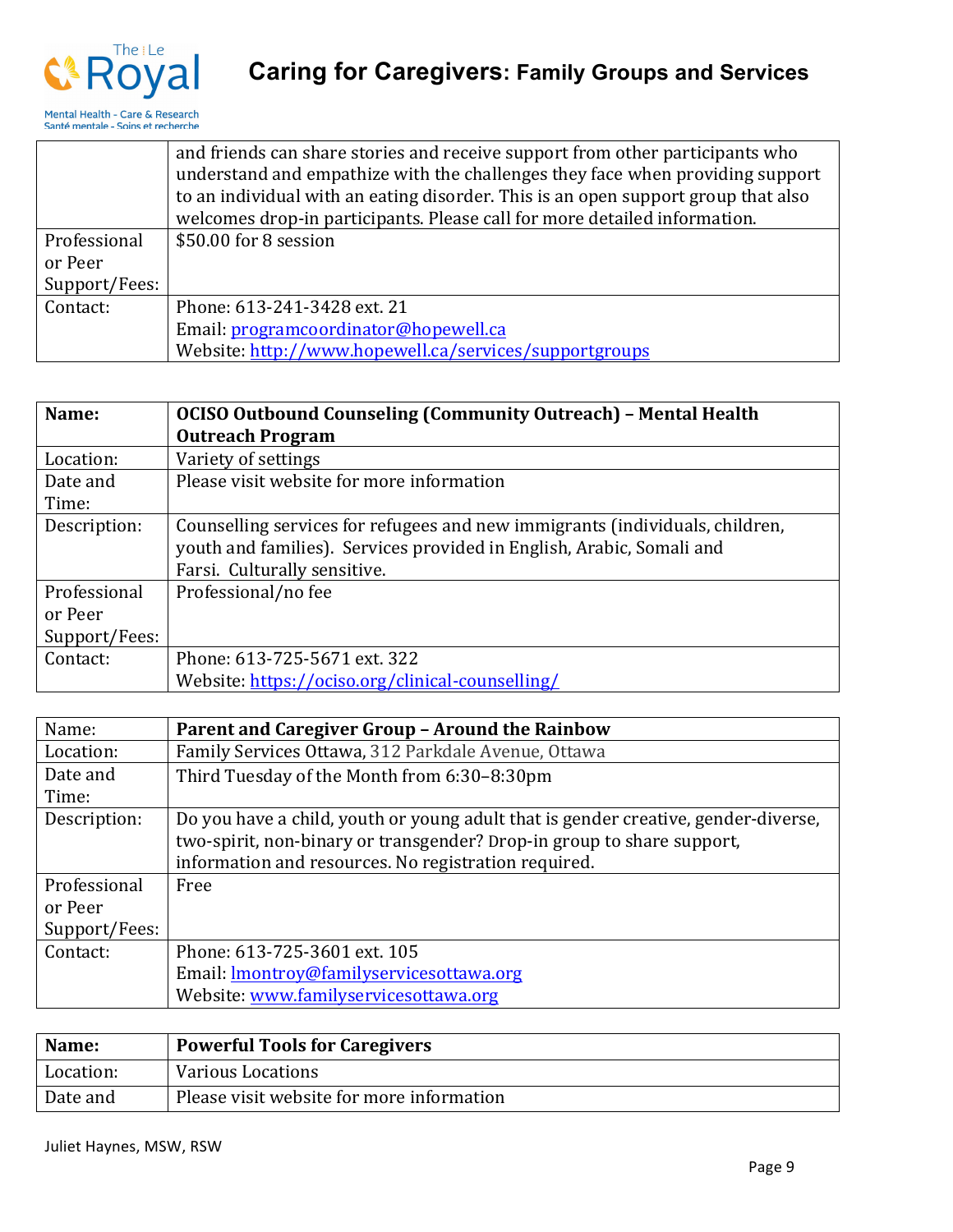

| Time:         |                                                                                    |
|---------------|------------------------------------------------------------------------------------|
| Description:  | Six-week series offered in collaboration with Bruyere Living Healthy Champlain.    |
|               | Caregivers develop a wealth of self-care tools and strategies to better handle the |
|               | unique challenges they face; not diagnosis specific or peer support group.         |
| Professional  | No Fee                                                                             |
| or Peer       |                                                                                    |
| Support/Fees: |                                                                                    |
| Contact:      | Phone: 1-877-240-3941                                                              |
|               | Website: https://www.livinghealthychamplain.ca/                                    |

| Name:         | <b>Rideauwood Addiction and Family Services - Family Spiral</b>                    |
|---------------|------------------------------------------------------------------------------------|
| Location:     | Carlingwood Library at 281 Woodroofe ave., Ottawa                                  |
| Date and      | First Two Thursdays of each month                                                  |
| Time:         |                                                                                    |
| Description:  | This program is for family, parents, and support persons to learn about factors of |
|               | substance use, behavioural addictions and mental health issues that area in play   |
|               | in their lives and how they can reduce their impact. Call to register.             |
| Professional  | Professional/No fee                                                                |
| or Peer       |                                                                                    |
| Support/Fees: |                                                                                    |
| Contact:      | Phone: 613-724-4881                                                                |
|               | Website: https://www.rideauwood.org/programs/parents-and-families/                 |

| Name:         | <b>Serenity Renewal for Families - Parents Forever Group</b>                                                                                                                                                                                                                                                        |
|---------------|---------------------------------------------------------------------------------------------------------------------------------------------------------------------------------------------------------------------------------------------------------------------------------------------------------------------|
| Location:     | 202-2255 St. Laurent Blvd., Ottawa                                                                                                                                                                                                                                                                                  |
| Date and      | Tuesday mornings from 10-11:30 am                                                                                                                                                                                                                                                                                   |
| Time:         |                                                                                                                                                                                                                                                                                                                     |
| Description:  | The Parents Forever Group is an on-going, professionally facilitated, mutual-<br>support group for parents and family members of addicted children (18 years and<br>up). Along with group sharing, parents can learn tools to improve the quality of<br>their own lives. Participants are not required to register. |
| Professional  | Professional/No fee                                                                                                                                                                                                                                                                                                 |
| or Peer       |                                                                                                                                                                                                                                                                                                                     |
| Support/Fees: |                                                                                                                                                                                                                                                                                                                     |
| Contact:      | Phone: 613-523-5143                                                                                                                                                                                                                                                                                                 |
|               | Website: https://www.serenityrenewal.ca/                                                                                                                                                                                                                                                                            |

| Name:     | The Wabano Centre for Aboriginal Health   |
|-----------|-------------------------------------------|
| Location: | 299 Montreal Rd, Ottawa                   |
| Date and  | Please visit website for more information |
| Time:     |                                           |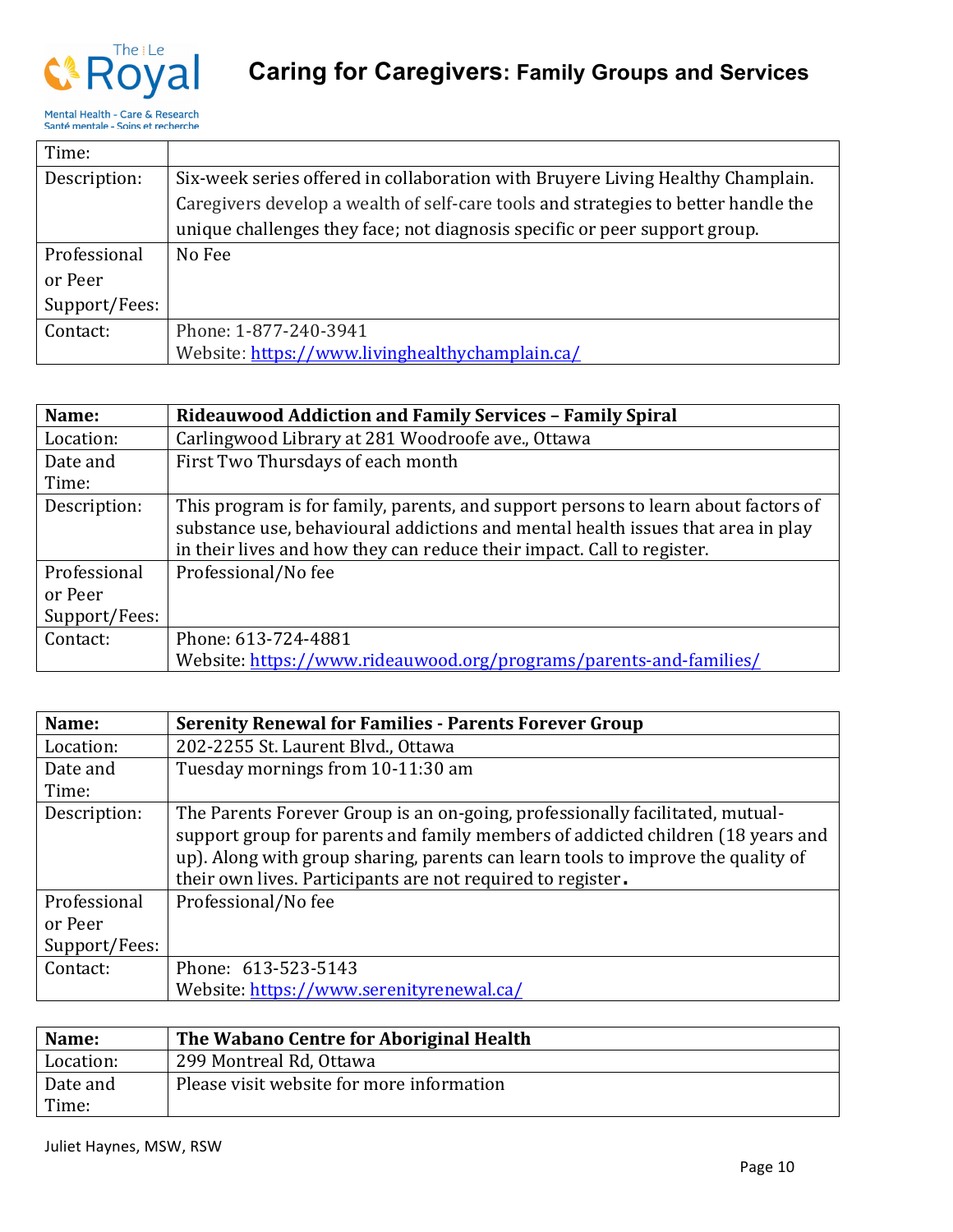

| Description:  | Individual counselling and various groups including men's groups, sister in    |
|---------------|--------------------------------------------------------------------------------|
|               | recovery, cultural educational workshops and traditional ceremonies available. |
|               | Adult, family and couples counselling.                                         |
| Professional  | Professional/no fee                                                            |
| or Peer       |                                                                                |
| Support/Fees: |                                                                                |
| Contact:      | For more information                                                           |
|               | Phone: 613-748-0657 ext. 309                                                   |
|               | Website: https://wabano.com/mental-wellness/groups/                            |
|               |                                                                                |
|               | For systems navigation, referrals and advocacy, please contact :               |
|               | Margo Walsh                                                                    |
|               | Family Systems Navigator & Mental Wellness Team Lead                           |
|               | 613-748-0657 ext. 284 or mwalsh@wabano.com                                     |

### **Education**

| Name:         | <b>CMHA: Canadian Addiction and Mental Health</b><br>NAMI: National Alliance on Mental Illness, Family-to-Family Ottawa                                                                                                                                                                                                                                                                                                                                                                                                                                                                                                                                                                                                                                                 |
|---------------|-------------------------------------------------------------------------------------------------------------------------------------------------------------------------------------------------------------------------------------------------------------------------------------------------------------------------------------------------------------------------------------------------------------------------------------------------------------------------------------------------------------------------------------------------------------------------------------------------------------------------------------------------------------------------------------------------------------------------------------------------------------------------|
| Location:     | Various locations in Ottawa                                                                                                                                                                                                                                                                                                                                                                                                                                                                                                                                                                                                                                                                                                                                             |
| Date and      | For details please see below                                                                                                                                                                                                                                                                                                                                                                                                                                                                                                                                                                                                                                                                                                                                            |
| Time:         |                                                                                                                                                                                                                                                                                                                                                                                                                                                                                                                                                                                                                                                                                                                                                                         |
| Description:  | 12-week manualized workshop. The NAMI Family-to-Family Education course has<br>been designed and written by an experienced family-member mental health<br>professional. The course follows a set curriculum which balances education and<br>skill training with self-care, emotional support and empowerment.<br>The NAMI Family-to-Family Education course is designed for the family members<br>of people who have been diagnosed with schizophrenia, major depression, bipolar<br>illness, (manic depression), panic disorder or obsessive compulsive disorder<br>(OCD), or who exhibit behaviors that strongly suggest one of these diagnoses. The<br>course is not appropriate for individuals who are themselves suffering from one<br>of these mental illnesses. |
| Professional  | Trained Family Peer Volunteers/no fee                                                                                                                                                                                                                                                                                                                                                                                                                                                                                                                                                                                                                                                                                                                                   |
| or Peer       |                                                                                                                                                                                                                                                                                                                                                                                                                                                                                                                                                                                                                                                                                                                                                                         |
| Support/Fees: |                                                                                                                                                                                                                                                                                                                                                                                                                                                                                                                                                                                                                                                                                                                                                                         |
| Contact:      | Madeleine Bertrand, NAMI                                                                                                                                                                                                                                                                                                                                                                                                                                                                                                                                                                                                                                                                                                                                                |
|               | Email: F2fontario@bell.net                                                                                                                                                                                                                                                                                                                                                                                                                                                                                                                                                                                                                                                                                                                                              |
|               | Website: http://www.f2fontario.ca/ottawa.html                                                                                                                                                                                                                                                                                                                                                                                                                                                                                                                                                                                                                                                                                                                           |

| Name:     | <b>Living Healthy Champlain</b>            |
|-----------|--------------------------------------------|
| Location: | Various – please check website for details |
| Date and  | Various – please check website for details |
| Time:     |                                            |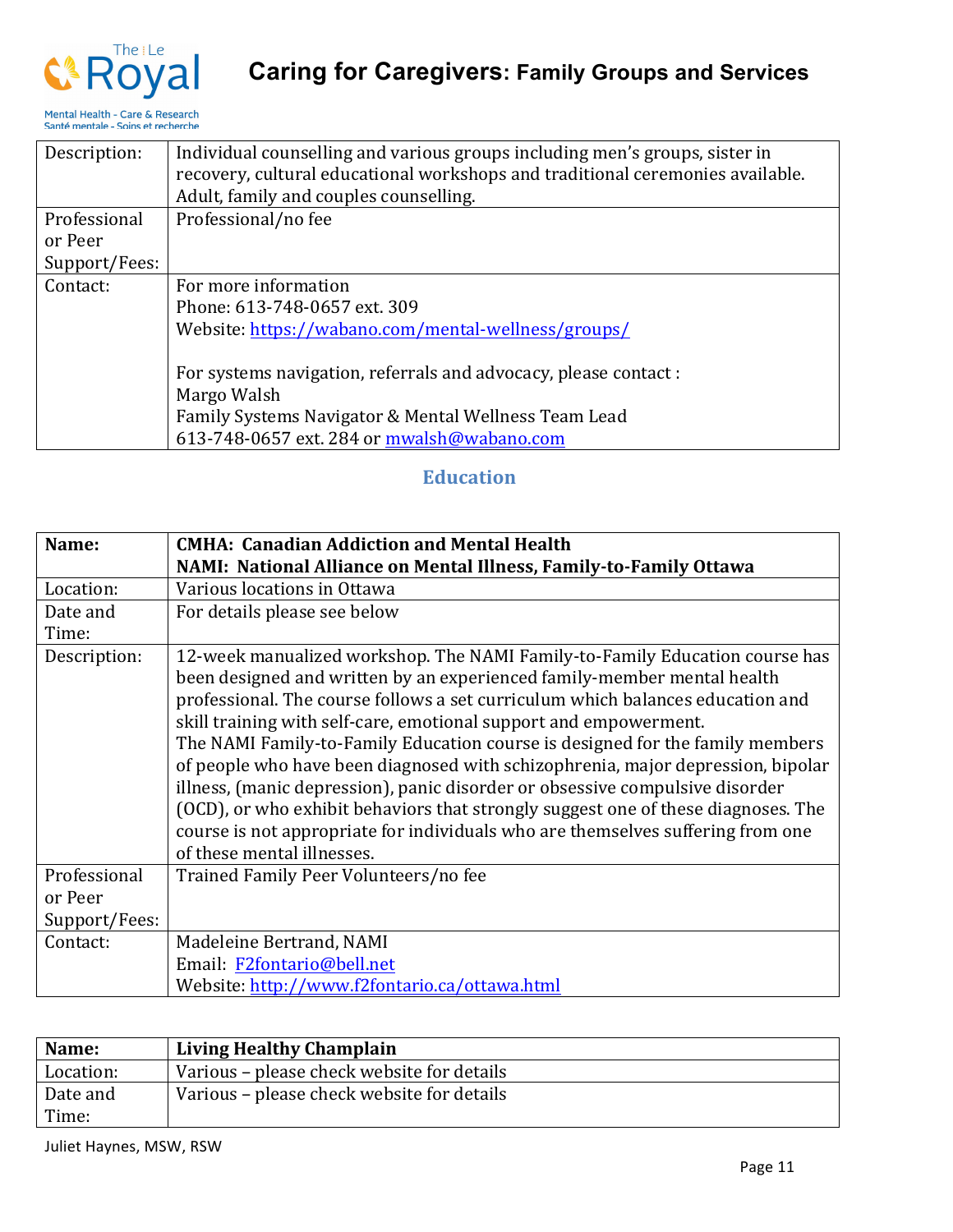

| Description:  | 6-week workshop entitled "Living Healthy with Chronic Conditions" or "Living A      |
|---------------|-------------------------------------------------------------------------------------|
|               | Healthy Life with Chronic Pain". It is for anyone with chronic conditions including |
|               | mental health, diabetes, arthritis, pain, etc. It is also for anyone who supports   |
|               | individuals with chronic health issues. Caregivers may benefit from learning self-  |
|               | management skills to help support others and to take care of themselves.            |
|               | Caregivers may attend even if the care receiver does not. Those who register        |
|               | receive a workbook and Relaxation CD to take home with them.                        |
| Professional  | Professional/no fee                                                                 |
| or Peer       |                                                                                     |
| Support/Fees: |                                                                                     |
| Contact:      | Phone: 1-877-240-3941                                                               |
|               | Website: https://www.livinghealthychamplain.ca/                                     |

| Name:         | The Oasis in Kanata                                                             |
|---------------|---------------------------------------------------------------------------------|
|               | <b>Education Sessions: One-or two-day workshops and multi-week courses</b>      |
| Location:     | Glen Cairn United Church, 140 Abbeyhill Drive, Kanata                           |
| Date and      | See website for details:                                                        |
| Time:         |                                                                                 |
| Description:  | Offered by various groups such as the Ottawa Network for Borderline Personality |
|               | Disorder, the Ottawa Mindfulness Clinic, the Mental Illness Caregivers          |
|               | Association, and the Canadian Mental Health Association. For these, we require  |
|               | interested individuals to preregister                                           |
| Professional  | Occasionally a small administration fee, typically in the \$10 range.           |
| or Peer       |                                                                                 |
| Support/Fees: |                                                                                 |
| Contact:      | Phone: 613-435-1100                                                             |
|               | Email: info@TheOasisKanata.ca                                                   |
|               | Website: https://theoasiskanata.ca/                                             |

| Name:        | Schizophrenia Society, Ottawa Region - Strengthening Families Together                                                                                                                                                                                                                                                                                                                                                                                              |
|--------------|---------------------------------------------------------------------------------------------------------------------------------------------------------------------------------------------------------------------------------------------------------------------------------------------------------------------------------------------------------------------------------------------------------------------------------------------------------------------|
| Location:    | The Royal, 1145 Carling Ave., Ottawa                                                                                                                                                                                                                                                                                                                                                                                                                                |
| Date and     | See events calendar on website                                                                                                                                                                                                                                                                                                                                                                                                                                      |
| Time:        |                                                                                                                                                                                                                                                                                                                                                                                                                                                                     |
| Description: | Strengthening Families Together (SFT) is a four-week education and support<br>group for family members and friends of people living with serious mental illness.<br>Each 4-week session is \$50.00/person.<br>Topics presented in group sessions include information about:<br>Schizophrenia and psychosis<br>$\bullet$<br><b>Treatment options</b><br>Coping as a family<br>Mental health system and criminal justice system<br>$\bullet$<br>Advocacy<br>$\bullet$ |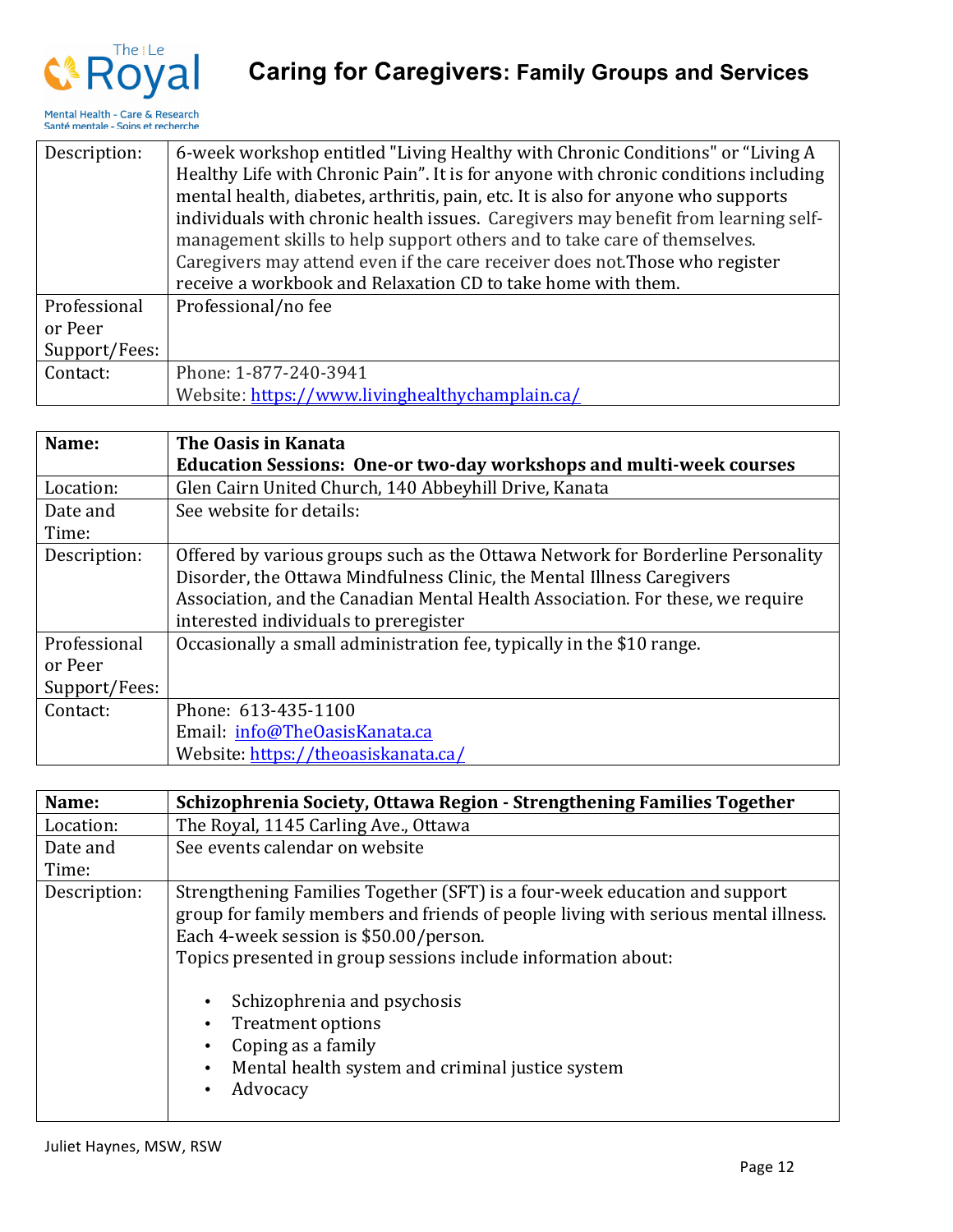

| Professional  | Professional/no fee                                                   |
|---------------|-----------------------------------------------------------------------|
| or Peer       |                                                                       |
| Support/Fees: |                                                                       |
| Contact:      | Phone: 613-722-6521 ext. 7775                                         |
|               | Email: sdeighton@schizophrenia.on.ca                                  |
|               | Website: https://www.schizophrenia.on.ca/ (double check before print) |

| Name:         | Rideauwood Addiction and Family Services - 6 or 13 Week Group Programs                                                                                         |
|---------------|----------------------------------------------------------------------------------------------------------------------------------------------------------------|
| Location:     | 312 Parkdale Avenue, Ottawa                                                                                                                                    |
| Date and      | Please visit website for more information                                                                                                                      |
| Time:         |                                                                                                                                                                |
| Description:  | Looking for more support please call and book through Intake.                                                                                                  |
|               | Intake occurs via phone or group.                                                                                                                              |
|               | Two programs available:                                                                                                                                        |
|               | 6-week ARCK (Awareness, Responding, Coping & Knowledge). This is a 2-hour<br>evening Group (available either on Tues, Wed, and Thursday evenings). It is       |
|               | mainly a psycho-education and a continuation from the Family Spiral. Participates                                                                              |
|               | also receive individual counselling while in the Group with their first session                                                                                |
|               | typically about a month before the first Group                                                                                                                 |
|               | 13-week Program - Also 2-hour evening groups (Tuesday or Wednesday evening)<br>+ there is a 4-Day component on week five (9:30-4:00 pm) + individual sessions. |
| Professional  | Professional/No fee                                                                                                                                            |
|               |                                                                                                                                                                |
| or Peer       |                                                                                                                                                                |
| Support/Fees: |                                                                                                                                                                |
| Contact:      | Phone: 613-724-4881                                                                                                                                            |
|               | Website: https://www.rideauwood.org/programs/parents-and-families/                                                                                             |

### **Family Peer Support**

| Name:        | <b>Bereaved Families of Ontario - Ottawa Division</b>                             |
|--------------|-----------------------------------------------------------------------------------|
| Location:    | <b>Various Locations</b>                                                          |
| Date and     | Weekly: Thursday 12:00-1:30 pm Bronson Centre Room 303, 211 Bronson               |
| Time:        | Avenue, Ottawa                                                                    |
|              | Monthly: First Tuesday of every month, 7:00-9:00pm                                |
|              | 22 Barnstone Drive, Nepean                                                        |
| Description: | Peer support refers to help and assistance that is given to you by someone like   |
|              | you. A contemporary – someone who shares a similar set of experiences. In this    |
|              | case, it means someone who is also bereaved. Peers are not professionally trained |
|              | counsellors or therapists, they are people like you who have experienced a death  |
|              | in their family and are on a similar journey of "learning to live with" their     |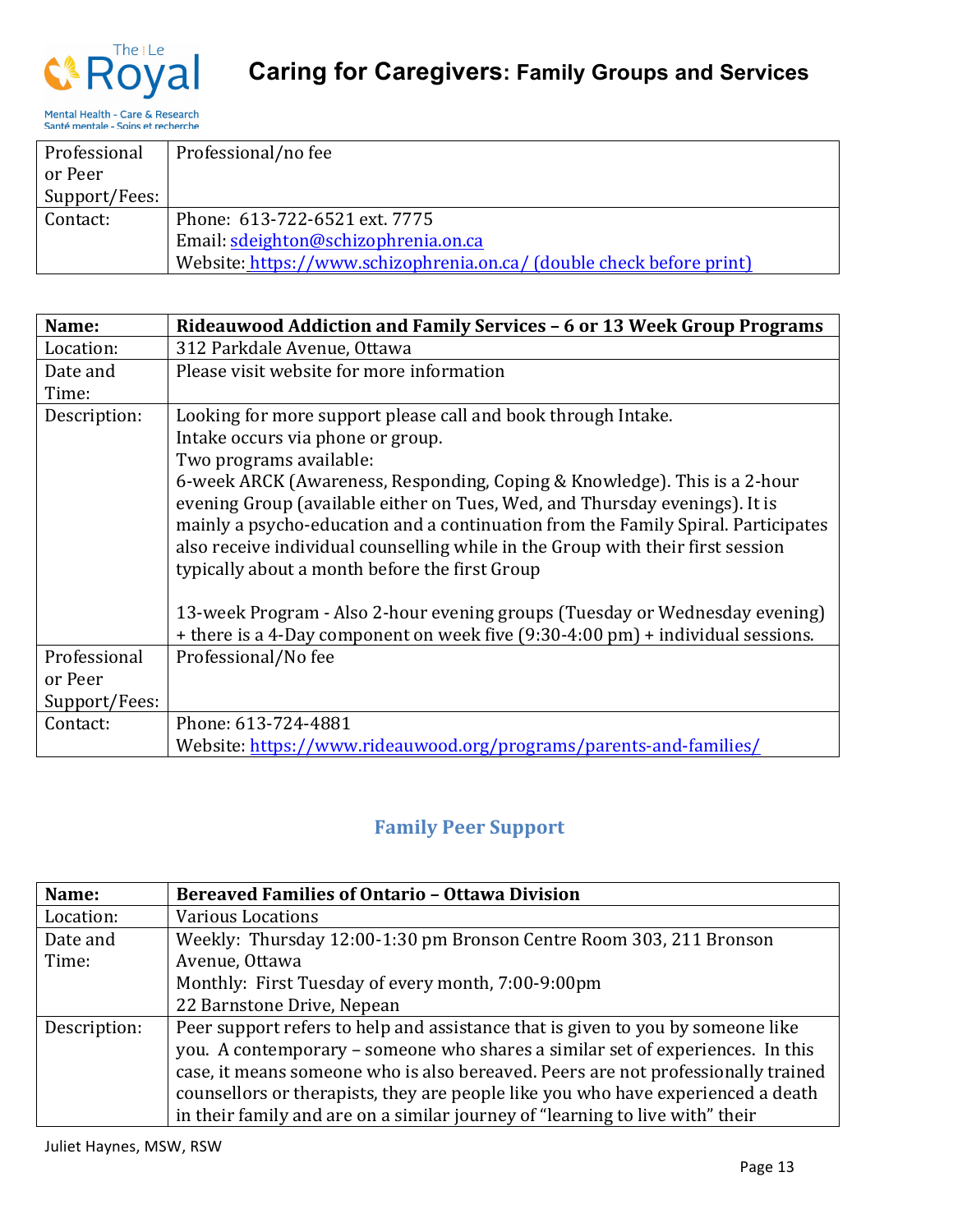

|               | grief. They have become masters of their own grief and they can provide you with<br>information, experiential knowledge and support that is gained through their |
|---------------|------------------------------------------------------------------------------------------------------------------------------------------------------------------|
|               | lived experience of being similarly bereaved.                                                                                                                    |
| Professional  | Suggested donation: \$10/person; \$20/family                                                                                                                     |
| or Peer       |                                                                                                                                                                  |
| Support/Fees: |                                                                                                                                                                  |
| Contact:      | Phone: 613-567-4278                                                                                                                                              |
|               | Email: office@bfo-ottawa.org                                                                                                                                     |
|               | Website: http://www.bfo-ottawa.org/                                                                                                                              |

| <b>Group Name:</b> | <b>Psychiatric Survivors of Ottawa - Family Peer Support Group</b>                |
|--------------------|-----------------------------------------------------------------------------------|
| Location:          | 211 Bronson Ave Rm.212, Ottawa                                                    |
| Date and           | Every Monday 6:30-8:30 pm                                                         |
| Time:              |                                                                                   |
| Description:       | For friends and family of people experiencing mental health challenges. No        |
|                    | registration required. These are an ongoing weekly drop in family support groups. |
|                    | The atmosphere is very relaxing, supportive and non-judgmental.                   |
|                    |                                                                                   |
|                    | Every week they offer various discussion topics such as communication             |
|                    | strategies, boundaries, codependency, letting go of control etc.                  |
| Professional       | Peer support facilitators/ no fee                                                 |
| or Peer            |                                                                                   |
| Support/Fees:      |                                                                                   |
| Contact            | Sean Dillon email: mailto:seand@pso-ottawa.ca                                     |
|                    | Beata Ziolkowski email: mailto:beataz@pso-ottawa.ca                               |
|                    | Guy St-Jean email: mailto: guys@pso-ottawa.ca                                     |
|                    | Phone: 613-567-4379                                                               |
|                    | Website: www.pso-ottawa.ca/family-peer-support-groups                             |

| <b>Group Name:</b> | <b>FWRAP - Family Wellness Recovery Action Plan</b>                                 |
|--------------------|-------------------------------------------------------------------------------------|
|                    | <b>Psychiatric Survivors of Ottawa</b>                                              |
| Location:          | 211 Bronson Ave Rm.212, Ottawa                                                      |
| Date and           | For details visit the website                                                       |
| Time:              |                                                                                     |
| Description:       | The Family WRAP program explores ways people can support a struggling loved         |
|                    | one without losing themselves. It's a free 8-week manualized workshop that takes    |
|                    | a practical, self-help approach to care and recovery for all members of the family. |
| Professional       | Peer support facilitators/ no fee                                                   |
| or Peer            |                                                                                     |
| Support/Fees:      |                                                                                     |
| Contact            | Sean Dillon email: mailto:seand@pso-ottawa.ca                                       |
|                    | Beata Ziolkowski email: mailto:beataz@pso-ottawa.ca                                 |
|                    | Guy St-Jean email: mailto: guys@pso-ottawa.ca                                       |
|                    | Phone: 613-567-4379                                                                 |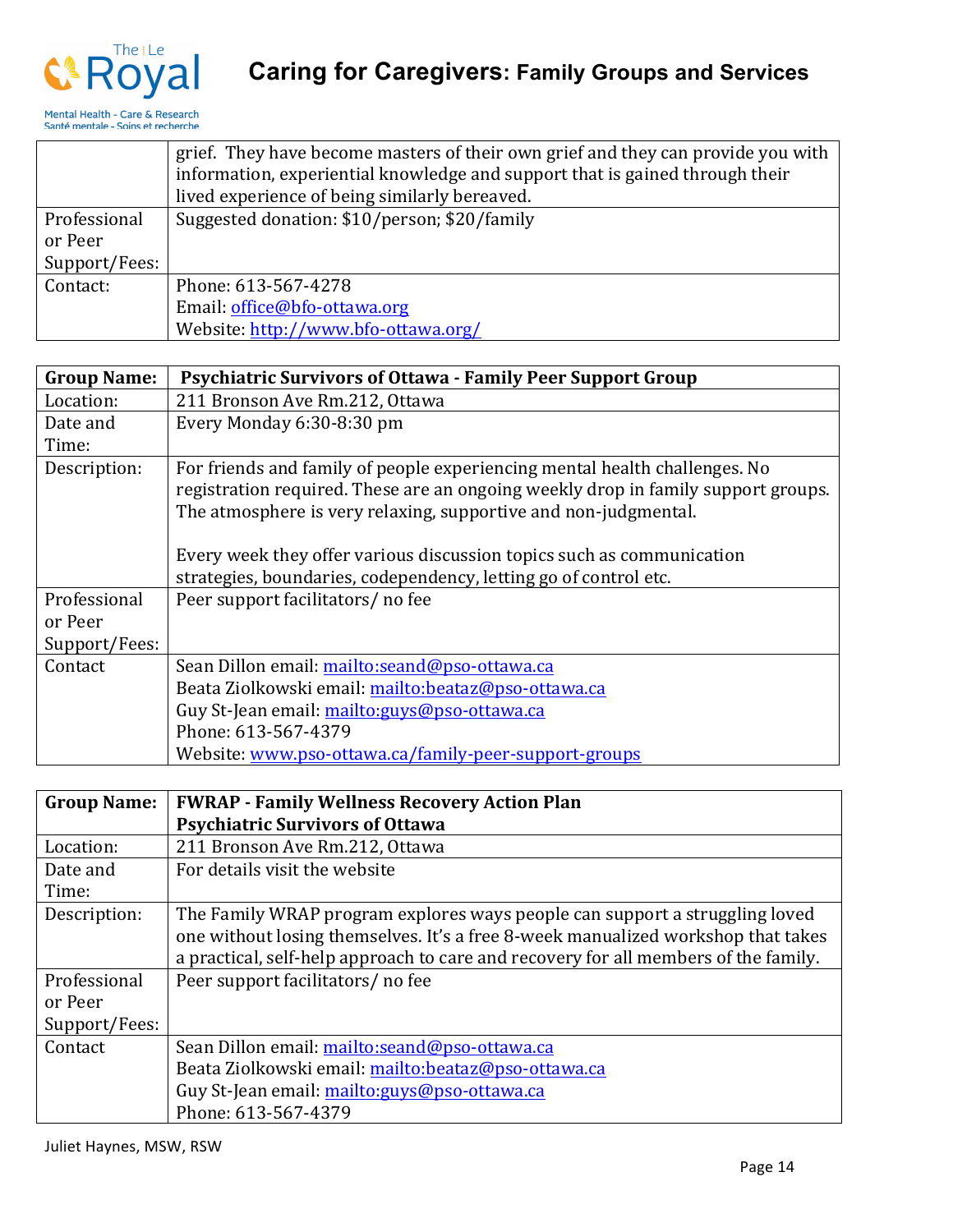

Website: www.pso-ottawa.ca/family-wrap

#### **Name:** | National Education Alliance for BPD Ottawa Network for Borderline **Personality: Family Connections 12-Week Program** Location: | Downtown Ottawa Date and Time: Fall, Winter and Spring sessions usually on Saturday mornings. Description:  $\vert$  For family caregivers with a loved one with emotion regulation challenges. 12-week manualized workshop where families learn about borderline personality and improve coping skills. Professional or Peer Support/Fees: Trained family peer facilitators /Peer-led Membership donation \$10.00/year Contact: | Email: intake@on-bpd.ca Link to Ottawa Network for Borderline Personality: Brochure and Family Connections 12-Week Program Application http://on-bpd.ca/en/family-connections Link to free Family Connections video series : http://www.borderlinepersonalitydisorder.com/video-series/

| Name:         | <b>OCD Ottawa Family/Supporters' Circle</b>                                                                                                                                                                                                                                                                                                                                   |
|---------------|-------------------------------------------------------------------------------------------------------------------------------------------------------------------------------------------------------------------------------------------------------------------------------------------------------------------------------------------------------------------------------|
| Location:     | For information visit website                                                                                                                                                                                                                                                                                                                                                 |
| Date and      | This group is not meeting at this time - check website                                                                                                                                                                                                                                                                                                                        |
| Time:         |                                                                                                                                                                                                                                                                                                                                                                               |
| Description:  | A peer-based group intended to support all family members and supporters of<br>individuals living with OCD. Education and discussion around how best to<br>support someone living with OCD is the main focus, along with coping strategies<br>and self-care for supporters. There are periodic information sessions with<br>professionals and speakers with lived experience. |
| Professional  | Professional & Peer/No fee/Donations gratefully accepted                                                                                                                                                                                                                                                                                                                      |
| or Peer       |                                                                                                                                                                                                                                                                                                                                                                               |
| Support/Fees: |                                                                                                                                                                                                                                                                                                                                                                               |
| Contact:      | Email: info@ocdottawa.com.                                                                                                                                                                                                                                                                                                                                                    |
|               | Website: https://www.ocdottawa.com/meetings/                                                                                                                                                                                                                                                                                                                                  |

| Name:         | <b>Orleans Family Support Group - NAMI Family-to-Family Ottawa</b>                    |
|---------------|---------------------------------------------------------------------------------------|
| Location:     | Orleans United Church, 1111 Orleans Blvd. (at Fortune Blvd.)                          |
| Date and      | Third Thursday of the month 7:00-8:00 pm <sup>*</sup> except no meetings July or Dec. |
| Time:         |                                                                                       |
| Description:  | For adult relatives and friends of people with mental health challenges               |
| Professional  | Non-profit, volunteer-led, family peer support - no charge, and no pre-registration   |
| or Peer       | required                                                                              |
| Support/Fees: |                                                                                       |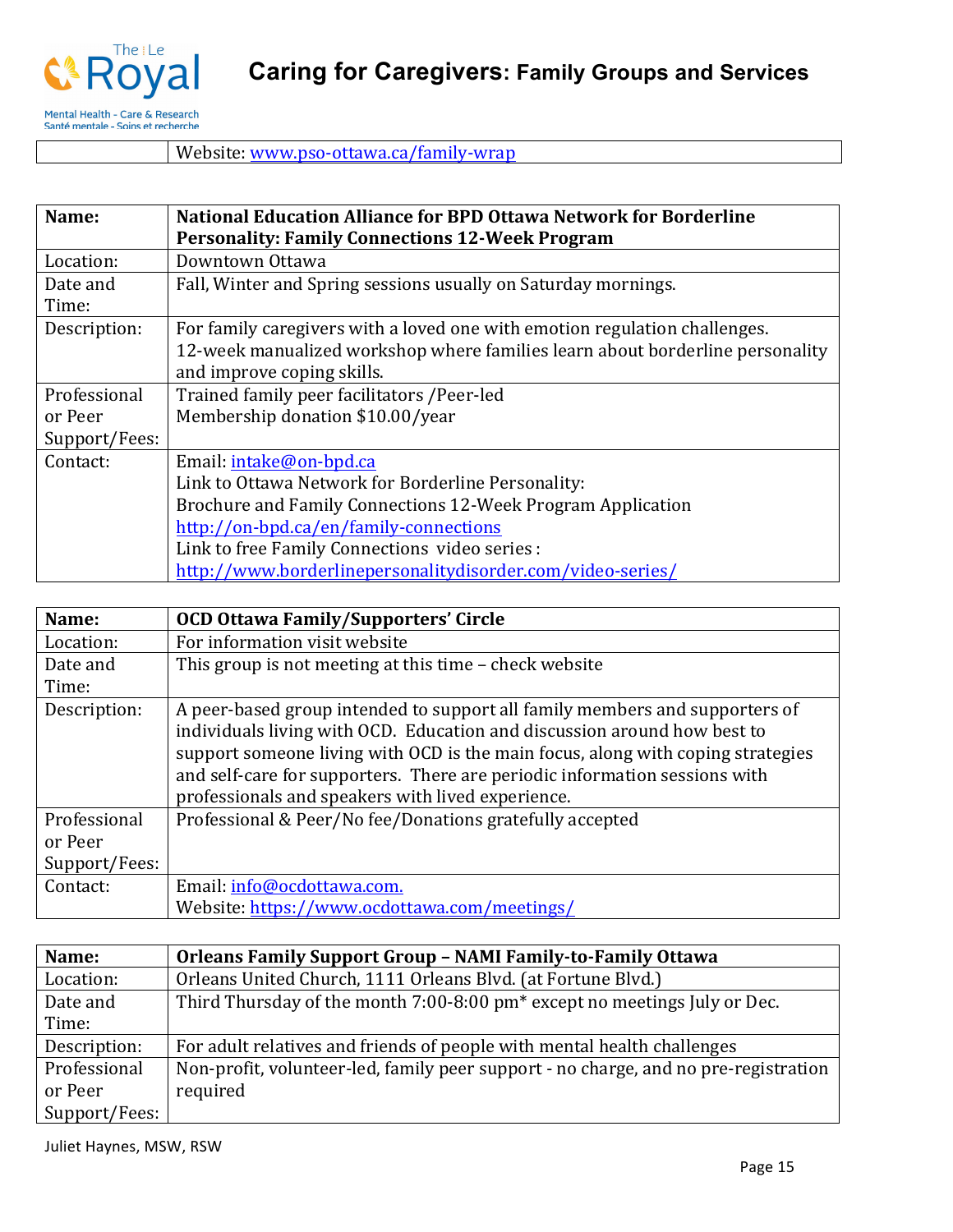

# **Caring for Caregivers: Family Groups and Services**

Mental Health - Care & Research<br>Santé mentale - Soins et recherche

| Contact: | Email: f2fontario@bell.net                    |
|----------|-----------------------------------------------|
|          | Website: http://www.f2fontario.ca/ottawa.html |

| Name:         | PLEO (Parents Lifeline of Eastern Ontario) - Barrhaven                       |
|---------------|------------------------------------------------------------------------------|
| Location:     | South Nepean Satellite Community Health Centre                               |
|               | #201-4100 Strandherd Dr., Nepean                                             |
| Date and      | Third Tuesday of every month at 6:30-8:30pm                                  |
| Time:         |                                                                              |
| Description:  | Mental Health and Addictions Support Group for Parent and caregivers support |
|               | group for children youth and young adults up to age 25                       |
| Professional  | Peer Support/no fee                                                          |
| or Peer       |                                                                              |
| Support/Fees: |                                                                              |
| Contact:      | Phone: 613-321-3211                                                          |
|               | Email info@pleo.ca                                                           |
|               | Website: www.pleo.on.ca                                                      |

| Name:         | PLEO (Parents Lifeline of Eastern Ontario) - Kanata                          |
|---------------|------------------------------------------------------------------------------|
| Location:     | Western Ottawa Community Resource Center                                     |
|               | 2 MacNeil Court, Boardroom, Kanata                                           |
| Date and      | Second Tuesday of the month at 6:30-8:30 pm                                  |
| Time:         |                                                                              |
| Description:  | Mental Health and Addictions Support Group for Parent and caregivers support |
|               | group for children youth and young adults up to age 25                       |
| Professional  | Peer Support/no fee                                                          |
| or Peer       |                                                                              |
| Support/Fees: |                                                                              |
| Contact:      | Phone: 613-321-3211                                                          |
|               | Email info@pleo.ca                                                           |
|               | Website: www.pleo.on.ca                                                      |

| Name:         | PLEO (Parents Lifeline of Eastern Ontario) - Orleans                         |
|---------------|------------------------------------------------------------------------------|
| Location:     | <b>Orleans Cumberland Community Resource Centre</b>                          |
|               | 105-240 Centrum Blyd                                                         |
| Date and      | Third Monday of the month at 6:30-8:30pm – Bilingual                         |
| Time:         |                                                                              |
| Description:  | Mental Health and Addictions Support Group for Parent and caregivers support |
|               | group for children youth and young adults up to age 25                       |
| Professional  | Peer Support/no fee                                                          |
| or Peer       |                                                                              |
| Support/Fees: |                                                                              |
| Contact:      | Phone: 613-321-3211                                                          |
|               | Email info@pleo.ca                                                           |
|               | Website: www.pleo.on.ca                                                      |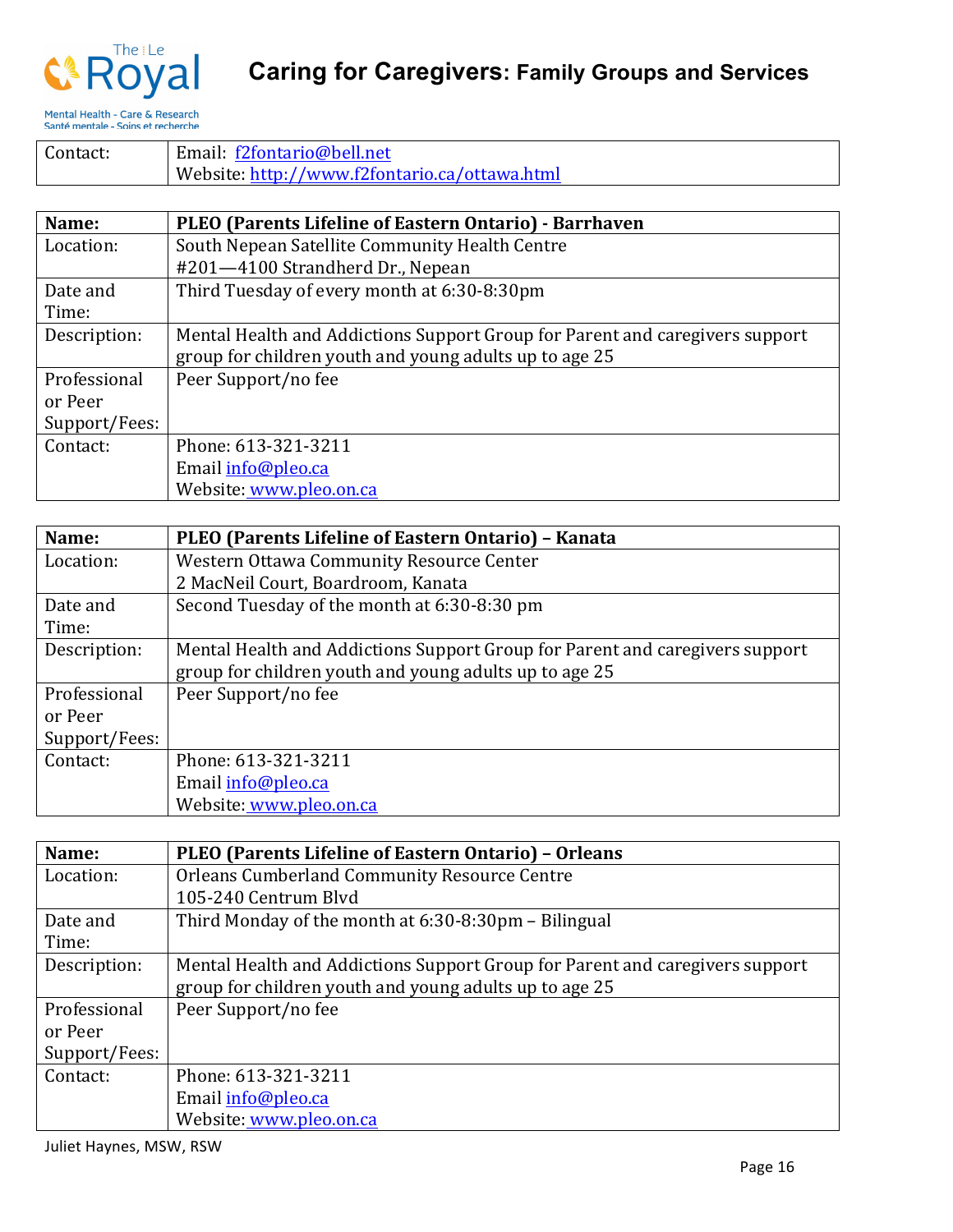

| Name:         | PLEO (Parents Lifeline of Eastern Ontario) - Ottawa                           |
|---------------|-------------------------------------------------------------------------------|
| Location:     | Royal Ottawa Mental Health Centre, 1145 Carling Avenue, Room 1424             |
|               | Parking fees generously covered by The Royal                                  |
|               | *Please email info@pleo.on.ca before the meeting, to obtain a parking code    |
| Date and      | Second Thursday of every month at 6:30-8:30p.m                                |
| Time:         |                                                                               |
| Description:  | Mental Health and Addictions Family Support Groups for parents and caregivers |
|               | of youth and young adults 16-25                                               |
| Professional  | Peer Support/no fee                                                           |
| or Peer       |                                                                               |
| Support/Fees: |                                                                               |
| Contact:      | Phone: 613-321-3211                                                           |
|               | Email info@pleo.ca                                                            |
|               | Website: www.pleo.on.ca                                                       |

| Name:         | PLEO (Parents Lifeline of Eastern Ontario) - Rockland                        |
|---------------|------------------------------------------------------------------------------|
| Location:     | 860 Caron Street, Rockland                                                   |
| Date and      | 2 <sup>nd</sup> and 4 <sup>th</sup> Tuesday of the month at 9:00-2:00p.m     |
| Time:         |                                                                              |
| Description:  | Mental Health and Addictions Support Group for Parent and caregivers support |
|               | group for children youth and young adults up to age 25                       |
| Professional  | Peer Support/no fee                                                          |
| or Peer       |                                                                              |
| Support/Fees: |                                                                              |
| Contact:      | Phone: 613-321-3211                                                          |
|               | Email info@pleo.ca                                                           |
|               | Website: www.pleo.on.ca                                                      |

| Name:         | <b>Psychiatric Survivors of Ottawa - Family Peer Support Groups</b>                                                                                                                                                                                                                                                                                                          |
|---------------|------------------------------------------------------------------------------------------------------------------------------------------------------------------------------------------------------------------------------------------------------------------------------------------------------------------------------------------------------------------------------|
| Location:     | Offered at Civic, Montfort and or QCH                                                                                                                                                                                                                                                                                                                                        |
| Date and      | <b>Call for Details</b>                                                                                                                                                                                                                                                                                                                                                      |
| Time:         |                                                                                                                                                                                                                                                                                                                                                                              |
| Description:  | For friends and family of people experiencing mental health challenges. No<br>registration required. These are ongoing weekly drop in family support groups.<br>The atmosphere is very relaxing, supportive and non-judgmental.<br>Every week they offer various discussion topics such as communication<br>strategies, boundaries, codependency, letting go of control etc. |
| Professional  | Professional & Peer Support/no fee                                                                                                                                                                                                                                                                                                                                           |
| or Peer       |                                                                                                                                                                                                                                                                                                                                                                              |
| Support/Fees: |                                                                                                                                                                                                                                                                                                                                                                              |
| Contact:      | Sean Dillon email: seand@pso-ottawa.ca                                                                                                                                                                                                                                                                                                                                       |
|               | Beata Ziolkowski email: beataz@pso-ottawa.ca                                                                                                                                                                                                                                                                                                                                 |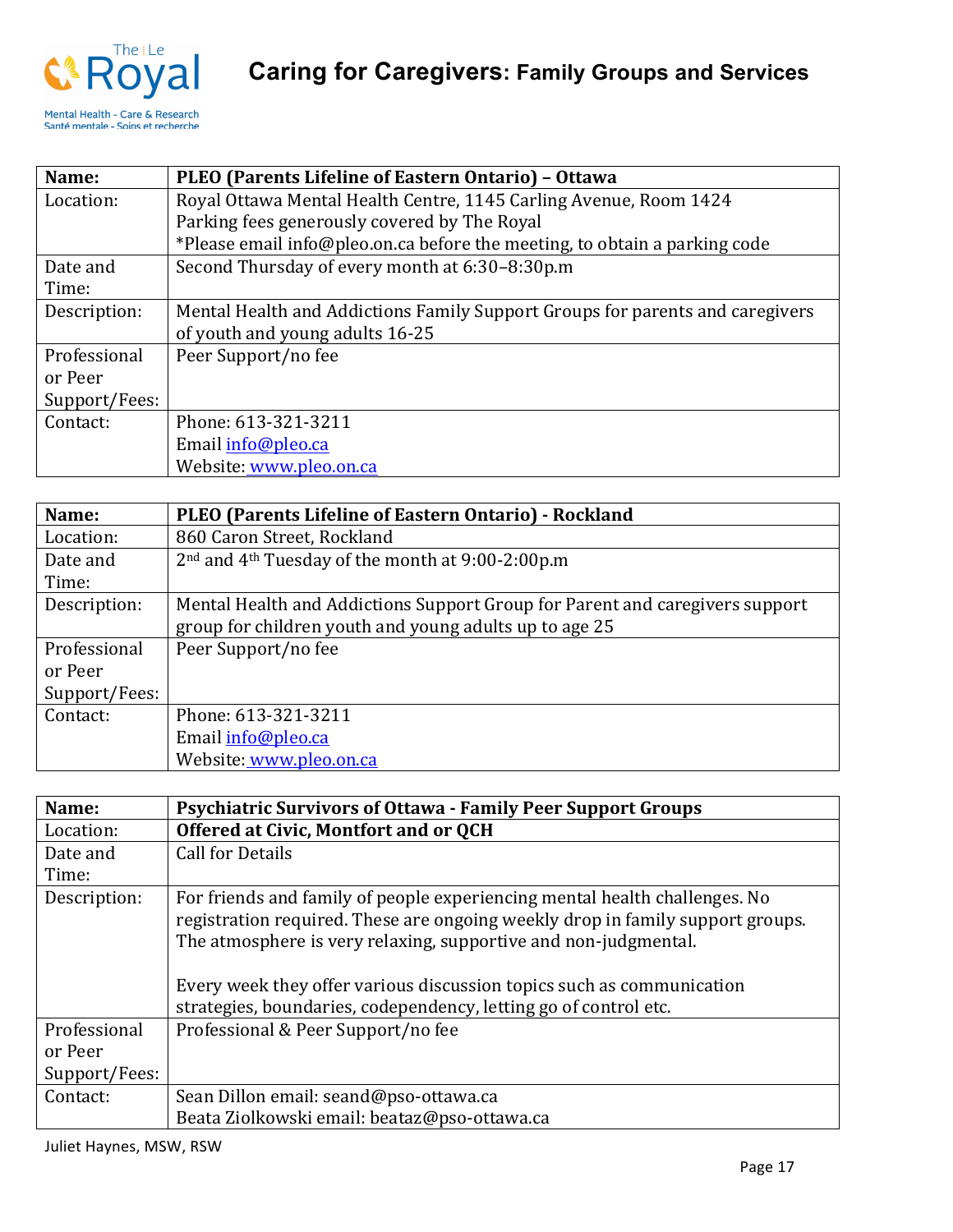

| Guy St-Jean email: guys@pso-ottawa.ca |
|---------------------------------------|
| Phone: 613-567-4379                   |
| Website: www.pso-ottawa.ca/           |

### **Advocacy**

| Name:         | <b>MICA: Mental Illness Caregivers Association</b>                                                                                                                                                                                                               |
|---------------|------------------------------------------------------------------------------------------------------------------------------------------------------------------------------------------------------------------------------------------------------------------|
| Location:     | 19 Colonnade Rd                                                                                                                                                                                                                                                  |
|               | PO Box 5065, Ottawa K2G 4V8                                                                                                                                                                                                                                      |
| Date and      | <b>TBD</b>                                                                                                                                                                                                                                                       |
| Time:         |                                                                                                                                                                                                                                                                  |
| Description:  | MICA is committed to assisting caregivers and their members manage the effects<br>of serious and persistent mental illness and/or addictions through education,<br>guidance and support including how to navigate the mental health and/or<br>addiction systems. |
| Professional  | Peer/no fee                                                                                                                                                                                                                                                      |
| or Peer       |                                                                                                                                                                                                                                                                  |
| Support/Fees: |                                                                                                                                                                                                                                                                  |
| Contact:      | Phone: 613-860-7800                                                                                                                                                                                                                                              |
|               | Email: mailto:info@MICAontario.com                                                                                                                                                                                                                               |
|               | Website: MICAOntario.com                                                                                                                                                                                                                                         |

### Lanark, Leeds and Grenville

### **Information**

| Name:                                    | <b>Lanark County Mental Health</b>                                                                                                                                                                                                                                                                                                                                                                               |
|------------------------------------------|------------------------------------------------------------------------------------------------------------------------------------------------------------------------------------------------------------------------------------------------------------------------------------------------------------------------------------------------------------------------------------------------------------------|
|                                          | <b>Family and Friends Supporting Those Whom Hoard Group</b>                                                                                                                                                                                                                                                                                                                                                      |
| Location:                                | 179 Elmsley Street N, #142 Smiths Falls                                                                                                                                                                                                                                                                                                                                                                          |
|                                          | 5 Bates Dr, Unit 14, Carleton Place (Satellite Office)                                                                                                                                                                                                                                                                                                                                                           |
| Date and                                 | For details please contact the centre                                                                                                                                                                                                                                                                                                                                                                            |
| Time:                                    |                                                                                                                                                                                                                                                                                                                                                                                                                  |
| Description:                             | A 4-week program developed to assist family and friends to understand the<br>unique and distinct diagnosis of Hoarding. This program was developed to<br>enhance knowledge, provide tips and techniques to support your loved one,<br>understand how to change language to motivate the person whom is hoarding,<br>and an opportunity to share your concerns, frustrations and receive guidance and<br>support. |
| Professional<br>or Peer<br>Support/Fees: | Professional/no fee                                                                                                                                                                                                                                                                                                                                                                                              |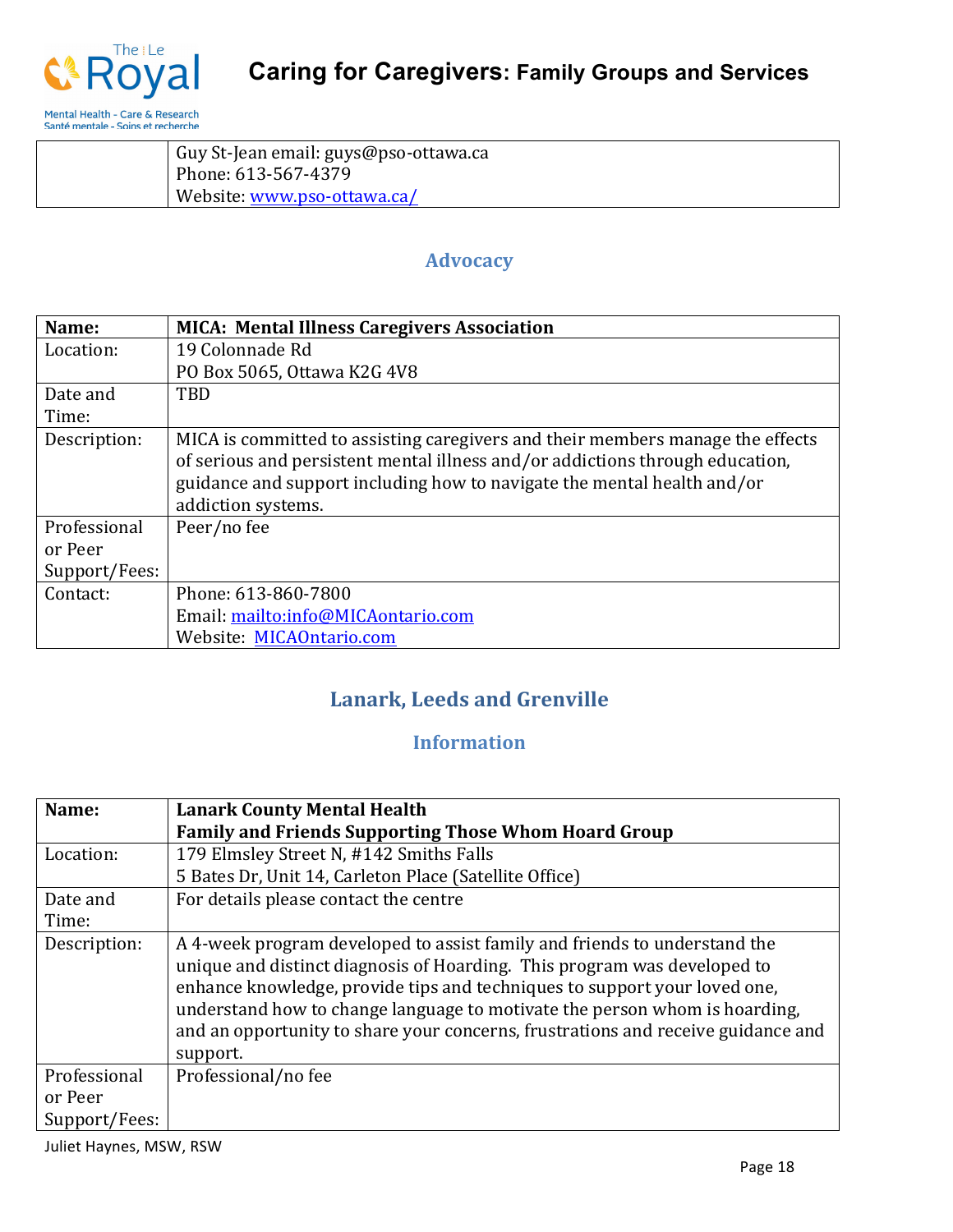



| Contact: | Email: shatherly@lanarkmentalhealth.com    |
|----------|--------------------------------------------|
|          | Smiths Falls: 613-283-2170 ext. 230        |
|          | Carleton Place: 613-257-5915               |
|          | Website: http://www.lanarkmentalhealth.com |

#### **Support**

| Name:         | Lanark, Leeds and Grenville Addictions and Mental Health (LLGAMH)                                                                                                                                                                                                                                                                                     |
|---------------|-------------------------------------------------------------------------------------------------------------------------------------------------------------------------------------------------------------------------------------------------------------------------------------------------------------------------------------------------------|
|               | Serves Brockville, Delta, Gananoque, Kemptville, Lanark, Prescott, Smiths Falls,                                                                                                                                                                                                                                                                      |
|               | <b>Carleton Place</b>                                                                                                                                                                                                                                                                                                                                 |
| Location:     | 25 Front Ave W. Unit 1, Brockville and Smith Falls                                                                                                                                                                                                                                                                                                    |
| Date and      | Every Thursday 4:30-6:00pm                                                                                                                                                                                                                                                                                                                            |
| Time:         |                                                                                                                                                                                                                                                                                                                                                       |
| Description:  | LLGAMH offer support services to family or caregivers of those with addictions or<br>mental illness. Help comes in either individual or group format. They strive to<br>ensure that caregivers understand addictions and mental health issues. They<br>work with the caregiver to determine support strategies. Call for information and<br>referral. |
| Professional  | Professional/no fee                                                                                                                                                                                                                                                                                                                                   |
| or Peer       |                                                                                                                                                                                                                                                                                                                                                       |
| Support/Fees: |                                                                                                                                                                                                                                                                                                                                                       |
| Contact:      | Phone: 613-342-2262 ext. 5105                                                                                                                                                                                                                                                                                                                         |
|               | Email: belld@llgamh.ca                                                                                                                                                                                                                                                                                                                                |
|               | Toll-Free: 1-866-499-8445                                                                                                                                                                                                                                                                                                                             |
|               | Website: llgamh.ca                                                                                                                                                                                                                                                                                                                                    |

### **Family Peer Support**

| Name:         | <b>Lanark County Family Peer Support Group</b>                                    |
|---------------|-----------------------------------------------------------------------------------|
| Location:     | Unit 110, 130 Lansdowne Ave., Carleton Place                                      |
|               | (Open Doors for Children and Youth)                                               |
| Date and      | 3rd Thursday of the month 6:30-8:00pm                                             |
| Time:         |                                                                                   |
| Description:  | Please join us for discussions on various topics for family caregivers with loved |
|               | ones facing mental health challenges. If you are looking for a supportive         |
|               | environment and an opportunity to learn, share common experiences and grow in     |
|               | recovery together, then this is the group for you.                                |
| Professional  | <b>Experienced Family Peer Facilitators/Free</b>                                  |
| or Peer       | Pre-registration not necessary                                                    |
| Support/Fees: |                                                                                   |
| Contact:      | For more information please contact:                                              |
|               | Linda Camponi: camponi@storm.ca                                                   |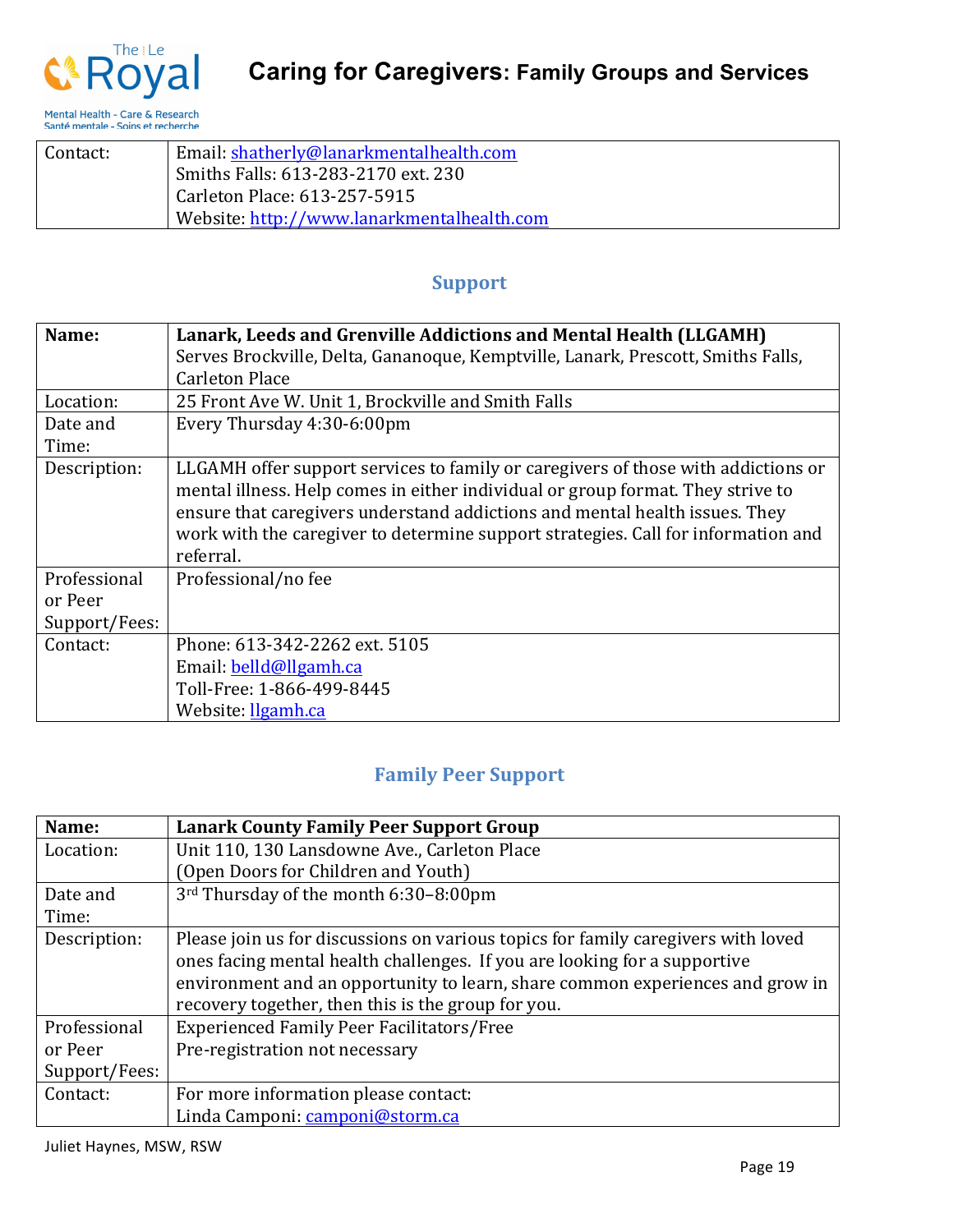

| Ed McEwen: edmcewen@ymail.com                               |
|-------------------------------------------------------------|
| Lanark County Mental Health:<br>Carleton Place 613-257-5955 |

| Name:         | <b>FWRAP - Family Wellness Recovery Action Plan</b>                                |
|---------------|------------------------------------------------------------------------------------|
|               | <b>Lanark County Mental Health/The Royal</b>                                       |
| Location:     | 145 Hooper Street, Unit 2, Carleton Place                                          |
| Date and      | Once a year                                                                        |
| Time:         |                                                                                    |
| Description:  | The Family WRAP program explores ways people can support an adult loved one        |
|               | living with mental health challenges without losing themselves. It's a free 8-week |
|               | manualized workshop that takes a practical, self-help approach to care and         |
|               | recovery for all members of the family. Call to register.                          |
| Professional  | Professionally Trained Family Peer Facilitators/no fee                             |
| or Peer       |                                                                                    |
| Support/Fees: |                                                                                    |
| Contact:      | Phone: 613-257-5955                                                                |
|               | Bill Janes: bjanes@lanarkmentalhealth.com                                          |

| Name:         | PLEO (Parents Lifeline of Eastern Ontario) - Carleton Place |
|---------------|-------------------------------------------------------------|
| Location:     | 130 Lansdowne Avenue, Unit 10, Carleton Place               |
| Date and      | Open Doors - Every Wednesday from 9:30-4:30 pm - Bilingual  |
| Time:         |                                                             |
| Description:  | Parents/Caregivers of children & youth (0-24)               |
| Professional  | Peer Support/no fee                                         |
| or Peer       |                                                             |
| Support/Fees: |                                                             |
| Contact:      | Phone: 613-321-3211                                         |
|               | Email: info@pleo.ca                                         |
|               | Website: www.pleo.on.ca                                     |
|               | Toll Free: 1-855-775-7005                                   |

| Name:         | PLEO (Parents Lifeline of Eastern Ontario) - Kemptville              |
|---------------|----------------------------------------------------------------------|
| Location:     | Kemptville District Hospital—Courtyard Lounge                        |
|               | 2675 Concession Rd, Kemptville                                       |
| Date and      | Second Tuesday of every month 6:30-8:30pm                            |
| Time:         |                                                                      |
| Description:  | Parents/Caregivers of children & youth (0-24)/ parking pass provided |
| Professional  | Peer Support/no fee                                                  |
| or Peer       |                                                                      |
| Support/Fees: |                                                                      |
| Contact:      | Phone: 613-321-3211                                                  |

Juliet Haynes, MSW, RSW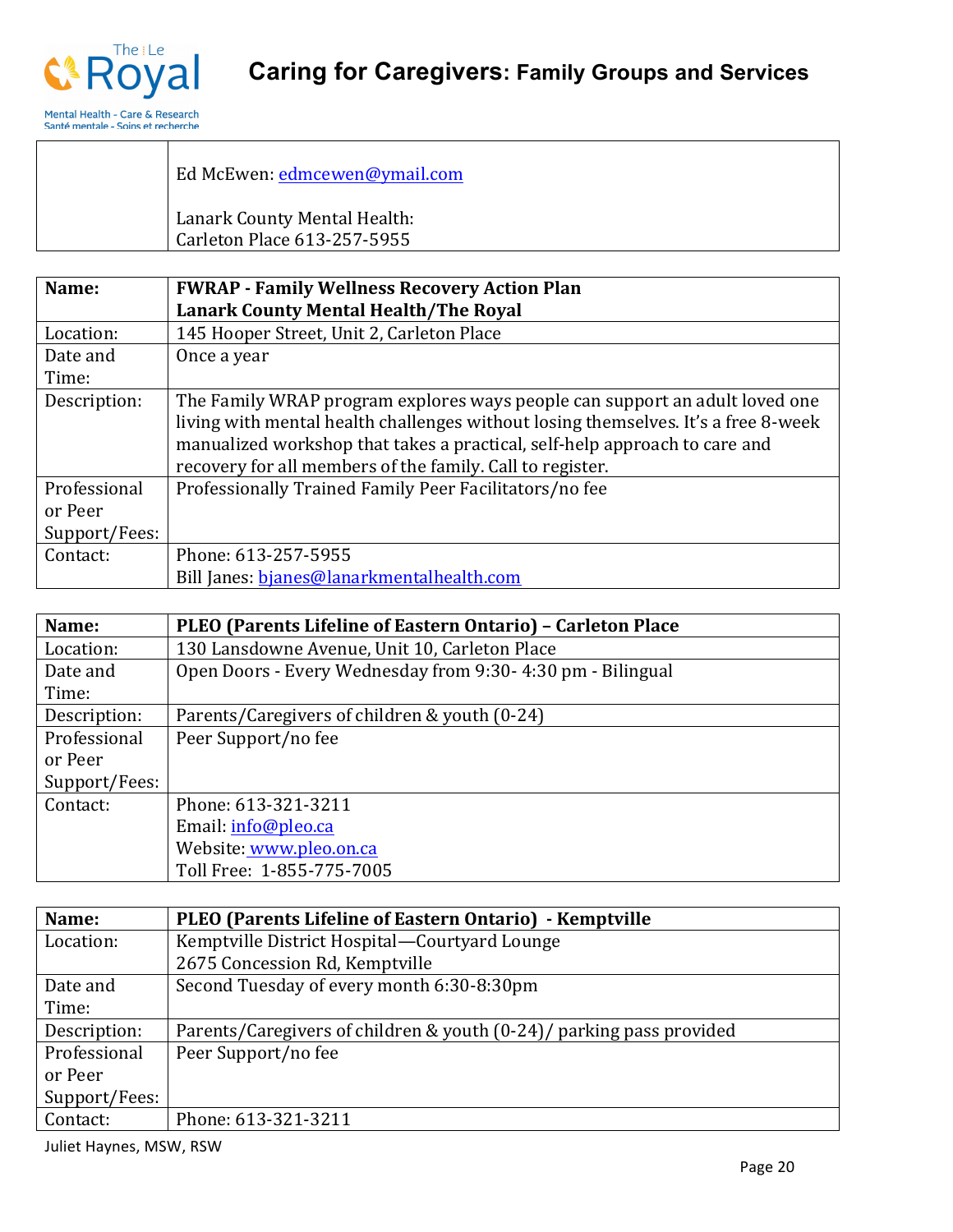

Email: info@pleo.ca Website: www.pleo.on.ca Toll Free: 1-855-775-7005

| Name:         | PLEO (Parents Lifeline of Eastern Ontario) - Perth             |
|---------------|----------------------------------------------------------------|
| Location:     | 40 Sunset Blvd, Unit 23, Perth                                 |
| Date and      | Open Doors - Alternative Tuesdays from 8:30-4:30pm - Bilingual |
| Time:         |                                                                |
| Description:  | Parents/Caregivers of children & youth (0-24)                  |
| Professional  | Peer Support/no fee                                            |
| or Peer       |                                                                |
| Support/Fees: |                                                                |
| Contact:      | Phone: 613-321-3211                                            |
|               | Email: info@pleo.ca                                            |
|               | Website: www.pleo.on.ca                                        |
|               | Toll Free: 1-855-775-7005                                      |

| Name:         | <b>PLEO (Parents Lifeline of Eastern Ontario) - Smith Falls</b> |
|---------------|-----------------------------------------------------------------|
| Location:     | 88 Cornelia Street West, Unit A1, Smith Falls                   |
| Date and      | Open Doors – Alternative Mondays from 1:00-8:00pm - Bilingual   |
| Time:         |                                                                 |
| Description:  | Parents/Caregivers of children & youth (0-24)                   |
| Professional  | Peer Support/no fee                                             |
| or Peer       |                                                                 |
| Support/Fees: |                                                                 |
| Contact:      | Phone: 613-321-3211                                             |
|               | Email: info@pleo.ca                                             |
|               | Website: www.pleo.on.ca                                         |
|               | Toll Free: 1-855-775-7005                                       |

| Name:         | <b>Rural FASD Support Network Caregiver Support Group</b>                          |
|---------------|------------------------------------------------------------------------------------|
| Location:     | Calvary Bible Church, 8 Beech St., Smiths Falls                                    |
| Date and      | Third Saturday of the month beginning 10:30 am                                     |
| Time:         |                                                                                    |
| Description:  |                                                                                    |
| Professional  | Peer Support/no fee                                                                |
| or Peer       | Childcare is being provided by Youth Alliance who specializes in providing respite |
| Support/Fees: | to families with special needs children. With members located in Almonte,          |
|               | Lanark, Perth, Smiths Falls, Merrickville, Brockville, Kemptville, and Winchester  |
| Contact:      | Email: ruralfasd@gmail.com or join us on our closed Facebook group                 |
|               | @RuralFASDSupportNetwork                                                           |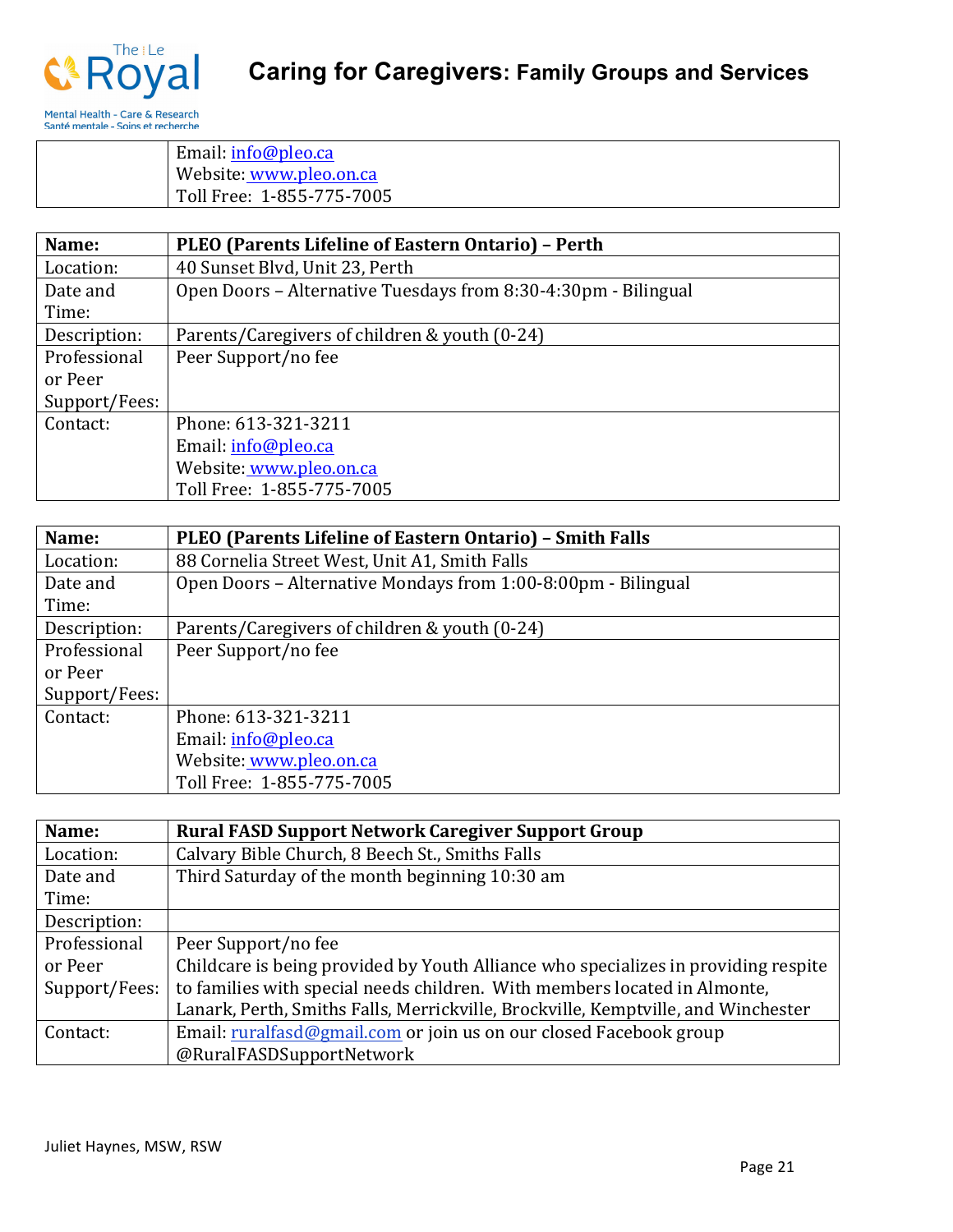

### **Pembroke & Renfrew County**

### **Information**

| Name:         | <b>Living Healthy Champlain</b>                                                                                                                                                                                                                                                                                                                                                                                                                                                                                                                                              |
|---------------|------------------------------------------------------------------------------------------------------------------------------------------------------------------------------------------------------------------------------------------------------------------------------------------------------------------------------------------------------------------------------------------------------------------------------------------------------------------------------------------------------------------------------------------------------------------------------|
| Location:     | Various - please check website for details                                                                                                                                                                                                                                                                                                                                                                                                                                                                                                                                   |
| Date and      | Various - please check website for details                                                                                                                                                                                                                                                                                                                                                                                                                                                                                                                                   |
| Time:         |                                                                                                                                                                                                                                                                                                                                                                                                                                                                                                                                                                              |
| Description:  | 6-week workshop entitled "Living Healthy with Chronic Conditions" or "Living A<br>Healthy Life with Chronic Pain". It is for anyone with chronic conditions including<br>mental health, diabetes, arthritis, pain, etc. It is also for anyone who supports<br>individuals with chronic health issues. Caregivers may benefit from learning self-<br>management skills to help support others and to take care of themselves.<br>Caregivers may attend even if the care receiver does not. Those who register<br>receive a workbook and Relaxation CD to take home with them. |
| Professional  | Professional/no fee                                                                                                                                                                                                                                                                                                                                                                                                                                                                                                                                                          |
| or Peer       |                                                                                                                                                                                                                                                                                                                                                                                                                                                                                                                                                                              |
| Support/Fees: |                                                                                                                                                                                                                                                                                                                                                                                                                                                                                                                                                                              |
| Contact:      | Phone: 1-877-240-3941                                                                                                                                                                                                                                                                                                                                                                                                                                                                                                                                                        |
|               | Website: https://www.livinghealthychamplain.ca/                                                                                                                                                                                                                                                                                                                                                                                                                                                                                                                              |

### **Education**

| Name:         | NAMI: National Alliance on Mental Illness, Family-to-Family Ottawa                                                                                                                                                                                                                                                                                                                                                                                                                                                                                                                                                                                                                                                                                                      |
|---------------|-------------------------------------------------------------------------------------------------------------------------------------------------------------------------------------------------------------------------------------------------------------------------------------------------------------------------------------------------------------------------------------------------------------------------------------------------------------------------------------------------------------------------------------------------------------------------------------------------------------------------------------------------------------------------------------------------------------------------------------------------------------------------|
| Location:     | Location provided upon registration                                                                                                                                                                                                                                                                                                                                                                                                                                                                                                                                                                                                                                                                                                                                     |
| Date and      | For details please see below                                                                                                                                                                                                                                                                                                                                                                                                                                                                                                                                                                                                                                                                                                                                            |
| Time:         |                                                                                                                                                                                                                                                                                                                                                                                                                                                                                                                                                                                                                                                                                                                                                                         |
| Description:  | 12-week manualized workshop. The NAMI Family-to-Family Education course has<br>been designed and written by an experienced family-member mental health<br>professional. The course follows a set curriculum which balances education and<br>skill training with self-care, emotional support and empowerment.<br>The NAMI Family-to-Family Education course is designed for the family members<br>of people who have been diagnosed with schizophrenia, major depression, bipolar<br>illness, (manic depression), panic disorder or obsessive compulsive disorder<br>(OCD), or who exhibit behaviors that strongly suggest one of these diagnoses. The<br>course is not appropriate for individuals who are themselves suffering from one<br>of these mental illnesses. |
| Professional  | Trained Family Peer Volunteers/no fee                                                                                                                                                                                                                                                                                                                                                                                                                                                                                                                                                                                                                                                                                                                                   |
| or Peer       |                                                                                                                                                                                                                                                                                                                                                                                                                                                                                                                                                                                                                                                                                                                                                                         |
| Support/Fees: |                                                                                                                                                                                                                                                                                                                                                                                                                                                                                                                                                                                                                                                                                                                                                                         |
| Contact:      | Madeleine Bertrand, NAMI                                                                                                                                                                                                                                                                                                                                                                                                                                                                                                                                                                                                                                                                                                                                                |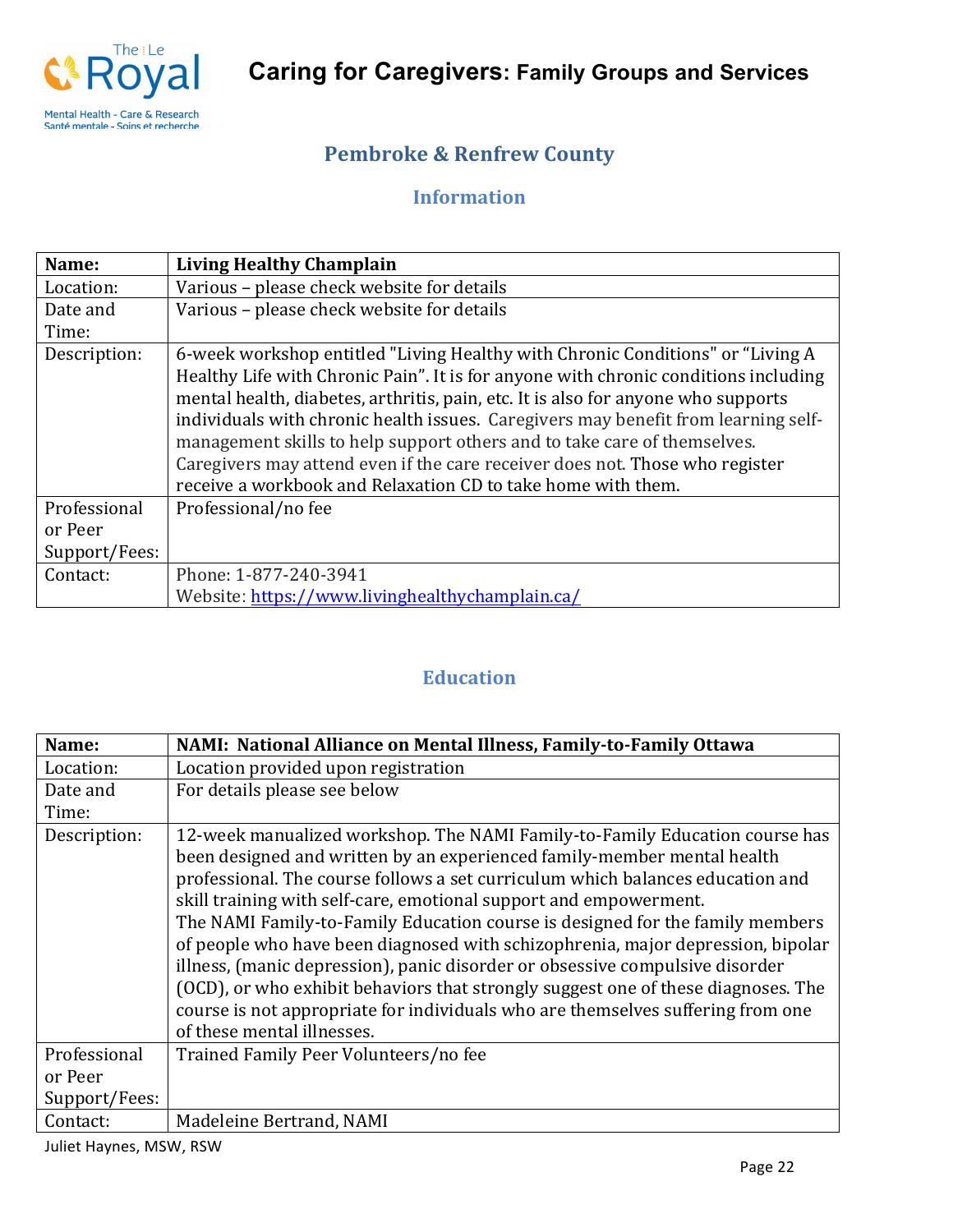

Email: F2fontario@bell.net Website: http://www.f2fontario.ca/ottawa.html

#### **Support**

| Name:         | <b>North Renfrew Family Services</b>                                            |
|---------------|---------------------------------------------------------------------------------|
| Location:     | Located in the Medical Building at the Deep River and District Hospital         |
| Date and      | Office open Monday to Friday 9:00-4:00 pm                                       |
| Time:         |                                                                                 |
| Description:  | A non-profit agency providing confidential counselling, advocacy and support to |
|               | individuals and families of all ages in North Renfrew.                          |
| Professional  | Professional/no fee                                                             |
| or Peer       |                                                                                 |
| Support/Fees: |                                                                                 |
| Contact:      | Phone: 613-584-3358                                                             |

| Name:         | Pembroke Regional Hospital Mental Health Services                                                                                                                                                                                                                               |
|---------------|---------------------------------------------------------------------------------------------------------------------------------------------------------------------------------------------------------------------------------------------------------------------------------|
| Location:     | 705 MacKay St., Pembroke                                                                                                                                                                                                                                                        |
| Date and      | <b>TBD</b>                                                                                                                                                                                                                                                                      |
| Time:         |                                                                                                                                                                                                                                                                                 |
| Description:  | Mental Health Services of Renfrew County provides case management, crisis<br>response, court support, CTO case management, social recreation, geriatric<br>psychiatry, peer initiatives and family information services to SMI clients over the<br>age of 16 in Renfrew County. |
| Professional  | Professional/no fee                                                                                                                                                                                                                                                             |
| or Peer       |                                                                                                                                                                                                                                                                                 |
| Support/Fees: |                                                                                                                                                                                                                                                                                 |
| Contact:      | Phone: 613-732-8770 or 1-800-991-7711                                                                                                                                                                                                                                           |
|               | Website: www.pemreghos.org                                                                                                                                                                                                                                                      |

| Name:         | <b>Robbie Dean Family Counseling Center</b>                                      |
|---------------|----------------------------------------------------------------------------------|
| Location:     | 315 Pembroke St E or                                                             |
|               | 291 Plaunt St S Renfrew                                                          |
| Date and      | Monday through Friday from 9:00-5:00pm                                           |
| Time:         | Evening groups / Evening appointments                                            |
| Description:  | Mental Health support to individuals, couples, families.                         |
|               | Parent Peer Support Groups - This group is held the first Tuesday of every month |
|               | from 6:30-8:30 pm. No registration required.                                     |
| Professional  | Professional or Peer Support                                                     |
| or Peer       |                                                                                  |
| Support/Fees: |                                                                                  |

Juliet Haynes, MSW, RSW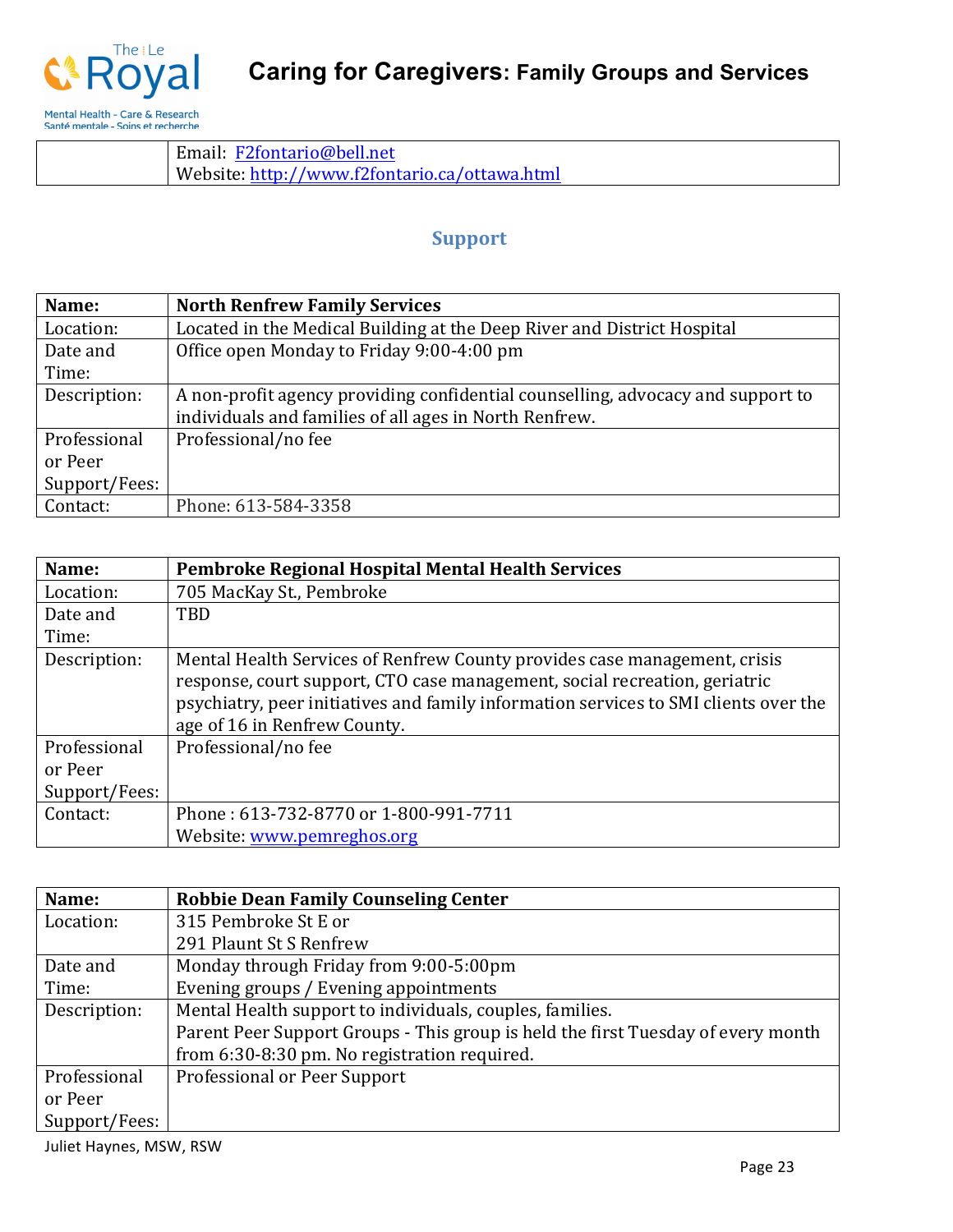

| Contact: | Phone: 613-629-4243                        |
|----------|--------------------------------------------|
|          | Email: mailto:info@rdfcc.ca                |
|          | Website: https://www.robbiedeancentre.com/ |

| Name:         | <b>Phoenix Center</b>                                                            |
|---------------|----------------------------------------------------------------------------------|
| Location:     | Arnprior: 160 William St, #200                                                   |
|               | Deep River: 33019 Hwy 17                                                         |
|               | Pembroke: 130 Pembroke St W                                                      |
|               | Petawawa: 154 Civic Ctr Rd                                                       |
|               | Renfrew: 191 Plaunt St S                                                         |
|               | Killaloe: 15 Lake St                                                             |
| Date and      | Walk-in counselling offered at all locations see website.                        |
| Time:         |                                                                                  |
| Description:  | More for child and youth than adult mental health, but still a good resource for |
|               | families. Serves Pembroke, Petawawa, Deep River, Arnprior, Renfrew, Killaloe     |
| Professional  | Professional                                                                     |
| or Peer       |                                                                                  |
| Support/Fees: |                                                                                  |
| Contact:      | Phone: 613-735-2374 or 1-800-465-1870                                            |
|               | Website: http://www.phoenixpembroke.com/                                         |

### **Family Peer Support**

| Name:         | PLEO (Parents Lifeline of Eastern Ontario) - Pembrooke        |
|---------------|---------------------------------------------------------------|
| Location:     | Robbie Dean Centre - 315 Pembroke Street East, Pembroke       |
| Date and      | 1st Tuesday of every month 6:30-8:30 pm                       |
| Time:         |                                                               |
| Description:  | For Parents/Caregivers of Youth and Young Adults up to age 24 |
| Professional  | Peer Support/no fee                                           |
| or Peer       |                                                               |
| Support/Fees: |                                                               |
| Contact:      | Phone: 613-321-3211                                           |
|               | Email: info@pleo.ca                                           |
|               | Website: www.pleo.on.ca                                       |
|               | Toll Free: 1-855-775-7005                                     |

| Name:     | <b>PLEO</b> (Parents Lifeline of Eastern Ontario) - Renfrew                    |
|-----------|--------------------------------------------------------------------------------|
| Location: | Addictions Treatment Service – Renfrew Office, 510 Raglan St. N. – lower level |
|           | Renfrew                                                                        |
| Date and  | Second Wednesday of every month 5:30-7:30pm                                    |
| Time:     |                                                                                |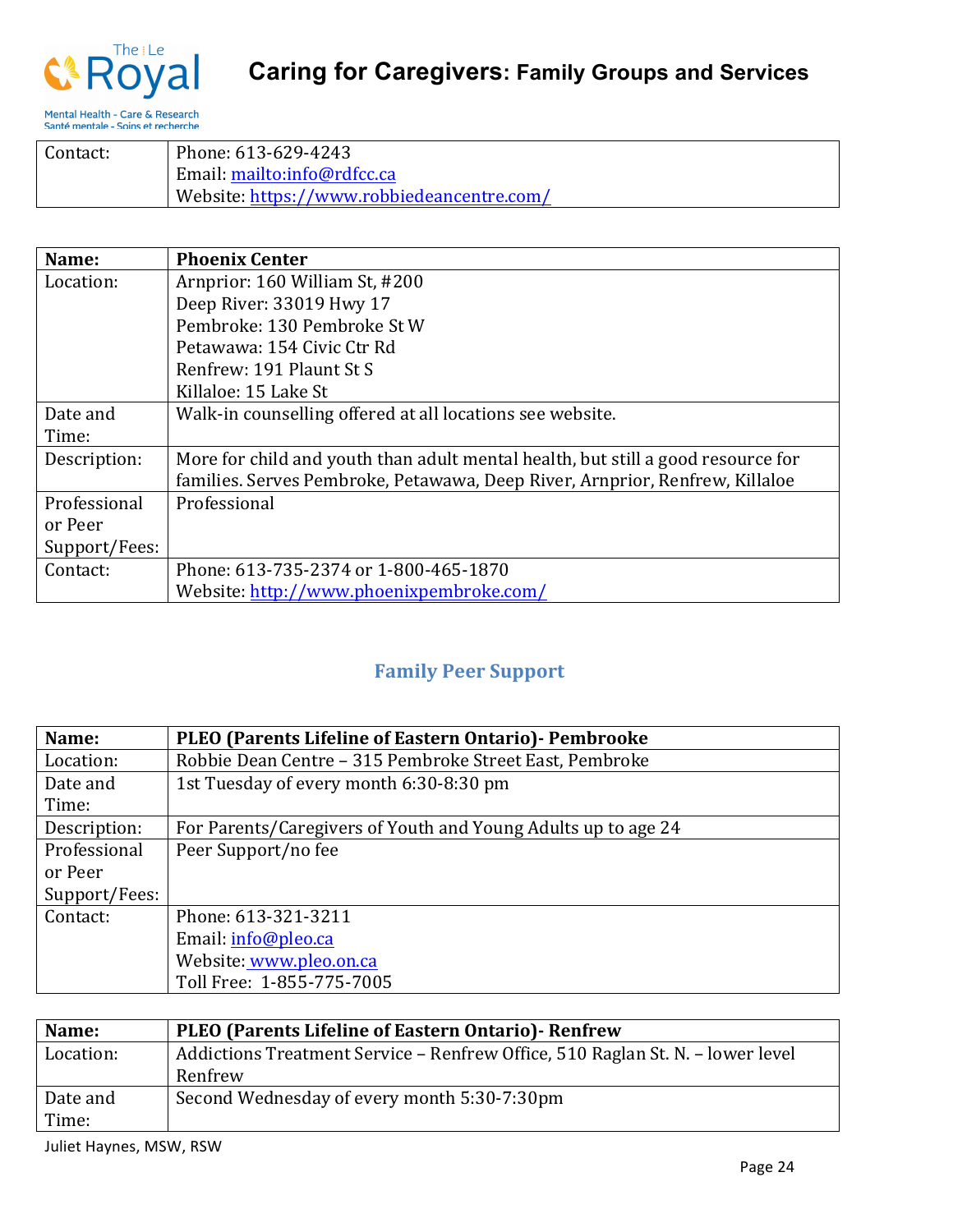

#### Description: For Parents/Caregivers of Youth and Young Adults up to age 24 Professional or Peer Support/Fees: Peer Support/no fee Contact: Phone: 613-321-3211 Email: info@pleo.ca Website: www.pleo.on.ca Toll Free: 1-855-775-7005

### **Cornwall, Stormont Dundas & Prescott Russell**

#### **Support**

| Name:         | Counselling and Support Services of Stormont, Dundas & Glengarry<br>(member of Catholic Family Services Ottawa & United Way) |
|---------------|------------------------------------------------------------------------------------------------------------------------------|
| Location:     | 26 Montreal Rd, Cornwall                                                                                                     |
| Date and      | Walk-in Clinic for individuals, couples and families, Thursday 1-8:00 pm (last                                               |
| Time:         | session at 6:30 pm                                                                                                           |
| Description:  | Call to discuss needs                                                                                                        |
| Professional  | Professional                                                                                                                 |
| or Peer       |                                                                                                                              |
| Support/Fees: |                                                                                                                              |
| Contact:      | Phone: 613-932-4610                                                                                                          |
|               | Website: http://www.css-sdg.ca/                                                                                              |

| Name:         | <b>Canadian Mental Health Association, Champlain East</b>                   |
|---------------|-----------------------------------------------------------------------------|
|               | Serves Hawkesbury, Plantagenet, Alexandria, Casselman, Morrisburg, Rockland |
| Location:     | 329 Pitt Street Cornwall                                                    |
|               | 444 McGill Street Suite 003 Hawkesbury                                      |
| Date and      | See Website for additional details                                          |
| Time:         |                                                                             |
| Description:  | <b>Offers CMHA Family Support</b>                                           |
|               | Link to family support program brochure:                                    |
|               | https://www.cmha-east.on.ca/files/2016%20Family%20Support.pdf               |
| Professional  | Professional/no fee                                                         |
| or Peer       |                                                                             |
| Support/Fees: |                                                                             |
| Contact:      | Website: http://www.cmha-east.on.ca/                                        |
|               |                                                                             |
|               | Phone Cornwall: 613-933-5845 or 1-800-493-8271                              |
|               | Phone Hawkesbury: 613-938-0435                                              |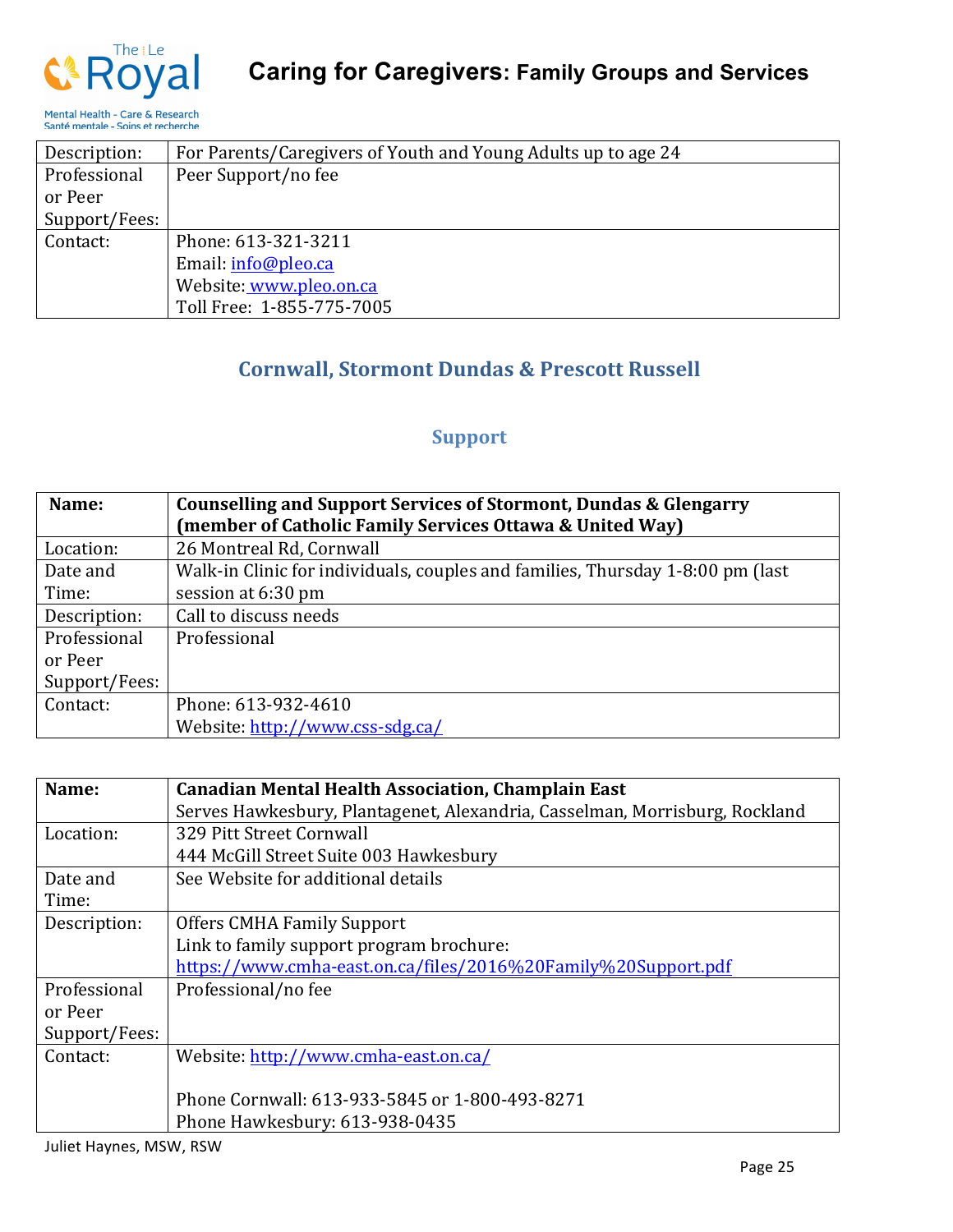

| Other branch offices:      |
|----------------------------|
| Plantagenet - 613-686-4379 |
| Alexandria - 613-525-4077  |
| Casselman - 613-764-0654   |
| Morrisburg - 613-543-2442  |
| Rockland - 613-446-0537    |

| Name:         | <b>Powerful Tools for Caregivers</b>                                      |
|---------------|---------------------------------------------------------------------------|
| Location:     | Seaway Valley Community Health Centre, Cornwall                           |
| Date and      | Please check website for various dates and times                          |
| Time:         |                                                                           |
| Description:  | Provides caregivers with tools and strategies to better handle the unique |
|               | challenges they face; not diagnosis specific or a peer support group.     |
| Professional  | Professionally trained facilitators/No Fee                                |
| or Peer       |                                                                           |
| Support/Fees: |                                                                           |
| Contact:      | Phone: 1-877-240-3941                                                     |
|               | Website: https://www.livinghealthychamplain.ca/                           |

### **Education**

| Name:           | <b>Schizophrenia Society - Cornwall Strengthening Families</b>                                                                                                                                                                                                                                                                                                                                                                                                                                                                                                                       |
|-----------------|--------------------------------------------------------------------------------------------------------------------------------------------------------------------------------------------------------------------------------------------------------------------------------------------------------------------------------------------------------------------------------------------------------------------------------------------------------------------------------------------------------------------------------------------------------------------------------------|
|                 | Coping with Mental Illness in the Family                                                                                                                                                                                                                                                                                                                                                                                                                                                                                                                                             |
| Location:       | <b>Community Addiction and Mental Health Services</b>                                                                                                                                                                                                                                                                                                                                                                                                                                                                                                                                |
|                 | 850 McConnell Ave., Cornwall                                                                                                                                                                                                                                                                                                                                                                                                                                                                                                                                                         |
| Date and        | TBD                                                                                                                                                                                                                                                                                                                                                                                                                                                                                                                                                                                  |
| Time:           |                                                                                                                                                                                                                                                                                                                                                                                                                                                                                                                                                                                      |
| Description:    | Provides the knowledge you need to help a loved one with schizophrenia, bipolar,<br>depression, borderline personality disorder or other serious mental illness.<br>You'll learn about:<br>$\triangle$ Living with mental illness and coping as a family<br>Understanding the mental health system<br>❖<br>❖ Treatment and recovery options<br>Mental illness, addictions and the criminal justice system<br>❖<br>How to take care of yourself – and much more<br>❖<br>Downloadable resources available on Schizophrenia Society Website<br>http://www.schizophrenia.ca/strength.php |
| Professional or | \$25.00                                                                                                                                                                                                                                                                                                                                                                                                                                                                                                                                                                              |
| Peer            |                                                                                                                                                                                                                                                                                                                                                                                                                                                                                                                                                                                      |
| Support/Fees:   |                                                                                                                                                                                                                                                                                                                                                                                                                                                                                                                                                                                      |
| Contact:        | Phone: 613-361-6363                                                                                                                                                                                                                                                                                                                                                                                                                                                                                                                                                                  |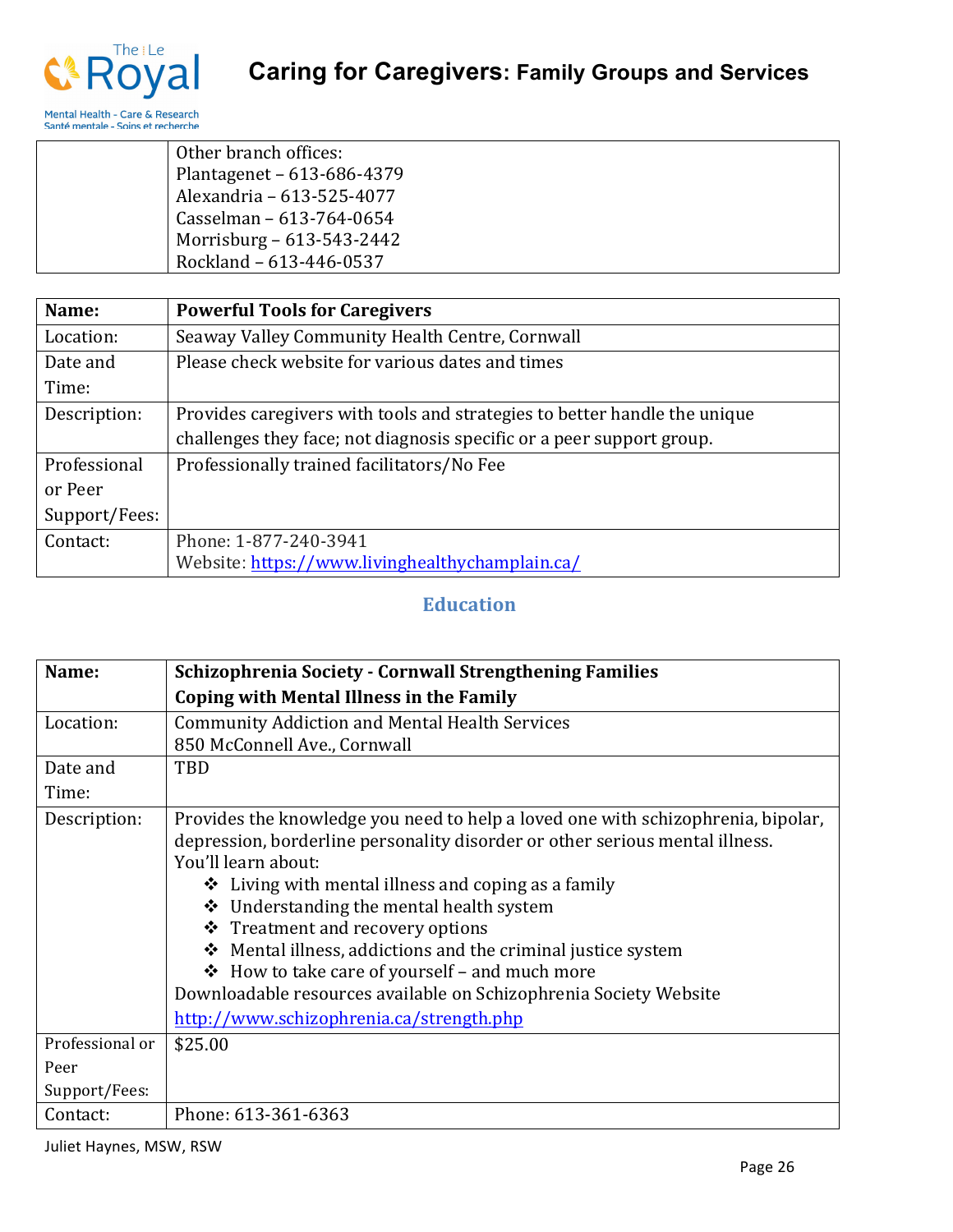

| Website: www.cornwallhospital.ca |
|----------------------------------|
| <b>Otherwise</b>                 |
| Schizophrenia Society of Ontario |
| Phone: 1-800-449-6367            |
| Email: sso@schizophrenia.on.ca   |

### **Family Peer Support**

| Name:         | Cornwall and District Family Support Group (cdfsg4) (member of The                                                                                                                                                                                                                                                                                                                                                                                                                                                                 |
|---------------|------------------------------------------------------------------------------------------------------------------------------------------------------------------------------------------------------------------------------------------------------------------------------------------------------------------------------------------------------------------------------------------------------------------------------------------------------------------------------------------------------------------------------------|
|               | <b>Change Foundation</b> )                                                                                                                                                                                                                                                                                                                                                                                                                                                                                                         |
| Location:     | Downtown Cornwall                                                                                                                                                                                                                                                                                                                                                                                                                                                                                                                  |
| Date and      | First Monday of every month at 6:00 pm *except in the case of a holiday Monday                                                                                                                                                                                                                                                                                                                                                                                                                                                     |
| Time:         | and then it will be on the second Monday of the month instead.                                                                                                                                                                                                                                                                                                                                                                                                                                                                     |
| Description:  | A volunteer group providing Family Support and Education. Provides education<br>and support to family members who have a loved one with mental health<br>challenges. The family group meets one evening a month, maintains a growing<br>library of print and DVD resources, offers an annual multi-week education<br>program (which usually attracts families new to the caregiver role). They also<br>advocate for improved mental health services and greater caregiver engagement<br>and respect from health service providers. |
| Professional  | Peer Support/No Fee                                                                                                                                                                                                                                                                                                                                                                                                                                                                                                                |
| or Peer       |                                                                                                                                                                                                                                                                                                                                                                                                                                                                                                                                    |
| Support/Fees: |                                                                                                                                                                                                                                                                                                                                                                                                                                                                                                                                    |
| Contact:      | Phone: 613-527-1201                                                                                                                                                                                                                                                                                                                                                                                                                                                                                                                |
|               | Website: http://www.ListentoFamilies.ca                                                                                                                                                                                                                                                                                                                                                                                                                                                                                            |

| Name:        | Cornwall and District Family Support Group (cdfsg4) (member of The                                                                                                                                                                                                                                                                                                                                                                                                                                                                 |
|--------------|------------------------------------------------------------------------------------------------------------------------------------------------------------------------------------------------------------------------------------------------------------------------------------------------------------------------------------------------------------------------------------------------------------------------------------------------------------------------------------------------------------------------------------|
|              | <b>Change Foundation</b> )                                                                                                                                                                                                                                                                                                                                                                                                                                                                                                         |
| <b>NEW</b>   | Alexandria                                                                                                                                                                                                                                                                                                                                                                                                                                                                                                                         |
| Location:    |                                                                                                                                                                                                                                                                                                                                                                                                                                                                                                                                    |
| Date and     | Second Tuesday of every month                                                                                                                                                                                                                                                                                                                                                                                                                                                                                                      |
| Time:        |                                                                                                                                                                                                                                                                                                                                                                                                                                                                                                                                    |
| Description: | A volunteer group providing Family Support and Education. Provides education<br>and support to family members who have a loved one with mental health<br>challenges. The family group meets one evening a month, maintains a growing<br>library of print and DVD resources, offers an annual multi-week education<br>program (which usually attracts families new to the caregiver role). They also<br>advocate for improved mental health services and greater caregiver engagement<br>and respect from health service providers. |
|              |                                                                                                                                                                                                                                                                                                                                                                                                                                                                                                                                    |
| Professional | Peer Support/No Fee                                                                                                                                                                                                                                                                                                                                                                                                                                                                                                                |
| or Peer      |                                                                                                                                                                                                                                                                                                                                                                                                                                                                                                                                    |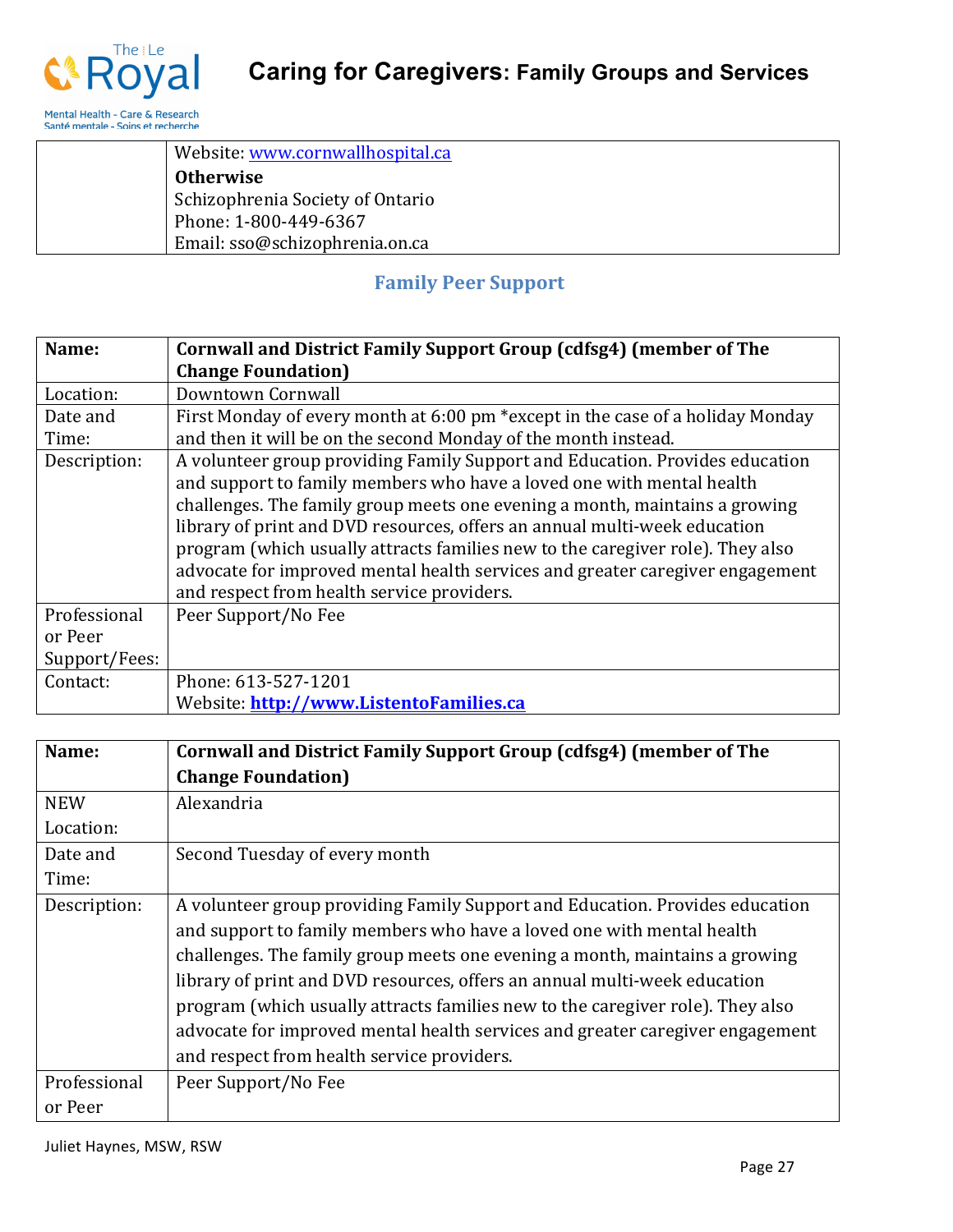

| Support/Fees: |                                         |
|---------------|-----------------------------------------|
| Contact:      | Phone: 613-527-1201                     |
|               | Website: http://www.ListentoFamilies.ca |

| Name:         | <b>Family Connections 12-Week Program National Education Alliance for BPD</b>    |
|---------------|----------------------------------------------------------------------------------|
| Location:     | <b>Community Addiction and Mental Health Services</b>                            |
|               | 850 McConnell Ave., Cornwall                                                     |
| Date and      | TBD                                                                              |
| Time:         |                                                                                  |
| Description:  | A 12-week program designed to provide the adult family members and spouses of    |
|               | individuals with emotion dysregulation or Borderline Personality Disorder with   |
|               | knowledge and skills for their own well-being and for better understanding their |
|               | loved one. Registration required.                                                |
| Professional  | Trained facilitators / Peer-led                                                  |
| or Peer       | Membership donation \$10.00/year                                                 |
| Support/Fees: |                                                                                  |
| Contact:      | Call Sharyn Duffey for information or to register                                |
|               | Phone: 613-361-6363 Ext. 4643                                                    |
|               | Email: Sharyn.Duffey@cornwallhospital.ca                                         |
|               | Website: www.cornwallhospital.ca                                                 |
|               |                                                                                  |
|               | Link to free Family Connections video series:                                    |
|               | http://www.borderlinepersonalitydisorder.com/video-series/                       |

| Name:         | (FWRAP) Family Wellness Recovery Action Plan-Family Peer Support |
|---------------|------------------------------------------------------------------|
| Location:     | <b>Community Addiction and Mental Health Services</b>            |
|               | 850 McConnell Ave., Cornwall                                     |
| Date and      | Please contact to register for next session                      |
| Time:         |                                                                  |
| Description:  | 8-week family peer support group                                 |
| Professional  | Professional/no fee                                              |
| or Peer       |                                                                  |
| Support/Fees: |                                                                  |
| Contact:      | For information or to register:                                  |
|               | Phone: 613-361-6363 ext. 4643                                    |
|               | Email: Sharyn. Duffey@cornwallhospital.ca                        |
|               | Website: www.cornwallhospital.ca                                 |

| Name:     | <b>PLEO Parents Lifeline of Eastern Ontario - Cornwall</b>             |
|-----------|------------------------------------------------------------------------|
| Location: | Community Addiction & Mental Health Centre (Conference Centre, Room 6) |
|           | 850 McConnell Avenue, Cornwall                                         |
| Date and  | Every 4th Wednesday of the month 6:30-8:30pm / Parking Passes Provided |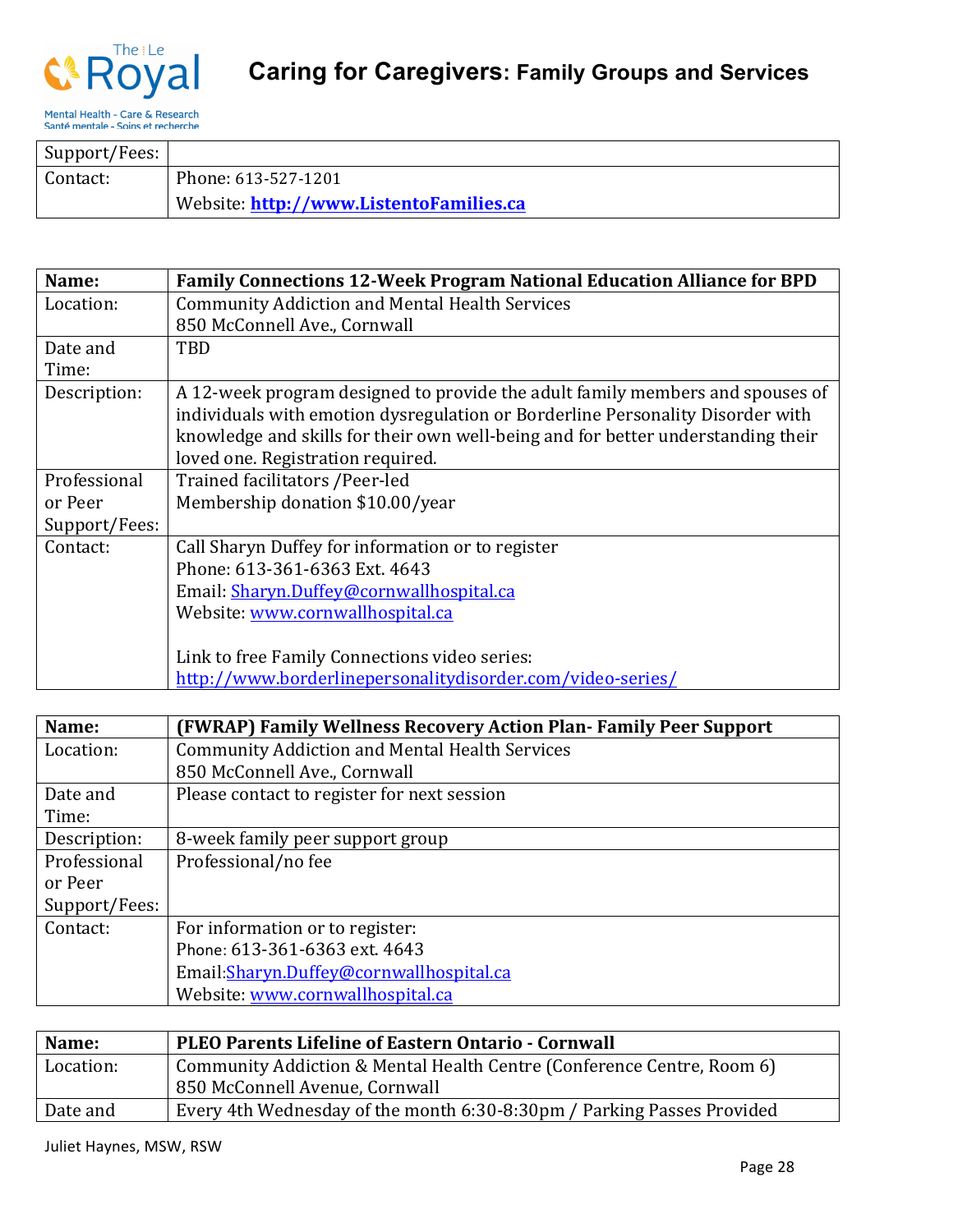

| Time:         |                                                   |
|---------------|---------------------------------------------------|
| Description:  | For Parents/Caregivers of children & youth (0-24) |
| Professional  | Peer Support/no fee                               |
| or Peer       |                                                   |
| Support/Fees: |                                                   |
| Contact:      | Phone: 613-321-3211                               |
|               | Email: mailto:info@pleo.ca                        |
|               | Toll Free: 1-855-775-7005                         |

| Name:         | PLEO Parents Lifeline of Eastern Ontario - Hawkesbury |
|---------------|-------------------------------------------------------|
| Location:     | Mental Health and Addiction Regional Centre           |
|               | 580 Spence Avenue - room 235, Hawkesbury              |
|               | Parking is free—please sign in at reception           |
| Date and      | First Thursday of each month at 10:00-12:00pm         |
| Time:         |                                                       |
| Description:  | For Parents/Caregivers of children & youth (0-24)     |
| Professional  | Peer Support/no fee                                   |
| or Peer       |                                                       |
| Support/Fees: |                                                       |
| Contact:      | Phone: 613-321-3211                                   |
|               | Email: mailto:info@pleo.ca                            |
|               | Toll Free: 1-855-775-7005                             |

| Name:         | PLEO Parents Lifeline of Eastern Ontario - Embrun       |
|---------------|---------------------------------------------------------|
| Location:     | <b>Valoris</b>                                          |
|               | 8 Valoris Street, Embrun                                |
| Date and      | Fourth Tuesday of each month at 6:30-8:30pm - Bilingual |
| Time:         |                                                         |
| Description:  | For Parents/Caregivers of children & youth (0-24)       |
| Professional  | Peer Support/no fee                                     |
| or Peer       |                                                         |
| Support/Fees: |                                                         |
| Contact:      | Phone: 613-321-3211                                     |
|               | Email mailto:info@pleo.ca                               |
|               | Toll Free: 1-855-775-7005                               |

### **Online Support for Caregiver**

| Name:        | <b>Alanon Family Groups</b>                             |
|--------------|---------------------------------------------------------|
| Location:    | <b>On-line Support Meetings</b>                         |
| Description: | For information visit website and registration required |
| Professional | Trained Volunteer Facilitators/Membership fee           |
| or Peer      |                                                         |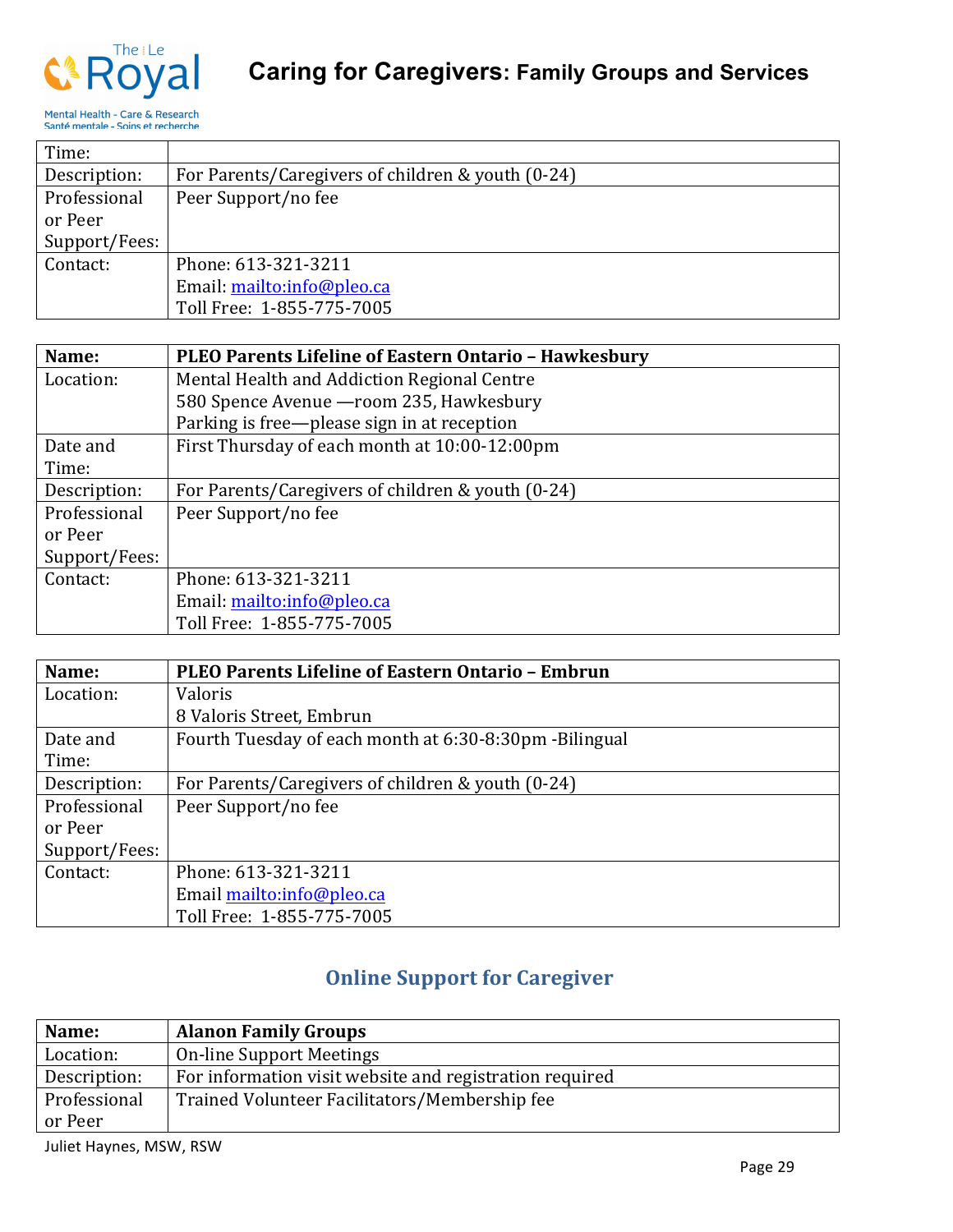

# **Caring for Caregivers: Family Groups and Services**

| Support/Fees: |                                                     |
|---------------|-----------------------------------------------------|
| Contact:      | For on-line meetings email $wso@al\text{-}anon.org$ |
|               | Phone: 1-888-425-2666                               |
|               | Or visit http://al-anon.alateen.org                 |
|               | Or visit http://al-anon.alateen.on.ca.              |

| Name:         | <b>CAMH - Mental Health 101</b>                                                                                                 |
|---------------|---------------------------------------------------------------------------------------------------------------------------------|
| Location:     | On-line                                                                                                                         |
| Description:  | It all starts with knowledge. Use this series of free online tutorials as a starting<br>point for learning about mental health. |
|               |                                                                                                                                 |
| Professional  | Trained Volunteer Facilitators/Membership fee                                                                                   |
| or Peer       |                                                                                                                                 |
| Support/Fees: |                                                                                                                                 |
| Contact:      | Website: http://www.camh.ca/en/health-info/mental-health-101                                                                    |
|               |                                                                                                                                 |

| Name:         | <b>Canadian Virtual Hospice</b>                                       |
|---------------|-----------------------------------------------------------------------|
| Location:     | On-line                                                               |
| Description:  | MyGrief.ca helps you to understand and work through your grief.       |
|               | •Confidential                                                         |
|               | • Access in the privacy of your own home                              |
|               | •Developed by families and grief experts                              |
|               | •Stories from people who have "been there"                            |
|               | •A resource for professionals                                         |
| Professional  | Free online                                                           |
| or Peer       |                                                                       |
| Support/Fees: |                                                                       |
| Contact:      | For more information please visit the website: http://www.mygrief.ca/ |

| Name:        | <b>Living Healthy Champlain</b>                                                                                                                                                                                                                                                                                                                                                                                                                                                                       |
|--------------|-------------------------------------------------------------------------------------------------------------------------------------------------------------------------------------------------------------------------------------------------------------------------------------------------------------------------------------------------------------------------------------------------------------------------------------------------------------------------------------------------------|
| Location:    | Various - please check website for details                                                                                                                                                                                                                                                                                                                                                                                                                                                            |
| Date and     | Various - please check website for details                                                                                                                                                                                                                                                                                                                                                                                                                                                            |
| Time:        |                                                                                                                                                                                                                                                                                                                                                                                                                                                                                                       |
| Description: | The online self-management program is for individuals across Ontario<br>who are living with one or more chronic conditions such as diabetes,<br>arthritis, respiratory disease, kidney disease, chronic pain, cancer, or<br>any type of long-term physical or mental health issue. Family, friends,<br>and caregivers of someone who has a chronic condition are also<br>welcome. Individuals looking to improve their overall health literacy<br>will also greatly benefit from our online programs. |
| Professional | Professional/no fee                                                                                                                                                                                                                                                                                                                                                                                                                                                                                   |
| or Peer      |                                                                                                                                                                                                                                                                                                                                                                                                                                                                                                       |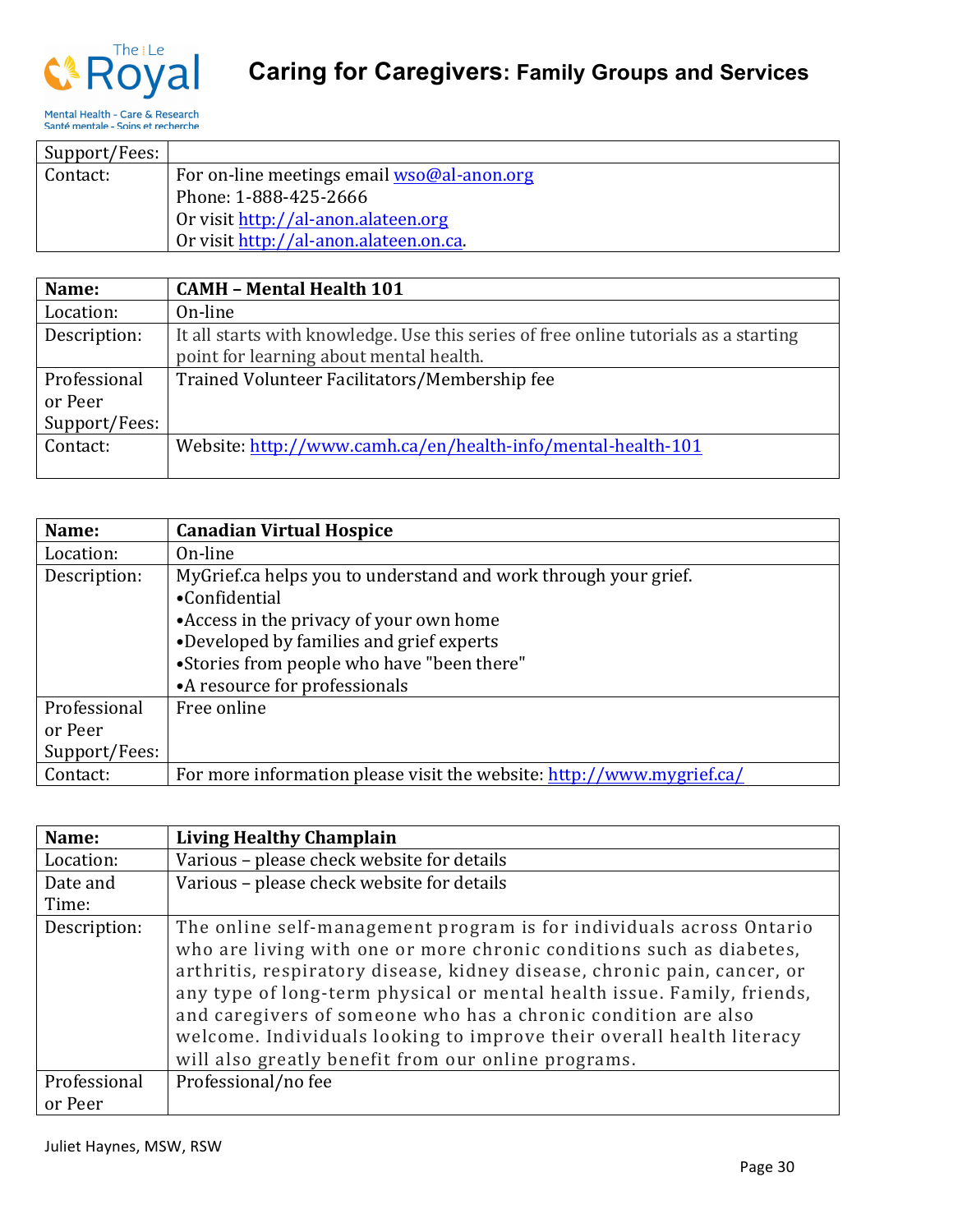

| Support/Fees: |                                                 |
|---------------|-------------------------------------------------|
| Contact:      | Phone: 1-844-301-6389                           |
|               | Website: https://www.livinghealthychamplain.ca/ |

| Name:         | <b>OnTrack Family and Friends</b>                                                                                                                                                                                                                                                                                                                                                                                                                                                                                                                                                                                                                                                                                                                                                                                                                                       |
|---------------|-------------------------------------------------------------------------------------------------------------------------------------------------------------------------------------------------------------------------------------------------------------------------------------------------------------------------------------------------------------------------------------------------------------------------------------------------------------------------------------------------------------------------------------------------------------------------------------------------------------------------------------------------------------------------------------------------------------------------------------------------------------------------------------------------------------------------------------------------------------------------|
| Location:     | On-line Support                                                                                                                                                                                                                                                                                                                                                                                                                                                                                                                                                                                                                                                                                                                                                                                                                                                         |
| Description:  | OnTrack Families and Friends is a free online program for people who are<br>supporting someone with a mental illness. In the program, friends or relatives<br>work out how they can help the person and look after themselves as well. It is<br>especially for family caregivers but can be used by anyone who is trying to help.<br>This program focuses on practical things to help you work through problems, get<br>closer to people and make life better. It helps you to think about things that are<br>going okay and making these things even better. The program helps you to set<br>goals, make plans, spot early signs and risky situations, strengthen relationships<br>and much more. The program is interactive and will ask you to enter information<br>to help you apply the ideas to your own situations. The program was written by<br>psychologists. |
| Professional  | Free online                                                                                                                                                                                                                                                                                                                                                                                                                                                                                                                                                                                                                                                                                                                                                                                                                                                             |
| or Peer       |                                                                                                                                                                                                                                                                                                                                                                                                                                                                                                                                                                                                                                                                                                                                                                                                                                                                         |
| Support/Fees: |                                                                                                                                                                                                                                                                                                                                                                                                                                                                                                                                                                                                                                                                                                                                                                                                                                                                         |
| Contact:      | Registration required online (You must be aged 18 years or over to register for                                                                                                                                                                                                                                                                                                                                                                                                                                                                                                                                                                                                                                                                                                                                                                                         |
|               | the program):                                                                                                                                                                                                                                                                                                                                                                                                                                                                                                                                                                                                                                                                                                                                                                                                                                                           |
|               | For more information please visit the website:                                                                                                                                                                                                                                                                                                                                                                                                                                                                                                                                                                                                                                                                                                                                                                                                                          |
|               | https://www.ontrack.org.au/web/ontrack/programs/familiesandfriends                                                                                                                                                                                                                                                                                                                                                                                                                                                                                                                                                                                                                                                                                                                                                                                                      |

| Name:         | Operational Stress Injury Social Support - for Canadian Armed Forces,                                                                                                                                                                                                                                                                                                                                                                                                                                                                                                              |
|---------------|------------------------------------------------------------------------------------------------------------------------------------------------------------------------------------------------------------------------------------------------------------------------------------------------------------------------------------------------------------------------------------------------------------------------------------------------------------------------------------------------------------------------------------------------------------------------------------|
|               | <b>Veterans and their Families</b>                                                                                                                                                                                                                                                                                                                                                                                                                                                                                                                                                 |
| Location:     | TBD                                                                                                                                                                                                                                                                                                                                                                                                                                                                                                                                                                                |
| Description:  | Having an OSI can be difficult. You may avoid family and friends or stop doing<br>things that you once enjoyed. Your family may also start avoiding the same things<br>as they may adapt their behaviours, moods and routines to yours. You may feel<br>guilt or frustration because you cannot cope with your physical or mental health<br>concerns.<br>Family members often become engrossed when caring for their loved ones with<br>OSI, which could result in family members neglecting their own needs. This may<br>negatively impact you and your family's quality of life. |
| Professional  | Free/Family Peer Support                                                                                                                                                                                                                                                                                                                                                                                                                                                                                                                                                           |
| or Peer       |                                                                                                                                                                                                                                                                                                                                                                                                                                                                                                                                                                                    |
| Support/Fees: |                                                                                                                                                                                                                                                                                                                                                                                                                                                                                                                                                                                    |
| Contact:      | For more information please visit the website:                                                                                                                                                                                                                                                                                                                                                                                                                                                                                                                                     |
|               | https://www.cfmws.com/en/AboutUs/DCSM/0SISS/Contact/Pages/Central-                                                                                                                                                                                                                                                                                                                                                                                                                                                                                                                 |
|               | Provinces.aspx                                                                                                                                                                                                                                                                                                                                                                                                                                                                                                                                                                     |

| Name: | <b>Parent-to-Parent Peer Support</b> |
|-------|--------------------------------------|
|       |                                      |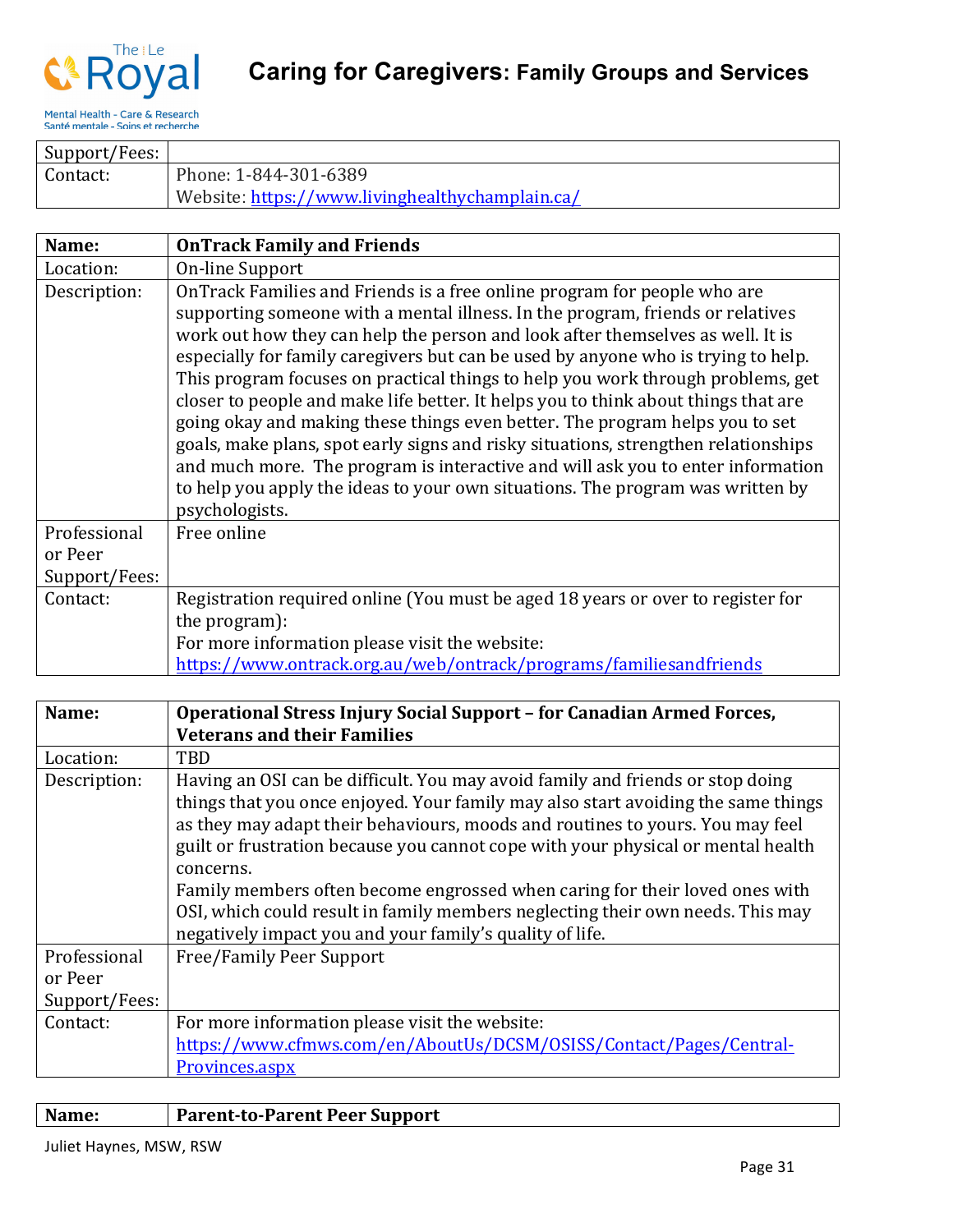

| Location:     | By Phone                                                                              |
|---------------|---------------------------------------------------------------------------------------|
| Description:  | The Parent-To-Parent (P2P) program provides support for parents whose                 |
|               | children (regardless of age) are struggling with addiction. Trained parent            |
|               | supporters with lived experience will lend an understanding ear and speak with        |
|               | you about strategies that can help both you and your child.                           |
|               | P2P offers 8 conversations of up to one hour each with a parent supporter over a      |
|               | two-month period. Your conversations will be by phone and scheduled at times          |
|               | decided between you and your supporter.                                               |
|               |                                                                                       |
|               | Parent Support Group - Families for Addiction Recovery                                |
|               | Families for Addiction Recovery runs a Parent Support Group which provides a          |
|               | safe space where parents can discuss practical strategies, find support, and share    |
|               | resources and information that worked for them.                                       |
| Professional  | This group is facilitated by a parent with lived experience, who also holds a B.A. in |
| or Peer       | Psychology and an Addiction Care Worker diploma.                                      |
| Support/Fees: | All services are free and confidential                                                |
| Contact:      | For more information:                                                                 |
|               | Phone: 1-855-377-6677                                                                 |
|               | Website: https://www.farcanada.org/family-support/we-can-help/parent-                 |
|               | parent-support/                                                                       |

| Name:         | <b>Recovering Our Families</b>                                                                                                                                                                                                                                                                                                                                                                                                                                                                                                                                                                                                                                                      |
|---------------|-------------------------------------------------------------------------------------------------------------------------------------------------------------------------------------------------------------------------------------------------------------------------------------------------------------------------------------------------------------------------------------------------------------------------------------------------------------------------------------------------------------------------------------------------------------------------------------------------------------------------------------------------------------------------------------|
| Location:     | On-line Support                                                                                                                                                                                                                                                                                                                                                                                                                                                                                                                                                                                                                                                                     |
| Description:  | Recovering our Families - introduces families to key recovery principles, leaders,<br>research and resources that are person and family-centered, trauma-informed<br>and strengths based. This interactive, facilitated online class combines emailed<br>lessons with recovery exercises, videos, online resources and a password-<br>protected website with private facilitated group discussions and peer support.<br>The "Recovering Our Families" course was written by and is facilitated by Krista<br>MacKinnon with the help and support of Family Outreach and Response Program<br>in Toronto, Canada and The Foundation For Excellence in Mental Health in<br>Oregon, USA. |
| Professional  | Fee for Service                                                                                                                                                                                                                                                                                                                                                                                                                                                                                                                                                                                                                                                                     |
| or Peer       |                                                                                                                                                                                                                                                                                                                                                                                                                                                                                                                                                                                                                                                                                     |
| Support/Fees: |                                                                                                                                                                                                                                                                                                                                                                                                                                                                                                                                                                                                                                                                                     |
| Contact:      | Website: http://familieshealingtogether.com/courses/recovering-our-families/                                                                                                                                                                                                                                                                                                                                                                                                                                                                                                                                                                                                        |

| Name:        | <b>Schizophrenia Society of Ontario</b>                                         |
|--------------|---------------------------------------------------------------------------------|
| Location:    | Ask The Expert Call Line and Email                                              |
| Description: | Ask the Expert (ATE) assists individuals and families living with schizophrenia |
|              | and psychosis across Ontario through telephone, online and in-person support.   |
|              | ATE is staffed by a team of trained mental health counselors who provide        |
|              | customized, supportive counseling, advice on system navigation and connects     |
|              | clients to local resources and services available throughout the province. All  |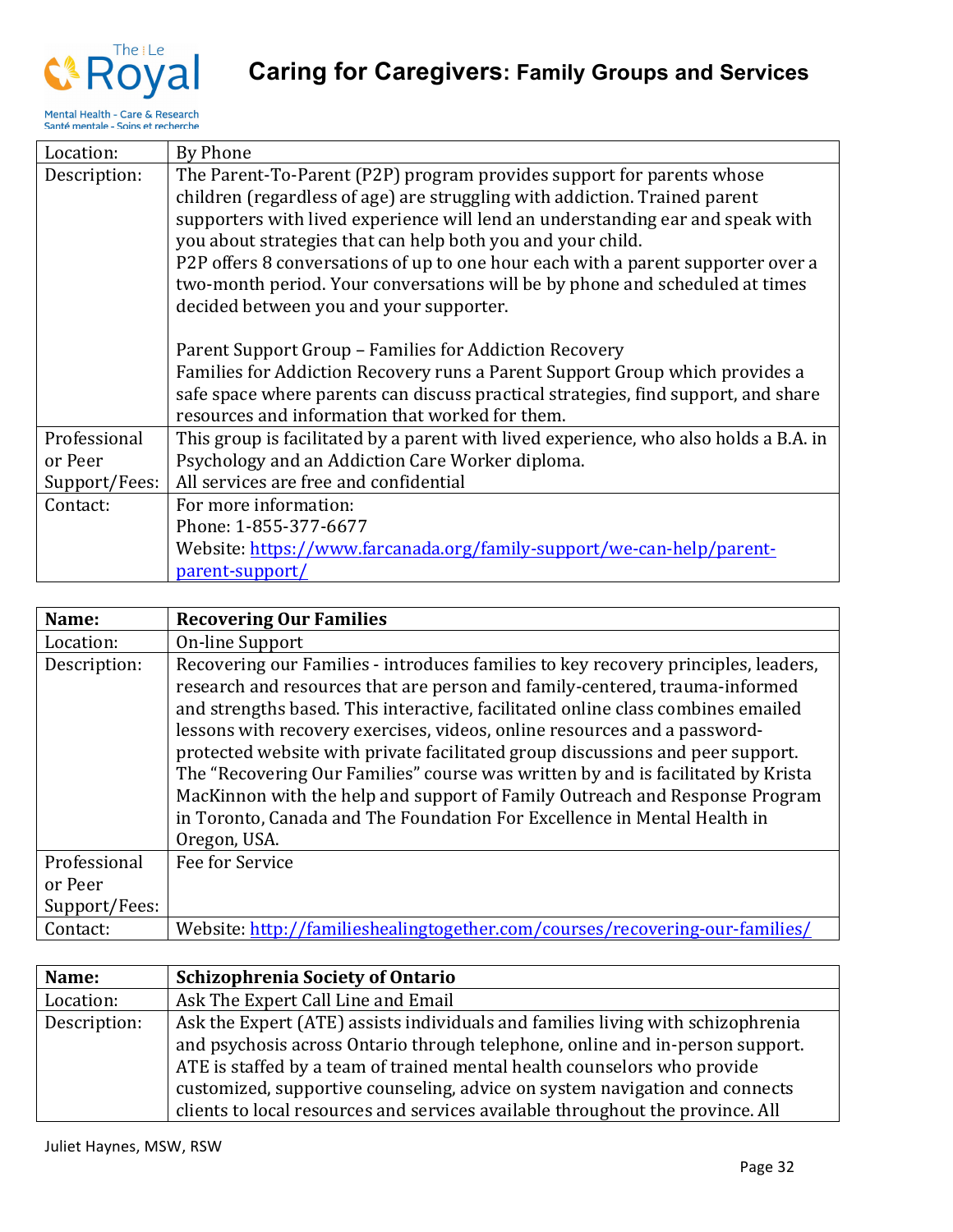

|               | questions and responses are kept private and confidential.                 |
|---------------|----------------------------------------------------------------------------|
|               | Topics:                                                                    |
|               | First episode or new diagnosis of schizophrenia/psychosis                  |
|               | Persistent, ongoing situations of schizophrenia and related mental illness |
|               | Justice and mental health                                                  |
|               | Housing                                                                    |
|               | Employment/ODSP                                                            |
|               | Early intervention                                                         |
|               | Medications                                                                |
|               | Signs and symptoms of mental illness                                       |
|               | Advocacy                                                                   |
| Professional  | Free / 24 hours response time                                              |
| or Peer       |                                                                            |
| Support/Fees: |                                                                            |
| Contact:      | Phone: 1-855-449-9949                                                      |
|               | Website: https://www.schizophrenia.on.ca/Get-Help/Services/Families        |
|               |                                                                            |

| Name:         | <b>SMART Recovery for Family and Friends</b>                      |
|---------------|-------------------------------------------------------------------|
| Location:     | On-line Support Meetings and Message Board for Family and Friends |
| Description:  | For information visit website and registration required           |
| Professional  | Trained Volunteer Facilitators/Membership fee                     |
| or Peer       |                                                                   |
| Support/Fees: |                                                                   |
| Contact:      | Website: http://www.smartrecovery.org/                            |

### **Online Resources for Caregiver**

#### **BC Partners for Mental Health "Here to Help Family Tool Kit"**

http://www.heretohelp.bc.ca/workbook/family-toolkit

#### **CAMH "A Family Guide to Concurrent Disorders"**

**https://www.camh.ca/en/health-info/mental-illness-and-addiction-index/concurrent-disorders**

#### **Changing CARE: Embrace Resource Hub**

Designed to meet the unique needs of family caregivers in the addiction and mental health system across Cornwall, Stormont, Dundas, Glengarry and Akwesasne, Ontario. http://embracecaregivers.com/en/

#### **City of Ottawa – Public Health**

**https://theoasiskanata.files.wordpress.com/2017/12/mental-health-caregiver-guide.pdf**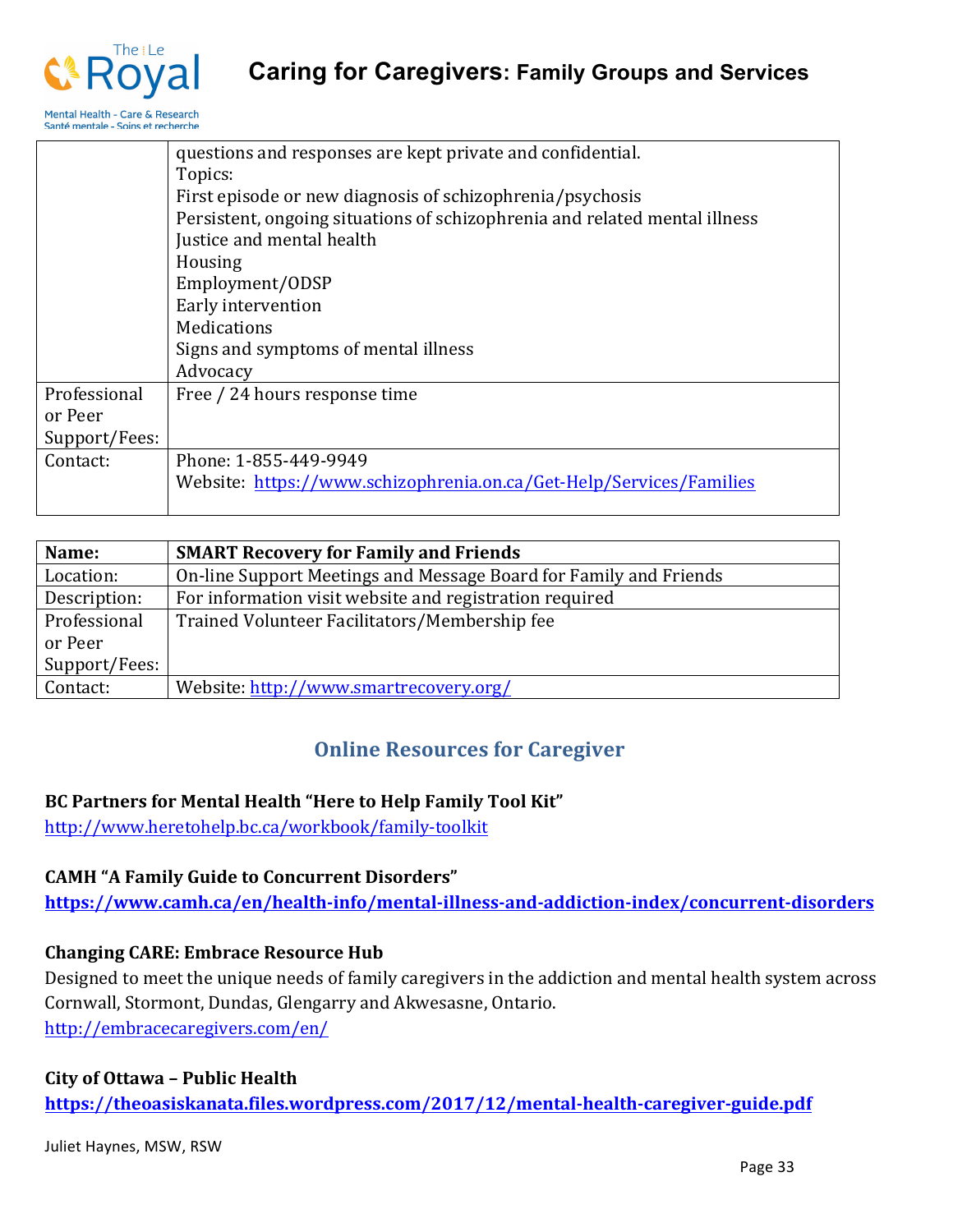

### **Caring for Caregivers: Family Groups and Services**

**E-Mental Health -** Looking for information about mental health, and where to find help? eMentalHealth.ca is website that provides anonymous, confidential and trustworthy information, 24 hours a day, 365 days a year

#### **See the following articles:**

http://primarycare.ementalhealth.ca/Ottawa-Carleton/How-to-Support-a-Friend-or-Family-Memberwith-a-Mental-Disorder/index.php?m=article&ID=8911

http://primarycare.ementalhealth.ca/Ottawa-Carleton/Waiting-for-Mental-Health-Services-What-Parents-and-Caregivers-Can-Do/index.php?m=article&ID=19719

**Famcarenow** - is a mobile app designed by family caregivers for family caregivers based on **collective experiences**

https://famcarenow.tech/

#### **The Family Guide to Mental Health Recovery**

http://www.familyguidetomentalhealth.com/

#### The LEAP (Listen, Empathize, Agree, Partner) Institute

https://lfrp.org/about-leap

https://www.youtube.com/playlist?list=PL72EA4FADA3E36ECF

#### **The Ontario Caregiver Organization**

https://www.ontariocaregiver.ca/en/index.aspx

#### **The Ontario Caregiver Helpline 24/7** Phone: 1-833-416-2273

#### **Psychiatric Survivors of Ottawa - Family Support Newsletter**

https://www.pso-ottawa.ca/

# **The National Eating Disorder Association - Parent Tool Kit**

https://www.nationaleatingdisorders.org/parent-toolkit

**Supporting a family member with schizophrenia -** Tools and resources that help people with schizophrenia and their families develop customized strategies that support an independent and fulfilling life in the community

https://www.porticonetwork.ca/web/schizophrenia-family-strategies/resources/the-manual

Juliet Haynes, MSW, RSW